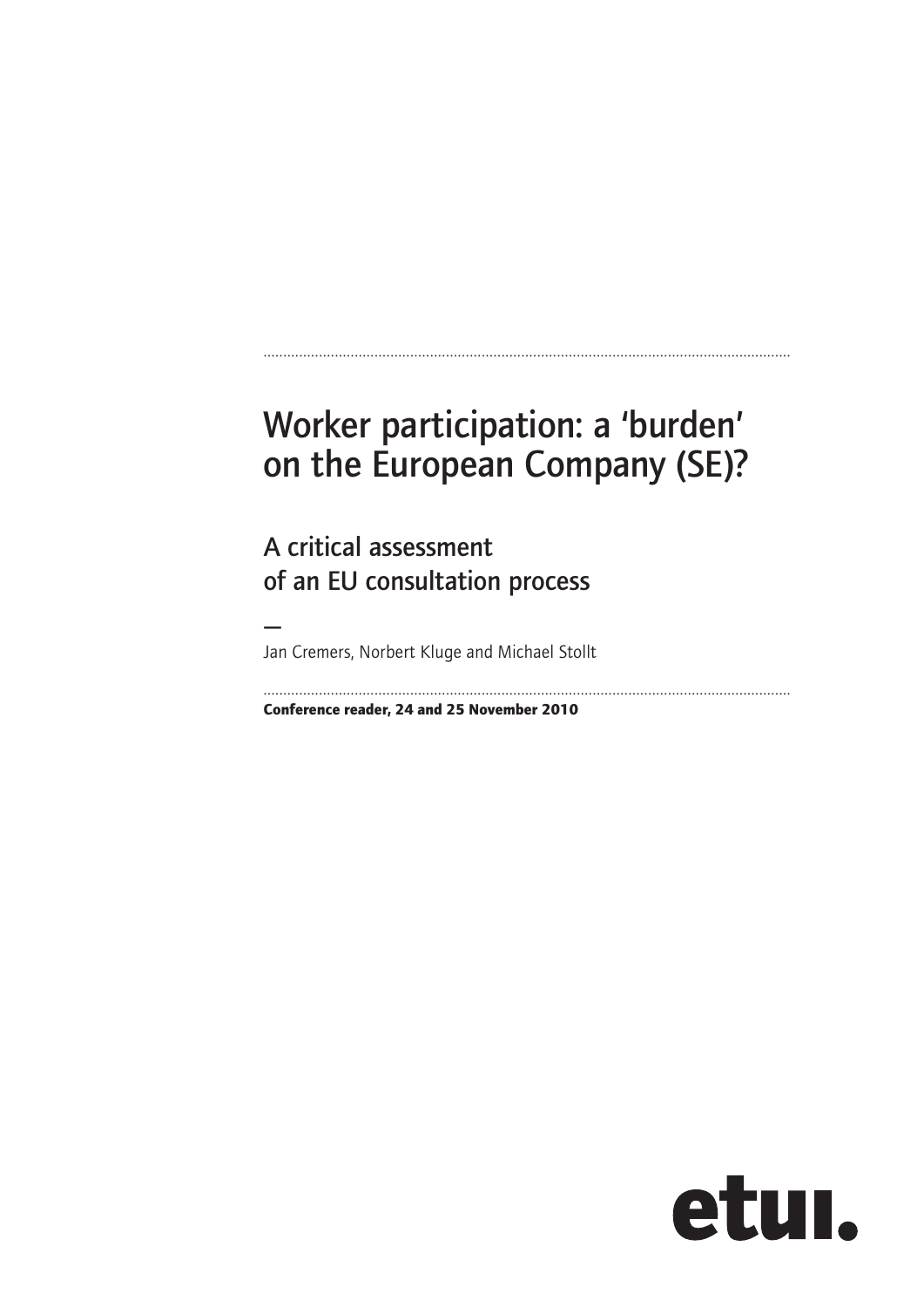# Worker participation: a 'burden' on the European Company (SE)?

.....................................................................................................................................

A critical assessment of an EU consultation process

— Jan Cremers, Norbert Kluge and Michael Stollt

**european trade union institute Conference reader, 24 and 25 November 2010**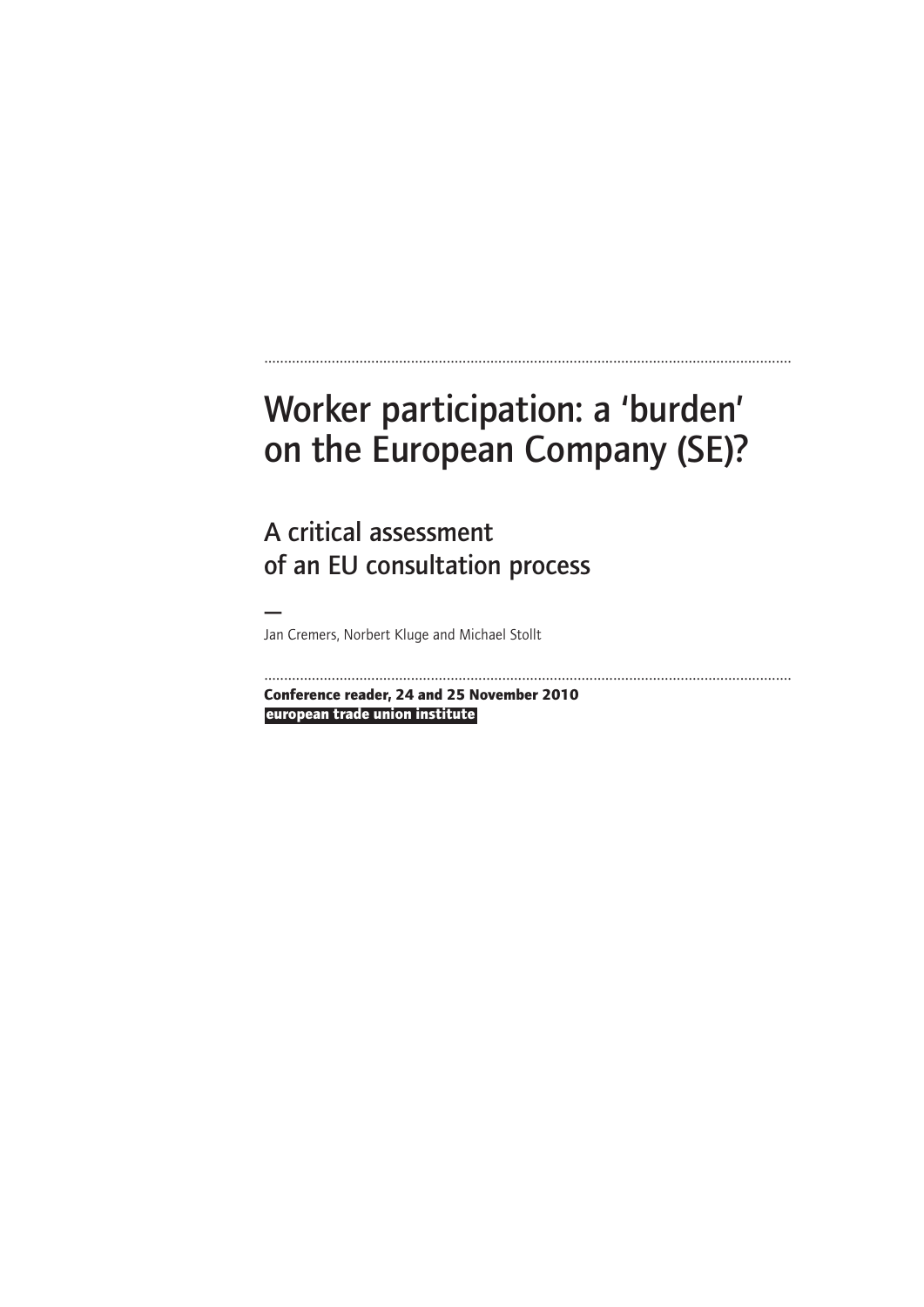Brussels, 2010 © Publisher: ETUI aisbl, Brussels All rights reserved Print: ETUI Printshop, Brussels

The ETUI is financially supported by the European Union. The European Union is not responsible for any use made of the information contained in this publication.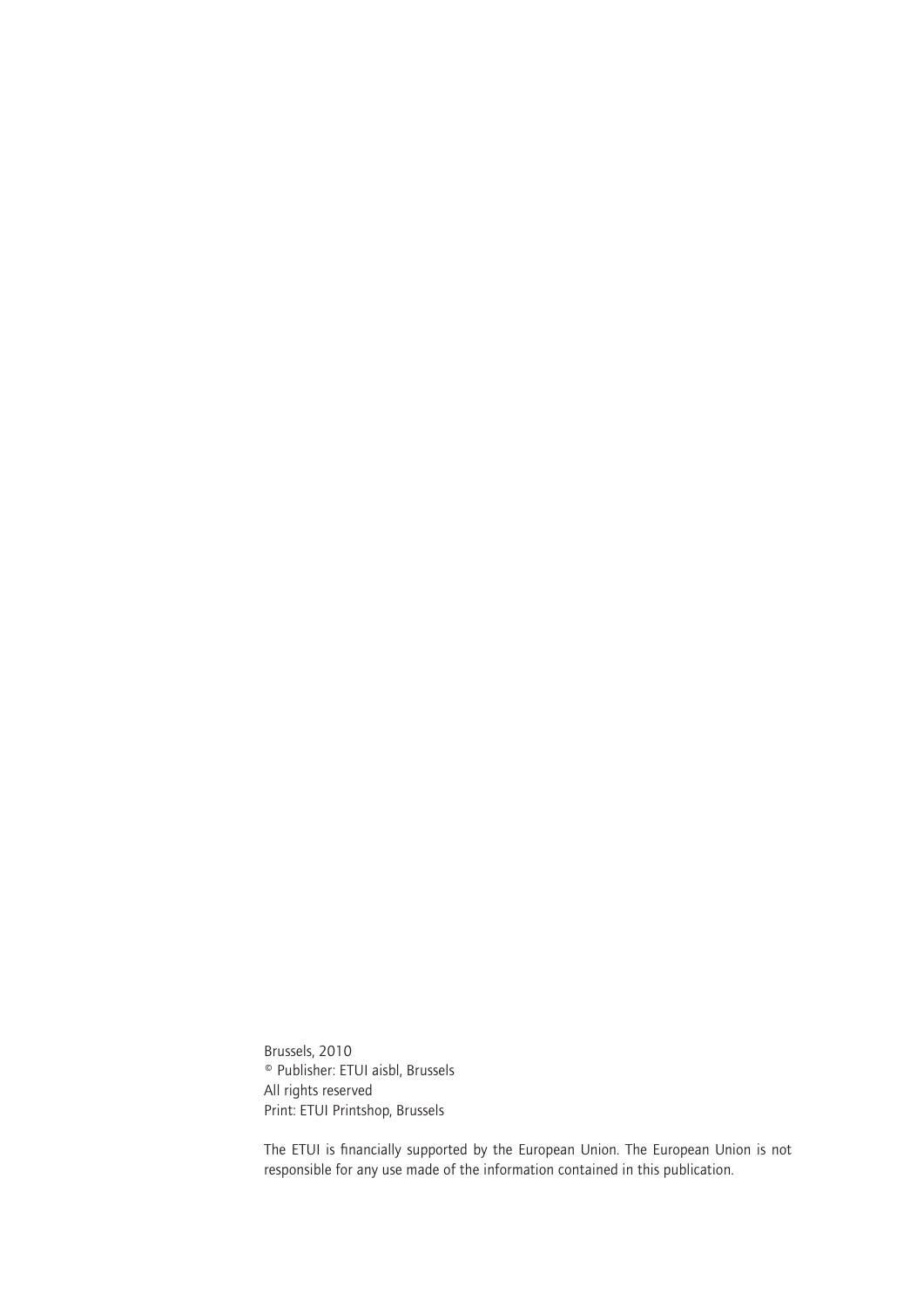#### Contents

## **Contents**

| <b>Jan Cremers</b>                                                    |  |
|-----------------------------------------------------------------------|--|
| Assessment of the European Company Statute -                          |  |
|                                                                       |  |
|                                                                       |  |
|                                                                       |  |
| 3. The study on the operation and impacts of the Statute              |  |
|                                                                       |  |
|                                                                       |  |
|                                                                       |  |
| 7. Concluding remarks: all animals are equal, but some are more equal |  |
|                                                                       |  |
|                                                                       |  |

Norbert Kluge and Michael Stollt

| The ETUI's reply to the consultation of the EU Commission on |  |  |  |
|--------------------------------------------------------------|--|--|--|
|                                                              |  |  |  |
|                                                              |  |  |  |
|                                                              |  |  |  |
|                                                              |  |  |  |
|                                                              |  |  |  |
|                                                              |  |  |  |
|                                                              |  |  |  |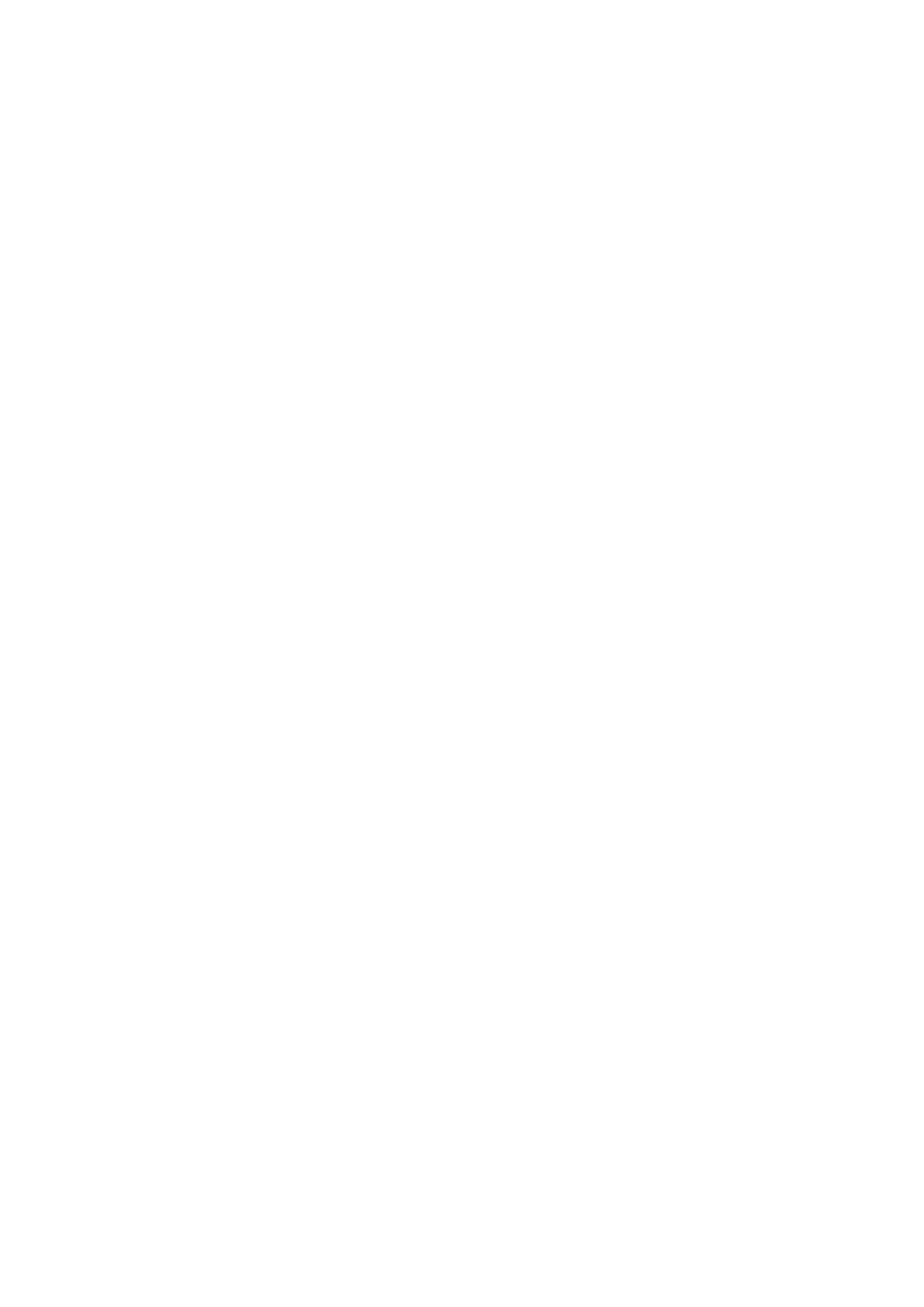#### Foreword

## **Foreword**

Six years have passed since the entry into force of the European Company (SE) legislation on 8 October 2004. From the beginning, the European Trade Union Institute has closely followed the development of the 'Societas Europaea' through its SEEurope research project, which involves experts from all 30 EU and EEA member states. The SE legislation represents a milestone, not only in the field of EU Company Law, but also in the field of European regulation on employee involvement. It consists of two intertwined legal acts, namely the European Company Statute Regulation (Council Regulation 2157/2001) and the supplementing Directive on employee involvement (Council Directive 2001/86/EC). The SE Directive contains provisions for a legally binding procedure of company-level negotiations, not only on a transnational employee information and consultation body (SE Works Council) but for the first time also on participation at board level, in accordance with the so-called 'before-and-after principle'.

Fairly soon, it became evident that the SE could be more dynamic than many had predicted, at least in some member states. The ETUI's European Company (SE) Database (http://ecdb.worker-participation.eu) today provides information on 654 registered European Companies, established in 21 countries. However, only 164 of these SEs can be classified as 'normal', in the sense that they are both operational and have employees. In fact, a large proportion of the SE inventory is made up of so-called 'empty SEs' or 'shelf SEs'. Whereas the first are operational (but have no employees, at least for the time being), the latter have neither operations nor employees. In general, shelf companies are 'ready made companies' set up by specialised companies to be sold later to customers who do not want to undergo the complex foundation process themselves.

Both the SE Regulation and the SE Directive contain a review time schedule in order to evaluate how this new supranational company form is working in practice and to identify necessary adaptations of the legal framework. As regards the SE Directive, Art. 15 obliges the European Commission to review, no later than 8 October 2007, 'in consultation with the Member States and with management and labour at Community level, ... the procedures for applying this Directive, with a view to proposing suitable amendments to the Council'. In September 2008, the EU Commission published its Communication on the review of the SE Directive (COM(2008) 591 final). In the communication, the Commission acknowledged the increasing problems with shelf SEs that had been 'activated' in the meantime, but without any negotiations having taken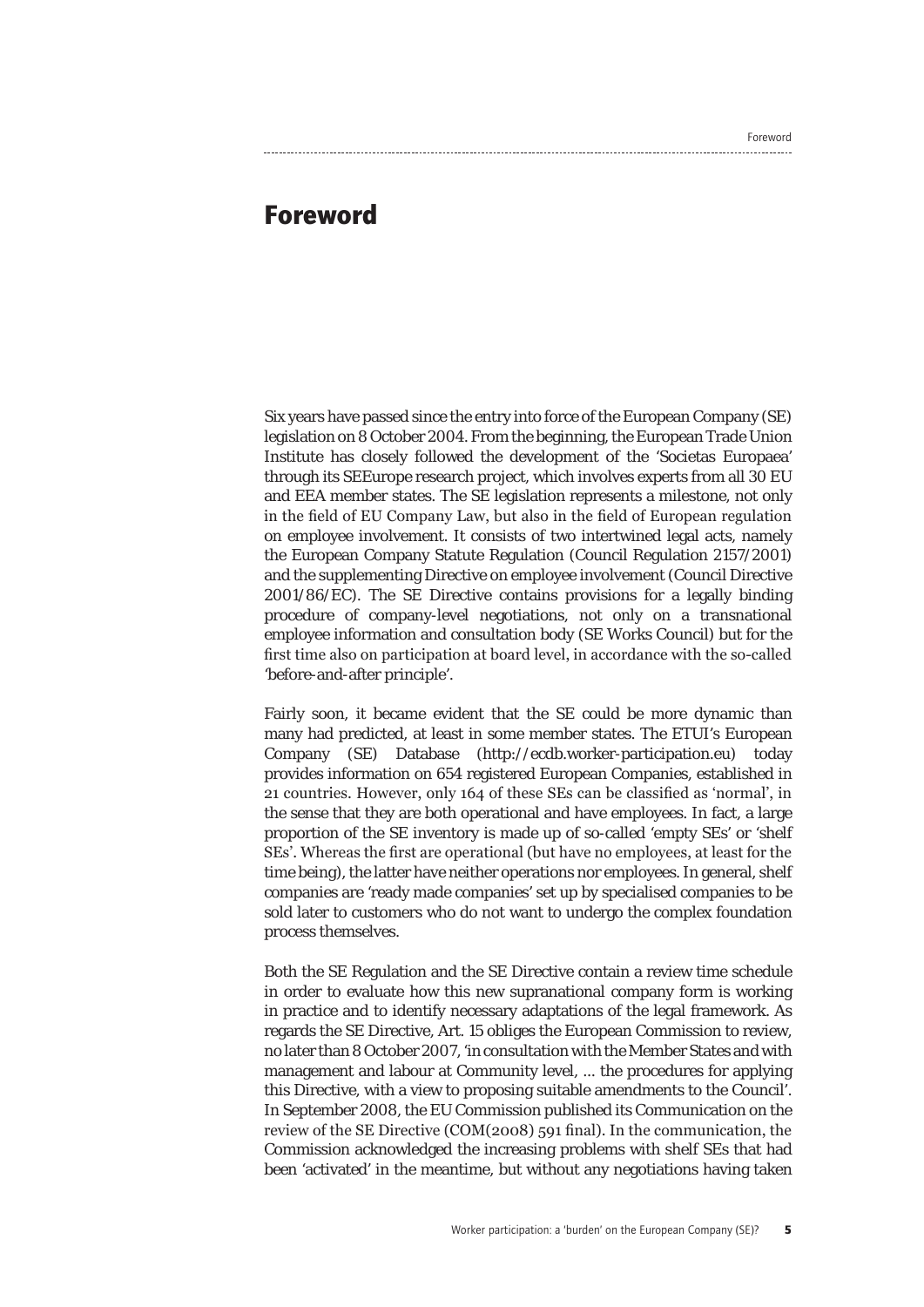place. Overall, the Commission argued that it was still too early to propose changes to the existing legislation, due to a lack of practical experience. It also proposed waiting for the evaluation of the SE Regulation. At that time, the European Social Partners considered that the Directive did not require amendment or clarification, given the lack of experience in applying the national provisions transposing the Directive.

This review of the Regulation is laid down in Art. 69 of the SE Regulation: 'Five years at the latest after the entry into force of this Regulation, the Commission shall forward to the Council and the European Parliament a report on the application of the Regulation and proposals for amendments, where appropriate.' According to the article, this report should, in particular, analyse the appropriateness of:

- **–** allowing the location of an SE's head office and registered office in different Member States;
- **–** broadening the concept of merger;
- **–** revising the jurisdiction clause;
- **–** allowing provisions in the statutes of an SE adopted by a Member State pursuant to authorisations given to the Member States by this Regulation.

In December 2008, the European Commission commissioned Ernst and Young to conduct a study on the operation and impacts of the Statute for a European Company (SE). The study was supposed to pursue four objectives:

- (i) to map the relevant legislation applicable in 25 EU/EEA Member States:
- (ii) to draw up an inventory of the existing SEs;
- (iii) to analyse the data gathered and identify the main drivers for setting up or not setting up an SE, as well as the main trends and practical problems;
- (iv) to provide an analytical conclusion, focusing on the effectiveness of the SE Statute.

In March 2010, the EU Commission finally made available the so-called 'Ernst and Young study' on their website. Shortly afterwards, on 23 March, the Commission launched an online consultation on the results of the study, to which interested parties could respond until 23 May 2010. The next step in the Commission's review procedure was a conference on the European Company (SE) statute and the study's results that took place on 26 May 2010 in Brussels, with around 120 participants.<sup>1</sup> Finally, in July 2010, the European Commission produced a summary report on the replies to its online consultation.

**6** Worker participation: a 'burden' on the European Company (SE)?

**<sup>1.</sup>** The programme and discussions of this conference are documented on the European Commission's website (in English, French and German) by video stream: http://ec.europa.eu/ internal\_market/company/se/index\_en.htm. The summary report is available at http:// ec.europa.eu/internal\_market/company/se/index\_en.htm.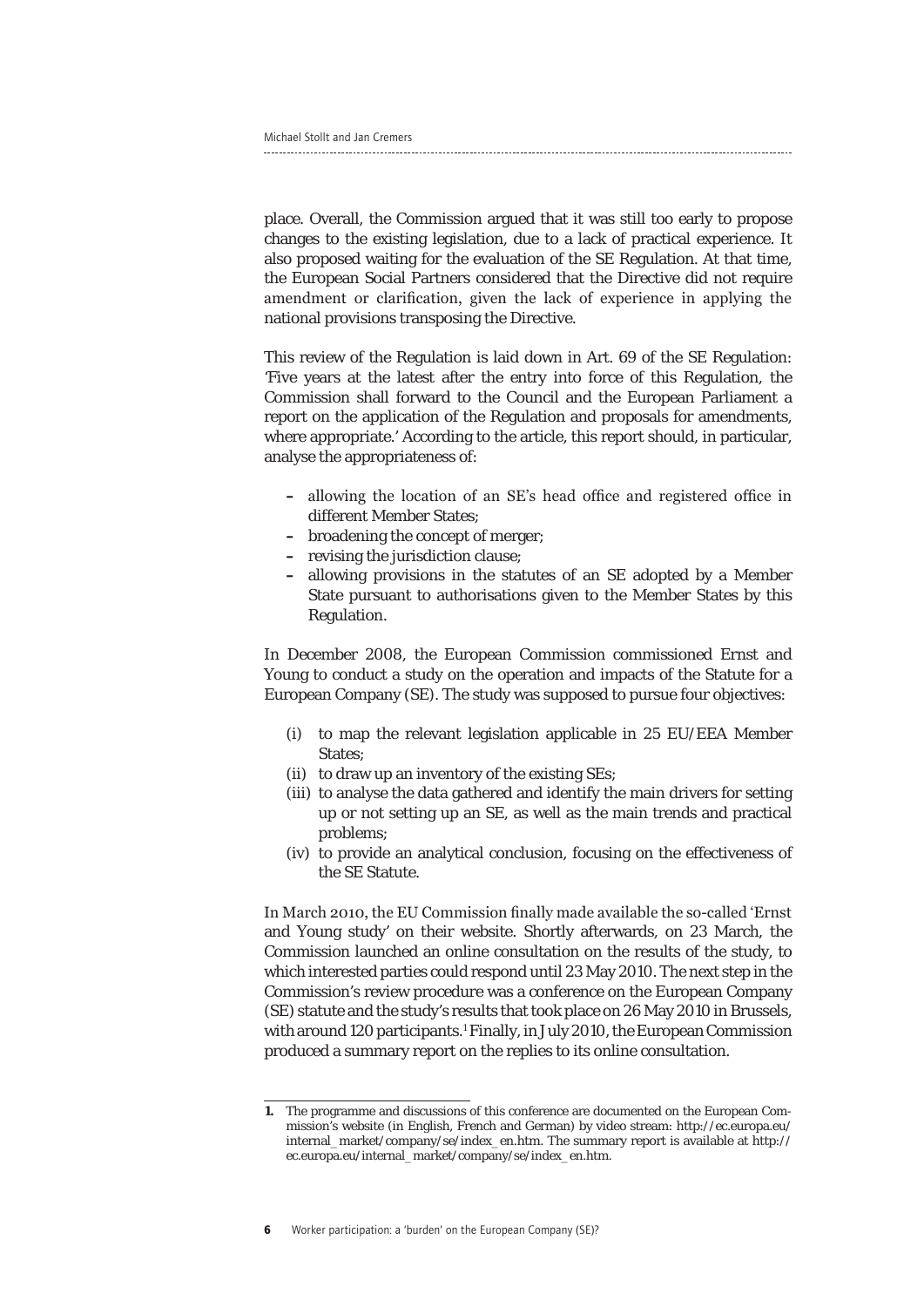The ETUI and its SEEurope research network have contributed to this review process by responding to the consultation and by actively participating in the SE conference. This ETUI paper brings together an analysis of the consultation procedure and the Commission consultation summary and the ETUI's reply to the consultation. The reply was compiled with support from the members of the SEEurope network.

To the surprise of many, the Ernst and Young study made the topic of employee involvement a prominent issue in their report on the SE Regulation. Employee involvement, in their view, represents a key negative driver with regard to establishing SEs in many countries: 'The lack of success of the SE in most of the Member States with no or restricted employee participation is often explained by the complex, costly and time-consuming negotiations required in order to organise employee involvement in Member States where the national legislation does not foresee the obligation for domestic companies to organise such involvement. As a direct consequence, this appears to be an incentive against the SE.'

There have been strong critics of the study and its conclusions, notably the seriously deficient methodology that, for example, does not distinguish in its country analysis between normal and shelf SEs. Moreover, the representativeness of the people interviewed was questioned, as was the narrow view taken by the authors, which is mainly the perspective of the majority shareholder. In fact, the elaborated recommendations went far beyond the scope of the study (which was the evaluation of the SE Regulation, not the SE Directive), whereas no in-depth research on employee involvement was undertaken. In fact, the emphasis put on the supposed negative role of employee involvement rather contributes to conserve the 'myths about participation in the SE'.

Also, the European Commission's consultation procedure reveals some important questions and critical remarks. In our Inventory (included as part 1 of this paper) we raise the question of the value of a web-based public consultation. How should the individual contributions be weighted? What is the relevance of the contribution of, let's say, BUSINESSEUROPE compared to the contribution of an individual citizen from behind his desk? As demonstrated in the Inventory, the Commission is very selective in highlighting the contributions it received, although the suggestion is that every number counts. Surprisingly, Commission Services neither treats critical remarks seriously nor confirms or refutes them. Serious criticism that could upset the conclusions is ignored. Even worse, the argument that Ernst and Young had no mandate to evaluate the Directive on workers involvement is not mentioned.

By the time of writing (October 2010), the Commission has not yet published its report with recommendations on revision of the SE legislation, which is expected in the coming months. From an employee perspective, there are certainly some points which require improvement, such as the increasing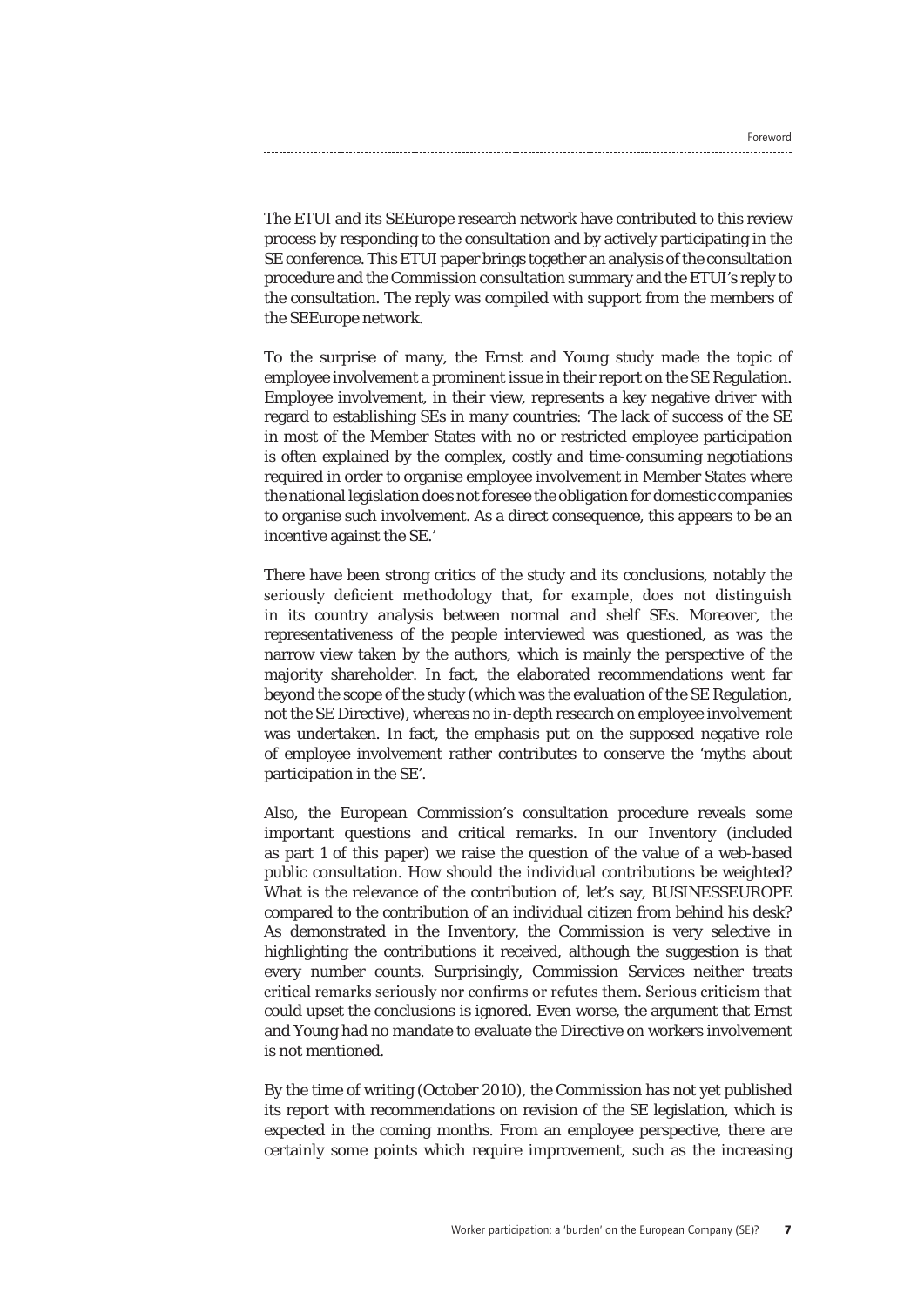problems with 'activated' shelf SEs and the prevailing lack of information on SEs in the absence of a European Registry of SEs. Especially the lack of information related to employee involvement today almost 'invites' circumvention of the mechanisms of SE legislation.

Certainly, an important aim of the review process is to consider how the European Company could be made more attractive. However, any revision of the SE legislation must decide on what kind of companies the SE should be more attractive to. Already it may be seen from the large number of 'non-normal SEs' that the SE is used – at least in some cases – for rather dubious purposes. Indeed, the reputation of the SE could suffer in the eyes of important European-scale companies, if basically any interested party can take advantage of this area of European law without further ado, regardless of motive. A further flexibilisation and simplification can therefore be not an aim or a value in itself. The current SE legislation in this sense represents a balanced compromise, reached after more than 30 years of intensive discussions between EU member states, including the difficult issue of how to organise the workers' voice within the SE. Employee involvement in the SE is certainly not just an unnecessary burden on companies, but an elementary part of the SE.

Michael Stollt and Jan Cremers, October 2010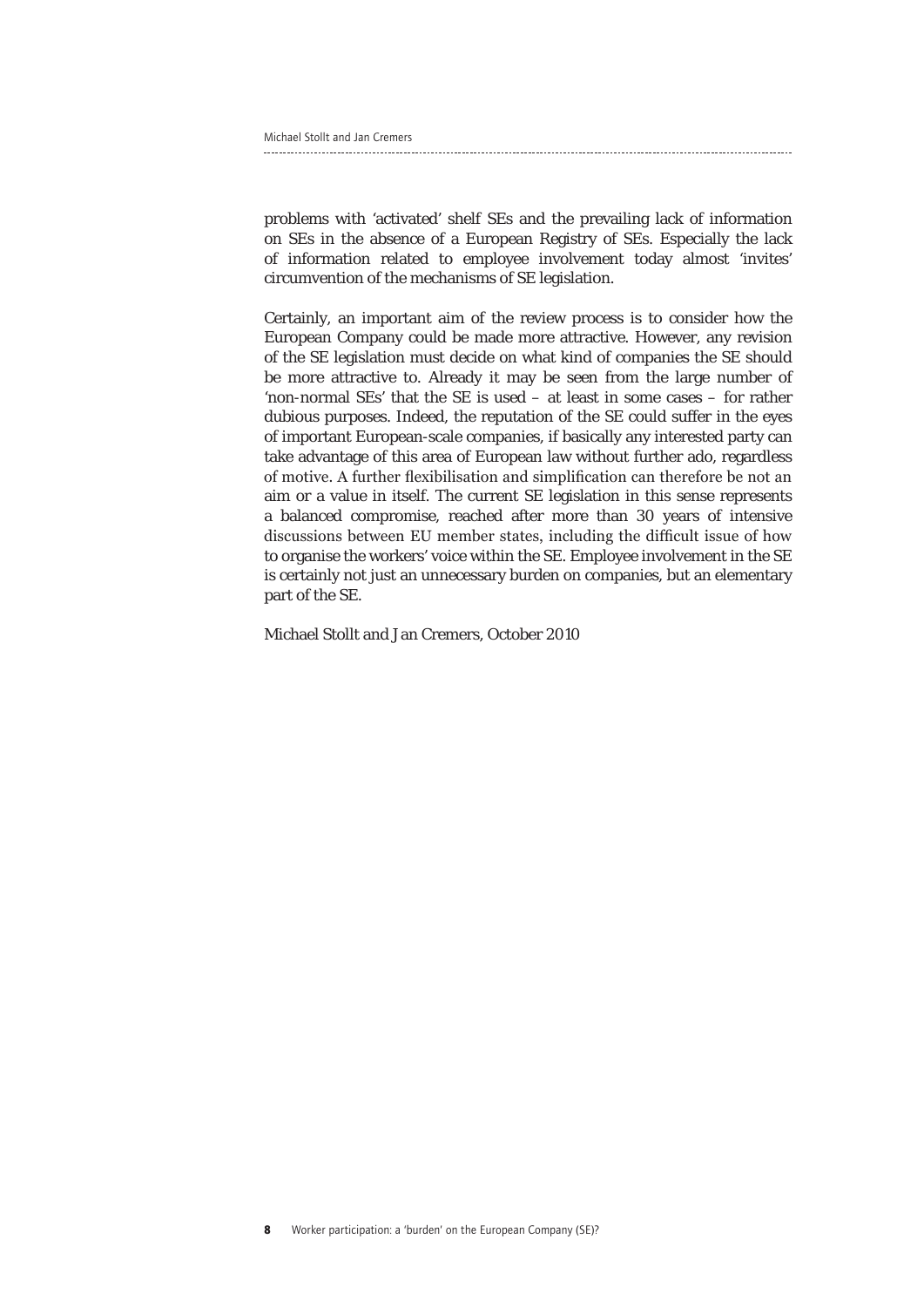## **Assessment of the European Company Statute – Inventory of consultation papers**

### **1. Introduction**

The EU Council in Nice (December 2000) adopted the general principles for a Regulation on the Statute for a European Company (Societas Europaea, hereafter SE) and the Directive on workers' involvement in the SE. Both the Regulation and the Directive were published in October 2001 in the Official Journal of the European Communities. The SE legislation (EC 2157/2001) entered into force on 8 October 2004, thereby enabling companies to opt for this new corporate form. In the majority of countries there was a considerable delay due, not to substantial national debates on the substance of the Directive that had to be transposed into national law, but rather to an apparent lack of interest. By mid-2007, all EU countries had transposed the SE legislation into national law. The number of SEs has been increasing continuously since the SE legislation came into force. Nevertheless, the use of the SE Statute falls short of the expectations of those who instigated the legislation in the 1990s. At the outset, several large companies announced their intention of transforming into an SE. These intentions have, so far, not been realised.

The main purpose of the SE statute was to enable companies to operate their businesses on a cross-border basis in Europe under the same corporate regime.

The motives for opting for the SE form have changed over the past 10 years. The argument that it strengthens a company's European profile or identity has slowly vanished from the scene. Or, as one business advisor puts it, the European image is in practise an 'accessory' motive: it is significant but not one of the main drivers. The choice of the SE structure has become part of a series of considerations within the framework of a 'business case'. To remain under national legislation or to go for the SE corporate form is just one element in the overall selection process.

According to BUSINESSEUROPE (Position Paper 2010<sup>2</sup>), the most important regulatory issues that a company should consider when deciding in which country the registered office and/or head office should be located are taxation, national company law, equity and debt restructuring facilities and corporate restructuring facilities.

<sup>2.</sup> All contributions can be downloaded from http://ec.europa.eu/internal\_market/company/ se/index\_en.htm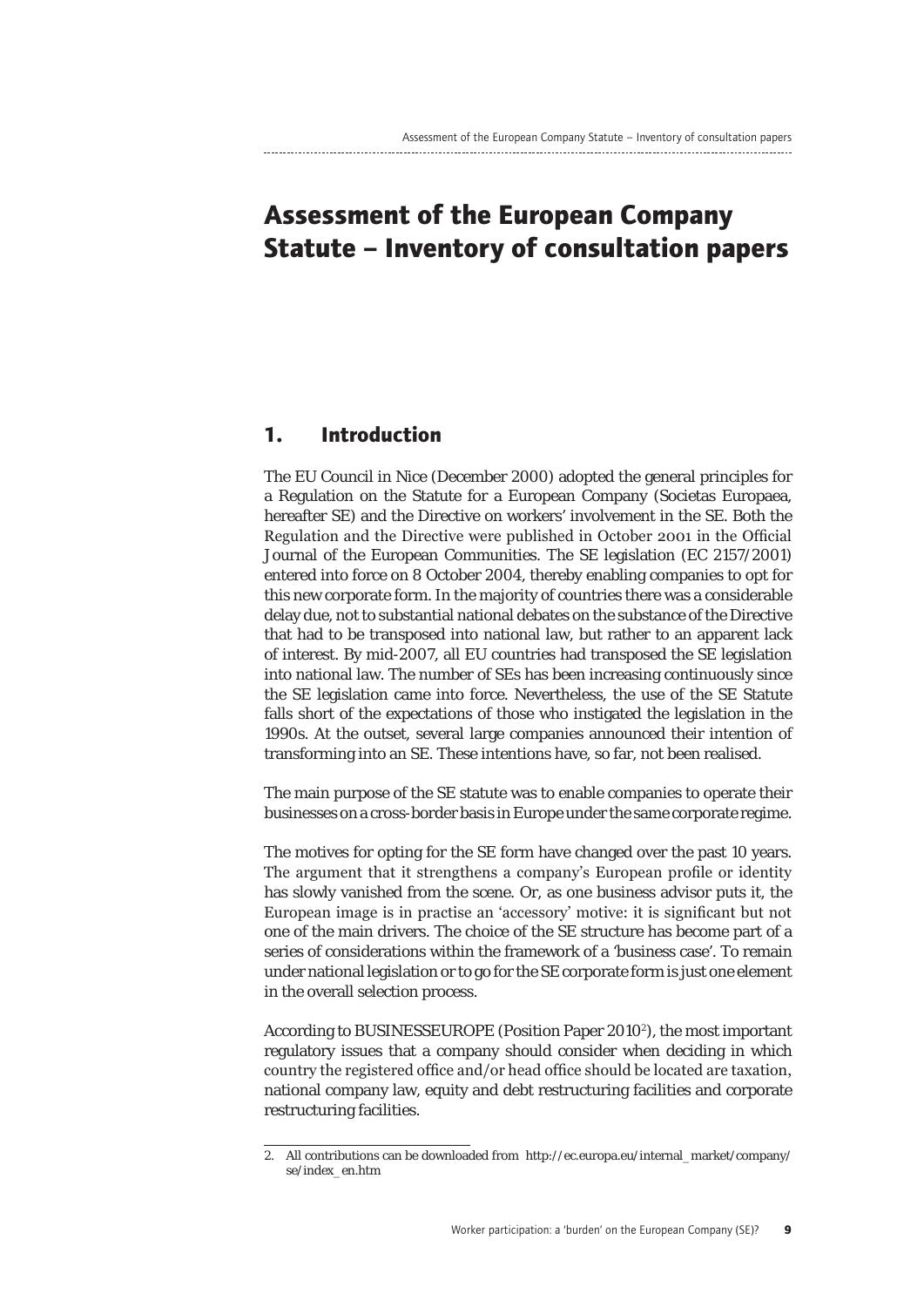Jan Cremers

Therefore, the reasons why the SE Statute is chosen vary nowadays from strengthening the European identity to regime-shopping related to tax optimisation/evasion and other corporate or financial arguments. Some companies still use the SE as a marketing tool.

In specific situations – notably in Germany – the statute can also be used as a means of reducing the size of the supervisory board.

Article 69 of the SE Regulation required the Commission to present a report on its application, including proposals for amendments, where appropriate, five years after its entry into force. To that end, DG Internal Market and Services commissioned Ernst & Young to carry out an external study that was finalised in December 2009 (*Study on the operation and impacts of the Statute for a European Company*, published on the European Commission's website in March 2010).

In spring 2010, the European Commission (DG Internal Market) launched a consultation to test the results of this study among the relevant stakeholders. Based on this consultation, the Commission wanted to consider suggestions for amendments to the Statute. In this paper I summarise the outcome of the consultation process, concluding with some critical remarks.

## **2. Aim of the consultation and the involvement of stakeholders**

The European Commission's Internal Market and Services Directorate General launched the public consultation on the results of the Study on the operation and the impacts of the Statute for a European Company (SE) on 23 March 2010. The method used was an online consultation via the EC's website and the deadline for responses was 23 May 2010.

At the same time, a Conference on the Statute for a European Company was announced for 26 May 2010. This Conference, organised by the European Commission, aimed at supporting ongoing work with a view to elaborating the report required by Regulation 2157/2001 on the Statute for a European Company. The experiences, problems and challenges so far, as well as possible improvements for the future were discussed in two panels, one related to the creation of the SE and the other to issues concerning its functioning.

The aim of the consultation was to examine the findings of the Ernst & Young study and to provide the Commission with input on issues relevant for the assessment of the SE. The questions concerned positive and negative drivers for setting up an SE; main trends in the distribution of SEs across the EU/ EEA; practical problems encountered by companies in the course of setting up or running an SE; and possible improvements of the current legislative framework (EC Synthesis, 2010).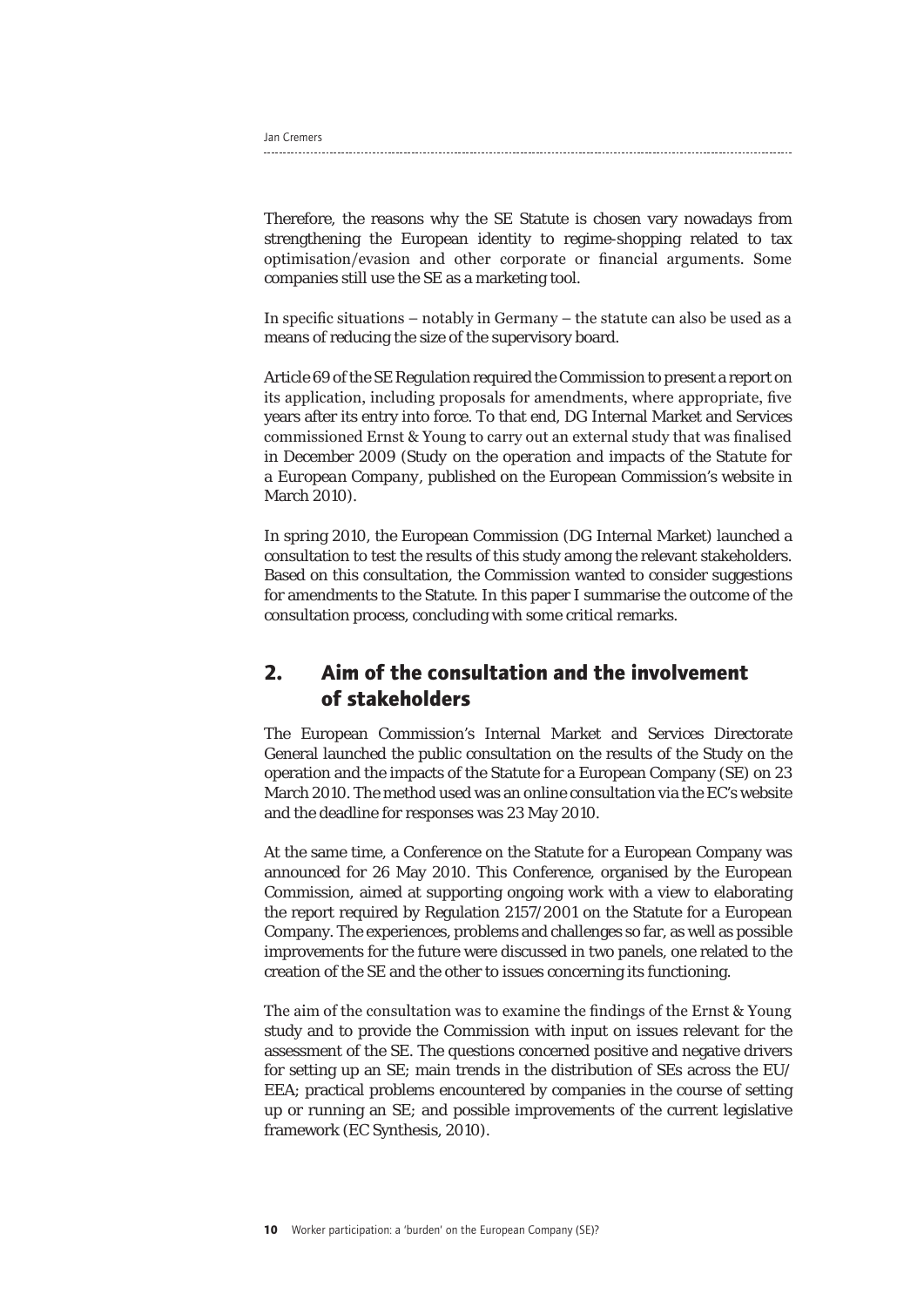Consultation participation was modest. The EC website DG Internal Market and Services lists 72 responses, from 18 different countries, including 16 Member States.

The Commission uses, in accordance with the respondents' choice, a division into three categories:

(a) *Individual respondents*

The website mentions 38 individual respondents; as two respondents sent in two identical versions and one person delivered two complementary replies, the total list in fact comprises 35 replies. The first category is heterogeneous, containing European institutes (such as the ETUI), some Chambers, individual companies, business advisors, researchers, notaries, banks and insurance companies. Also in this category of individual respondents are the General Confederation of SMEs, the German Institute of Stocks and CEC.

#### (b) *Governmental organisations*

The Commission received three replies from (regional) governmental authorities (Belgium, Bavaria and Liechtenstein).

#### (c) *Registered organisations*

In total, 31 contributions from registered organisations are listed on the website. In this category, 12 responses were identical (national replies plus summary from the International Bar Association, IBAR). The Council of Bars in Europe (CCBE) provided two identical responses, one in French and the other in English.

The registered organisations that replied included:

- **–** three employer' organisations (BUSINESSEUROPE, Medef, Finnish Industries EK);
- **–** four trade union organisations (ETUC, DGB, CO-Industri, NFU), the German organisation of managerial staff and the Austrian Federal Chamber of Labour; and
- **–** ten business advisors (including lawyers' associations, notaries, financial services and solicitors).

Taken into account the double counting, the EC received in total 57 different responses, with two groups dominating: business advisors (incorporated in *a* or *c*) and academia (category *a*).

In the summary report, the EC comes up with another categorisation: 20 responses from legal advisors/lawyers' associations, 14 from business organisations, 11 from individuals and eight from employee organisations and a residual category, including public authorities, accountants, notaries, employers' organisations and individual companies (including two SEs). There were nine respondents from the 'Industry and services' sector and six respondents from 'Bank, finance, and insurance'. Most of the individual contributions came from researchers in the field of labour law and worker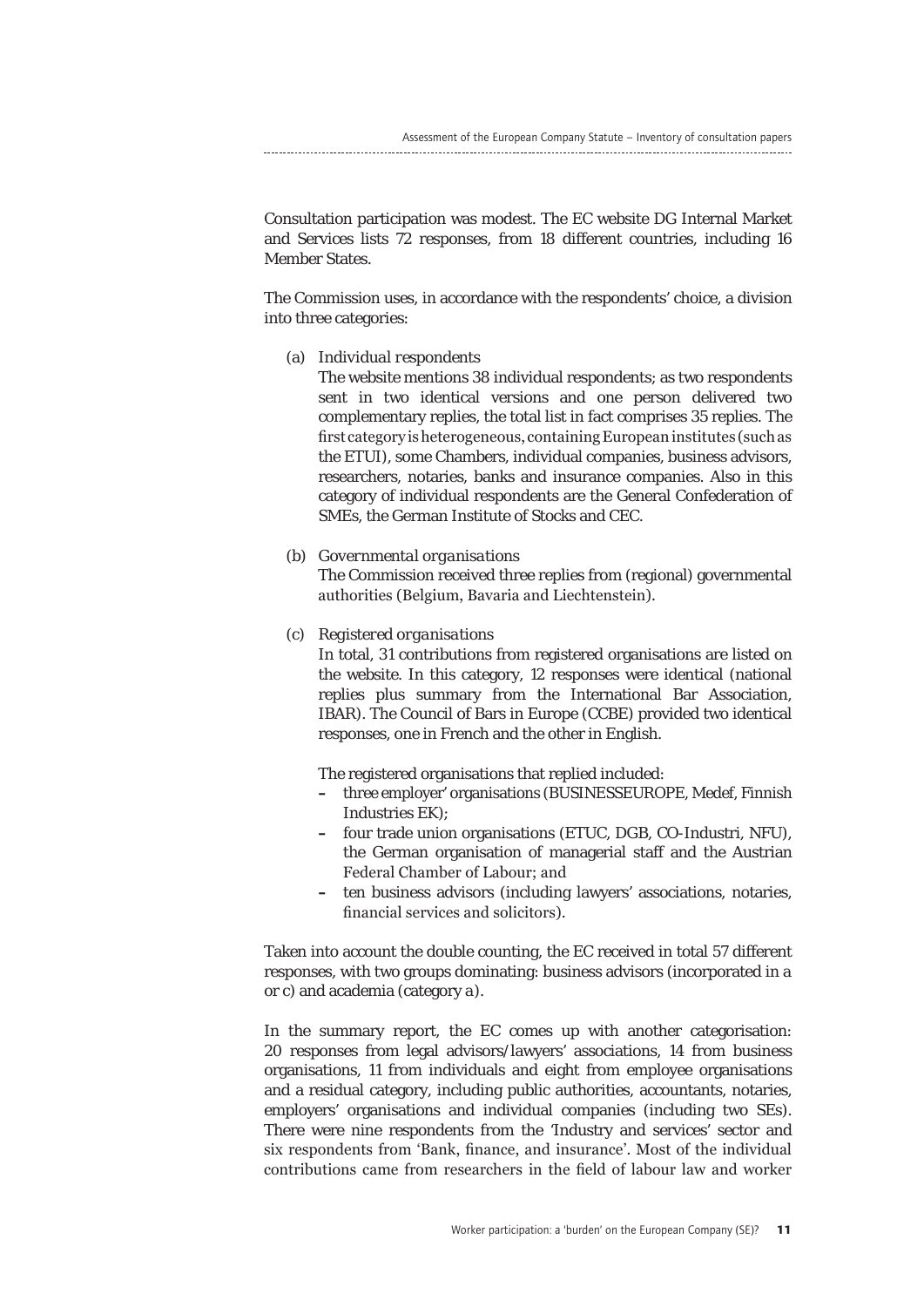| Jan Cremers |  |
|-------------|--|
|             |  |

involvement: together with the replies from employee organisations this made 16 in total.

In this inventory, we summarise in three paragraphs the input of six types of stakeholders: employers' associations and trade unions (the social partners – paragraph 4), governmental organisations and the Chambers (paragraph 5), business advisors and academia (paragraph 6). If relevant, individual contributions are incorporated in one of these paragraphs. We start with a brief overview of the content of the Ernst & Young study.

## **3. The study on the operation and impacts of the Statute for a European Company**

The results of the research are described in four chapters in the Ernst & Young study: a legal mapping of the relevant legislation applicable in the EU/EEA Member States (Chapter 1), an inventory of the SEs and related information (Chapter 2), an analysis of the data and identification of the main trends (Chapter 3) and an analytical conclusion (Chapter 4).

The study reveals that after five years of implementation of the legislation on the SE Statute, the initial expectations have not been fully met. The number of SEs created is still small, which is seen as a result of a number of shortcomings related to the Statute and other regulatory issues.

The legal mapping and the inventory seem correct (although outdated); they provide useful and important information. The point is made that the reasons or 'drivers' for choosing the SE company form result from a 'business case' and generally consist of a set of related reasons. The authors indicate that they adopted the standpoint of the majority shareholder (investor) of the SE for the assessment of the positive and negative drivers for the SE legal form. If the position of another stakeholder had been chosen (for example, minority shareholder(s), creditors or employees), the study would have presented a completely different picture. They also admit that they had no talks with representatives of so-called shelf SEs. Characteristically, no contact information was available and therefore no competent legal representative or spokesman could be contacted.

The starting point for the comparison between the attractiveness of national company law and the SE rules is the thesis that the SE may present an interesting alternative to the domestic public limited liability company. This might be true in those cases where strong differences exist in comparison to national rules and procedures. But this effect is still limited.

Behind its uniform image, the SE is governed mainly by different national legislations:

**–** In the large majority of cases and Member States, the status of the SE is similar to that of a domestic public limited liability company. It

**12** Worker participation: a 'burden' on the European Company (SE)?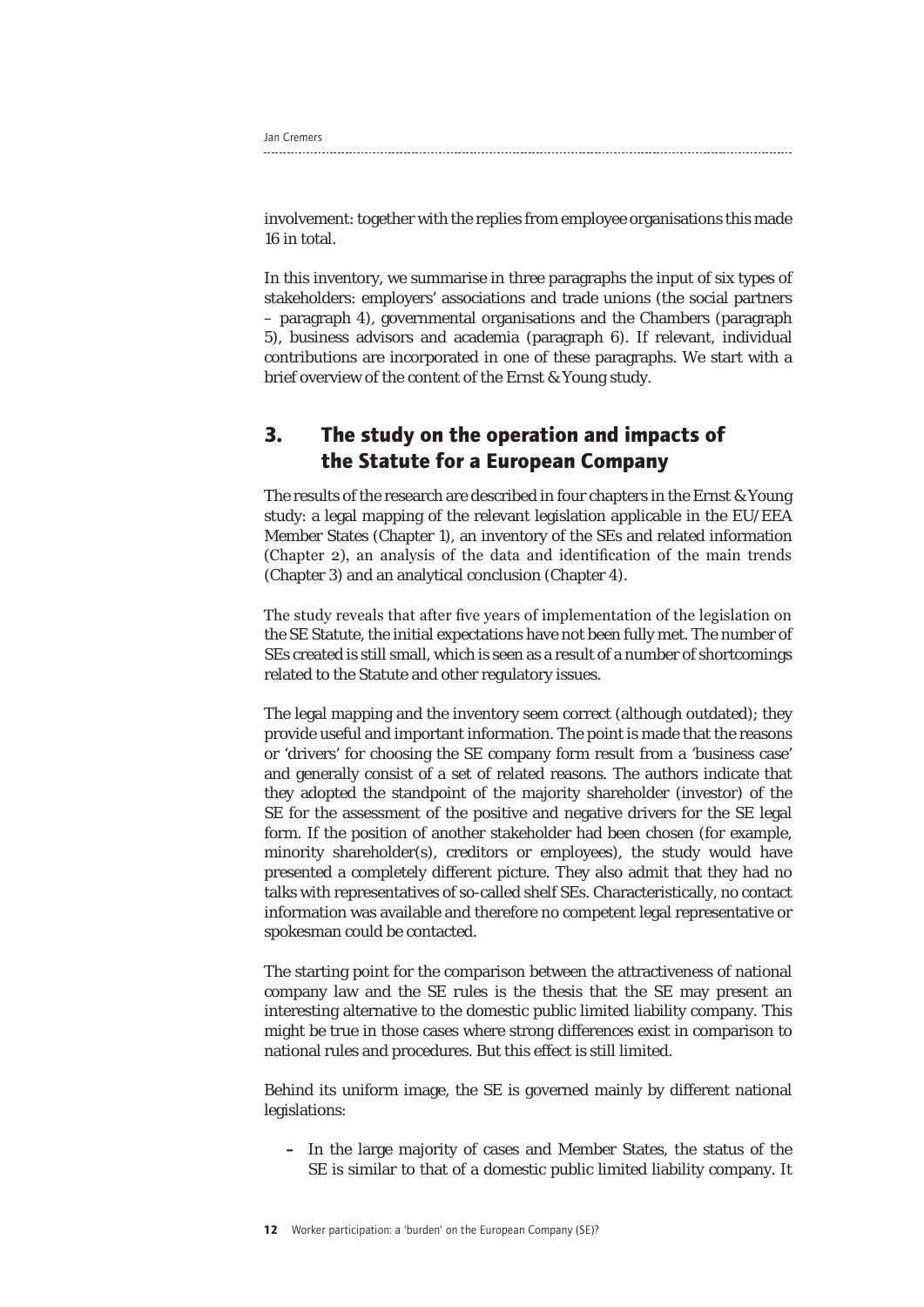is noteworthy that a majority of Member States provide the SE with higher protection for minority shareholders and that many of them also provide higher protection for creditors. However, this is generally related to the cross-border nature of the SE and not to the desire to adopt a more stringent statute for the latter.

**–** If flexibility and attractiveness are assessed solely from the point of view of the majority shareholder, three Member States stand out with a relatively higher level of attractiveness (the UK, Luxembourg and Italy). The greater attractiveness of these Member States can be explained, first, by the fact that their national legislation generally does not provide for specific protection of various stakeholders (minority shareholders, creditors) when setting up an SE or transferring its registered office. Furthermore, their national legislation generally allows for flexible solutions as regards the requirements for membership of the corporate organs, since they all allow legal entities to become members and do not provide for specific disqualification requirements.

According to Ernst & Young, the low degree of uniformity of the SE Statute from one Member State to another appears to be a counter-incentive, as the lack of harmonisation (from the tax, social and legal points of view) is a recurring criticism of the SE corporate form. In the interviews with non-SEs, the SE corporate form was sometimes described as a negative flagship due to the lack of harmonisation of the SE Statute; the advantages offered by the SE Statute are outweighed by this major drawback.

The SE is the only form of company that may transfer its registered office beyond its national border within the EU/EEA. Concluding hastily that tax aspects do not affect decisions to set up an SE would certainly be a mistake. This applies in particular to the possibility of transferring the registered office of an SE, as significant differences between the rates of corporate tax in different Member States are of course likely to interest companies. Many companies are set up in jurisdictions merely to obtain the tax benefits of specific tax treaties, although the chosen structure has little commercial substance (p. 232). It is noteworthy that the companies interviewed continue to keep a close watch on tax and legal developments in the various Member States, bearing in mind that the transfer of their registered office is possible. In the event of the transfer of the registered office and head office of SEs outside their jurisdiction, most Member States apply a liquidation treatment, which results in the full disclosure and taxation of the silent reserves.

Generally, the use of the SE vehicle can be explained by a desire to institute group restructuring, either to reduce the number of legal entities inside a cross-border group (simplification of the group structure) or to rationalise and harmonise the corporate structure of the cross-border group (simplification inside the cross-border group).

Thus, the possibility to freely transfer the registered office of an SE can be a strong incentive, explaining the success of this corporate form. Companies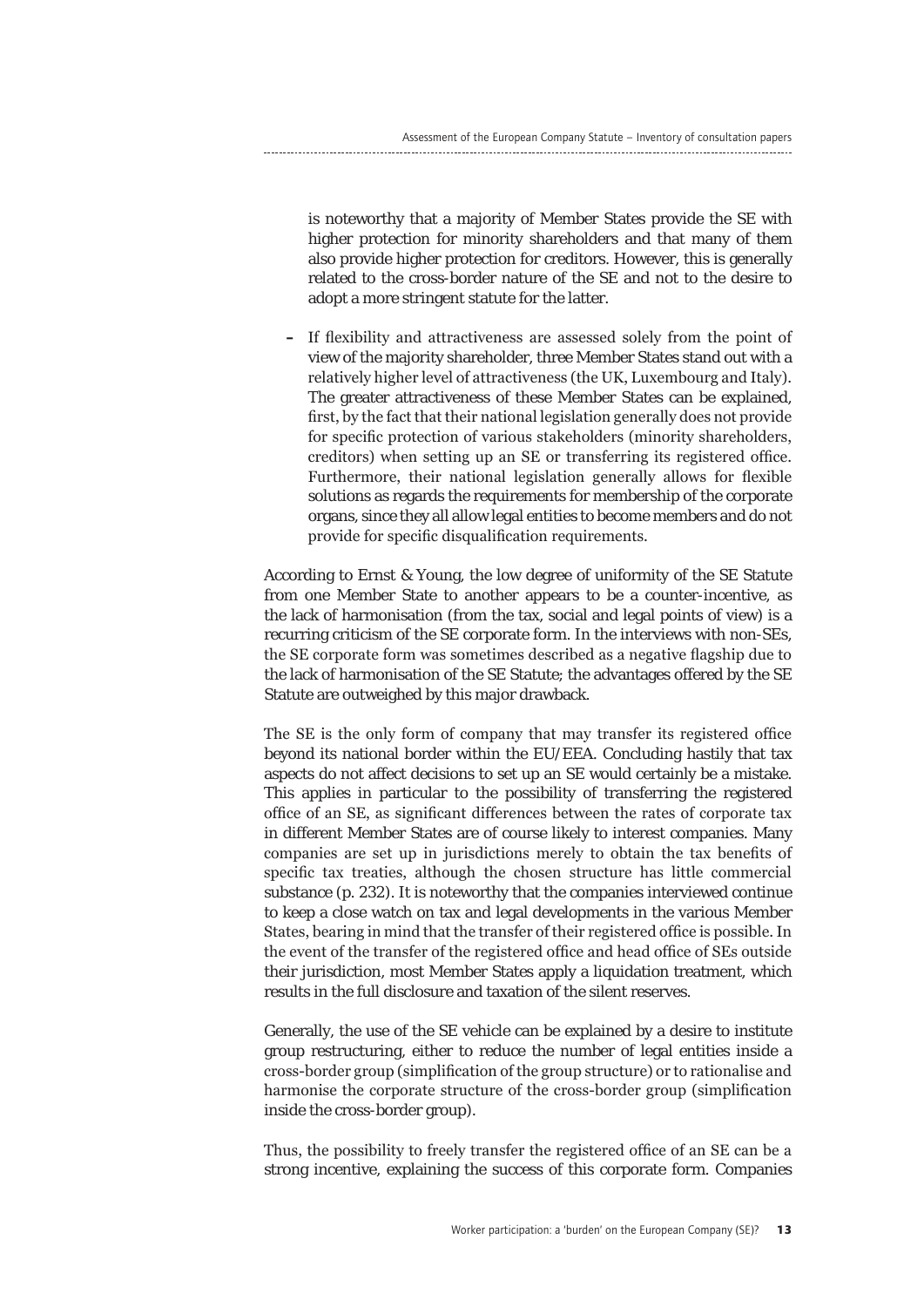| Jan Cremers |  |  |
|-------------|--|--|
|             |  |  |

in Member States with a heavy tax burden may be tempted to adopt this corporate form in order to transfer their registered office freely, even if the tax benefits in this respect are not as high as commonly expected. In addition, the SE can sometimes be used as a vehicle to transfer to Member States with more flexible legal systems, such as the UK or Luxembourg.

The authors reveal that, with the transposition of the EC Merger Directive into national law, the Member States' national legislation provides a procedure for cross-border mergers (almost) identical to that of the SE Regulation. Recourse to the SE is therefore no longer necessary to ensure legal certainty in crossborder mergers. In addition, the provisions relating to employee participation are more flexible within the legal framework of the EC Merger Directive than in the SE Statute. According to Article 3 of the SE Directive, as soon as the plan for the establishment of an SE is drawn up, the management or administrative organs of the participating companies shall 'take the necessary steps, including providing information about the identity of the participating companies, concerned subsidiaries or establishments, and the number of their employees, to start negotiations with the representatives of the companies' employees on arrangements for the involvement of employees in the SE'.

In contrast, Article 16 of the Merger Directive does not in all cases require that steps shall be taken to start negotiations on arrangements for the involvement of employees in the company resulting from the merger. In short, in a crossborder merger, negotiations should, as a general rule, only take place if (a) one of the merging companies has employee participation and it has more than 500 employees, (b) the legislation of the Member State of registration provides for less participation rights than those existing before, or (c) the legislation of the Member State of registration discriminates against workers in other Member States as far as employee participation is concerned. Moreover, the Merger Directive provides the flexibility for the relevant organs of the merging companies to choose to apply standard rules on employee participation without first having to set up and start negotiations.

In their conclusion, the Ernst & Young authors state that companies in Member States with one-tier corporate governance and without employee participation are in general relatively reluctant to create SEs, which are seen as having more drawbacks than advantages in comparison to national public limited liability companies, without specifying the character of these drawbacks.

In the executive summary and in the concluding chapter a lot of space is dedicated to workers' involvement as a negative driver, although the focus of the commissioned work was supposed to be on an assessment of the Regulation, not of the related Directive on workers' involvement in the SE.

The authors conclude that, although the employee involvement negotiation procedure allows for tailor-made solutions for each company and the 'standard rules' provide for sufficient security for the employees in order for them not to lose the level of involvement they had prior to the formation of the SE (before/after principle), employee involvement rules for the SE can be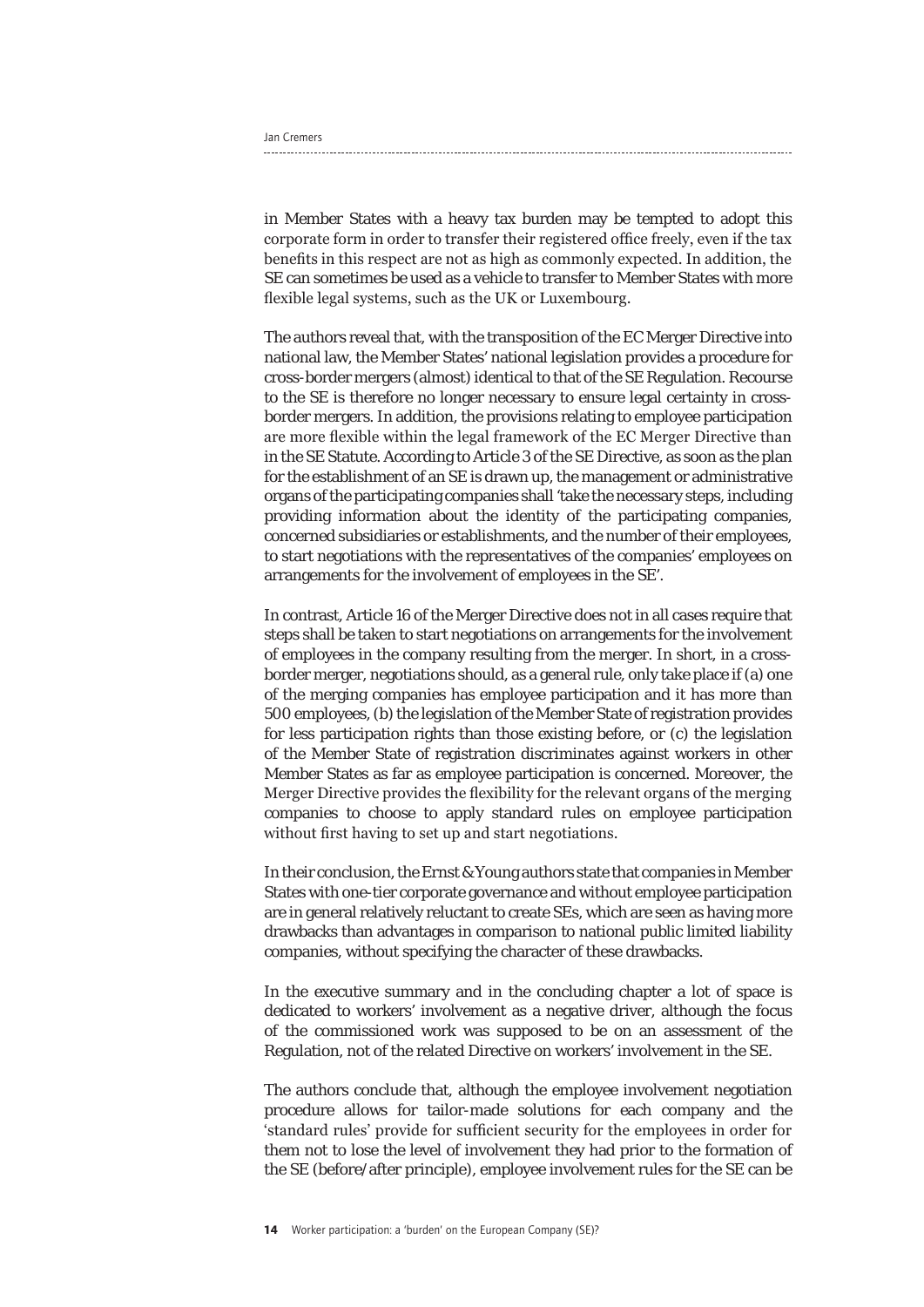seen as an important factor in the limited take-up of the SE in some Member States. The need for negotiations regarding future employee involvement under the SE Statute is viewed as too inflexible in Member States where the national legislation applicable to public limited liability companies does not provide for a compulsory employee participation regime. As a consequence, companies, in those Member States in particular, often refrain from entering into such negotiations, since they can avoid this with domestic companies (Ernst & Young, p. 14).

On page 276 of the report it is stated that the employee involvement system provided for by the SE Statute 'ensures, in most cases, the adequate protection of employees' rights, but may appear, on the one hand, as too stringent and, on the other, as not fully adapted to all situations (for example, shelf companies which are activated subsequently)'.

### **4. The social partners' view**

Council Regulation (EC) No. 2157/2001 establishes the Statute for a European company. Council Directive 2001/86/EC supplements the Regulation as far as the involvement of employees is concerned, with the aim of ensuring that the establishment of an SE does not entail the reduction of practices of employee involvement existing within the companies participating in the creation of the SE.

In September 2008, the European Commission formulated a Communication on the review of Council Directive 2001/86/EC of 8 October 2001 supplementing the Statute for a European company with regard to the involvement of employees. The EC had commissioned a report by independent experts (Valdés Dal-Ré 2008) and had addressed to the Member States and to the European Social Partners a questionnaire, in preparation for a possible review of the Directive. In their joint reaction, the European Social Partners considered that the Directive did not require amendment or clarification, given the lack of experience of applying the national provisions transposing the Directive.

At that time, BUSINESSEUROPE took the view that the overly complicated and structured provisions around employee participation and the creation of a Special Negotiating Body were a substantial obstacle to increasing the number of companies resorting to the European Company Statute. In its view, greater flexibility was needed in order to strengthen the negotiating autonomy of the social partners at company level, and in so doing to allow for agreed solutions tailored to the needs of the company and its employees.

The ETUC, while considering that it was too early to revise the Directive, highlighted the following issues: (a) the issue of the size of the organ in which participation is exercised should not be excluded from the negotiations; (b) in order to ascertain the level of participation for the purposes of applying the 'before and after' principle, account should be taken not only of the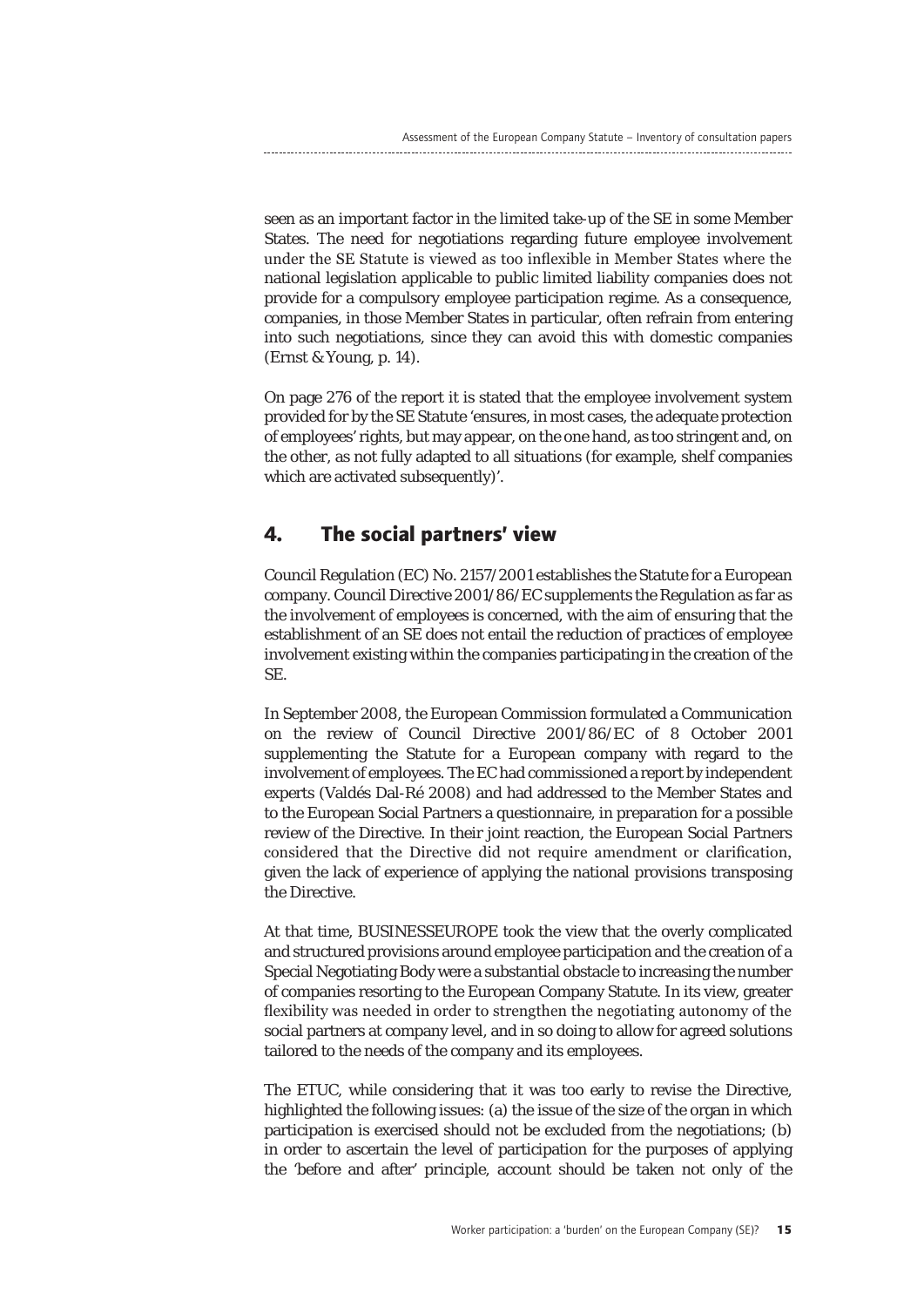| Jan Cremers |  |
|-------------|--|
|             |  |

participation rights exercised in practice but also of the participation rights granted by national legislation but not exercised in practice; (c) employees' representatives within the SE should be given a uniform level of protection; (d) the representative body (RB) should be involved, at least in the event that information and consultation are required by national law; (e) representation of the particular interests of younger and of disabled employees should be ensured at European level.

The European Commission's main conclusion was that some issues deserved further consideration and that it was too early to revise the Directive. The Commission acknowledged the complexity of the procedure instituted by the Directive for employee involvement; however, it also noted that the adoption of the Directive was the result of a delicate compromise among Member States that took more than 30 years of negotiations to achieve. As the Regulation was due for review at the end of 2009, the Commission decided to postpone consideration of the appropriateness of revising both instruments and the scope of any such revision.

The Ernst & Young study was commissioned in 2008 and data collected until 15 April 2009. With regard to the consultation on the functioning of the SE regulation, including the open procedure inviting all stakeholders to react to the commissioned study on the operation and the impacts of the SE Statute, the social partners were not asked to come up with a joint statement.

As a result, both sides of industry figure in a list of responses, dominated by business advisors and academia.

#### 4.1 The employers' position

In general, the employers' organisations were supportive of the main conclusions of the Ernst & Young report: they agreed with the list of the main positive and negative drivers it put forward.

BUSINESSEUROPE organised a roundtable on the European Company Statute in June 2009, with representatives from companies, the European Commission and its member federations. According to BUSINESSEUROPE, the most important regulatory issues for a company to consider when assessing in which country to locate its registered office and/or head office are:

**–** tax;

- **–** national company law;
- **–** equity and debt restructuring facilities (for example, the UK 'scheme of arrangement');
- **–** corporate restructuring facilities (for example, the availability of a corporate division facility without mutual residual liability).

The organisation takes the view that the SE Statute can work as a powerful marketing tool, facilitates internal restructuring and allows for a more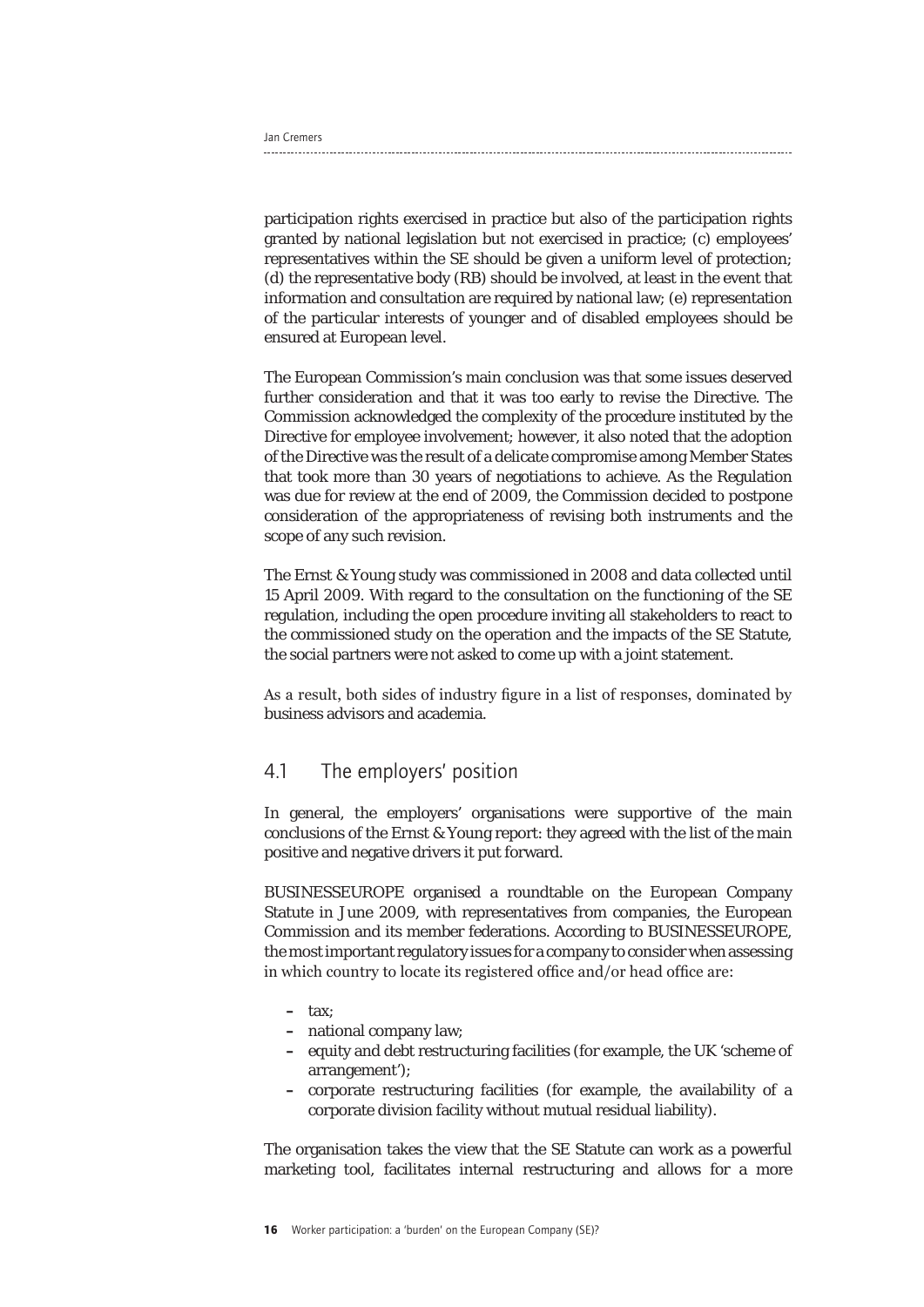efficient management structure. The supervisory board can be smaller than what is imposed on public limited liability companies by legislation in some countries (for example, the Codetermination act in Germany) and the process for electing its members can be shortened. Flexibility is key when it comes to choosing among the different company forms available in Member States. The SE Statute provides such flexibility. Additional reasons encouraging enterprises to choose the SE corporate form concern the need to capitalise on mobility (cross-border mergers and registered office transfers). While the adoption of the Directive on cross-border mergers (Directive 2005/56 of 26 October 2005) now offers this possibility to companies organised under member state domestic law, the SE still has an advantage as regards the transfer of the registered office.

BUSINESSEUROPE formulates a number of critical points: There are a number of shortcomings related to the Statute and to other regulatory issues. It addresses certain weak points of the Statute and brings forward amendments that could improve the attractiveness of this important instrument. It also considers that the findings on the implementation of EU legislation on crossborder mergers, the advantages linked to mobility and simplification of group structure have lost some of their importance and should not be overestimated.

The employers note a lack of general recognition and awareness of the SE legal form by Member State public authorities. It has also proved difficult to explain the SE Statute to authorities outside the EU. The Statute does not have a very high profile, a fact which can impose additional barriers to trade. Companies are hesitant to do business with the unknown; the negative drivers relate mainly to taxation uncertainties and creditor protection (which can be difficult in practice).

BUSINESSEUROPE's members believe that the overly complicated and structured provisions with regard to employee participation and the creation of the Special Negotiating Body, which are foreseen in the Directive accompanying the SE Statute, can be a substantial obstacle to companies that want to make greater use of this instrument.

The Confederation of Finnish Industry adds that employee participation is a negative driver ('in practice it could easily lead to the implementation of the strictest employee participation rules'). Medef declares that the SE has cumbersome incorporation procedures under the regulations, including the employee involvement rules. It considers that the concerns about employee involvement explain the current distribution of SEs among the various Member States.

The employers' organisations suggest that:

**–** the minimum amount required should be decreased in order to foster the creation of SEs, a position warmly embraced by the General Confederation of SMEs;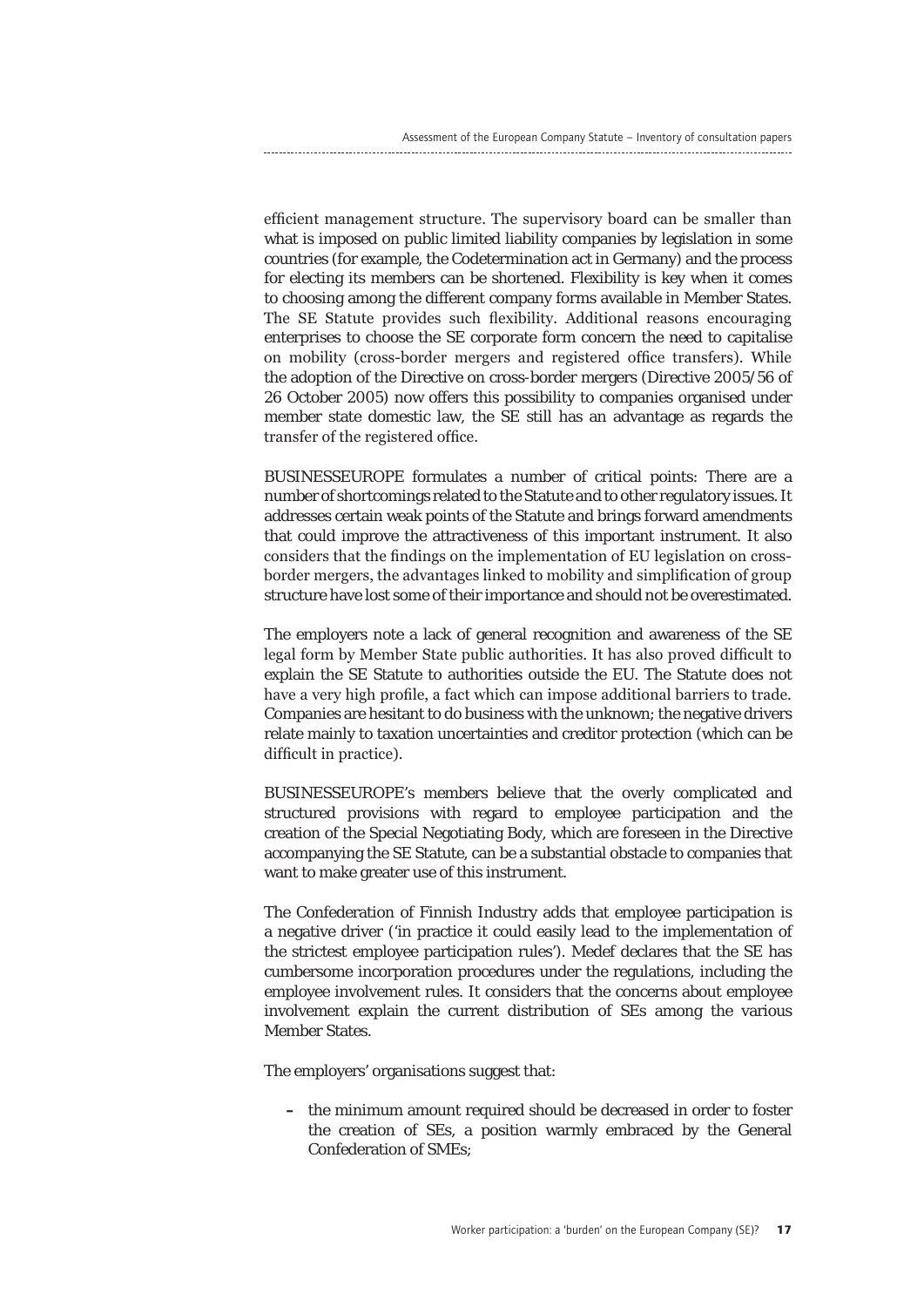| Jan Cremers |  |
|-------------|--|
|             |  |

- **–** the Regulation should allow for the creation of an SE ex nihilo and the participation of any limited liability company in the incorporation of an SE;
- **–** application of the simplified merger procedure, in order to create an SE when the absorbing company holds all of the absorbed company's voting rights, should entail a release from the obligation to convene the absorbed company's general meeting, as provided for by the 10th Directive on cross-border mergers (Art. 15.1);
- **–** the creation of a European registry for SEs. This would improve the transparency and visibility of the SE Statute.

On the issue of worker participation, since only a limited number of SEs have been established since the adoption of the SE Statute, BUSINESSEUROPE's members believe it is too early to engage in a revision process, which requires significant experience of the Directive's weaknesses in order to identify valid points for further improvement. Medef suggests that it might be interesting to provide for an alternative to mandatory negotiations before the registration of an SE, in particular when a cross-border consultative body already exists (European Works Council). According to Medef, it is also worth contemplating the introduction of the possibility of merging companies' governing bodies in order to make them subject, prior to negotiations, to the provisions governing cross-border mergers.

The German employers' organisation stated at a meeting held by the Dublin Foundation dedicated to SE research that, according to their member organisations, employee involvement was not regarded as problematic.

In this consultation, four companies contributed. As the main drivers of the SE form they confirm the possibility of cross-border transactions, the simplification of the group structure and the creation of a single legal entity. The flexibility in the choice of the one-tier or the two-tier system and the easier transferability are also considered to be positive aspects. BP mentions the administrative costs of the planned employee involvement, but admits that these costs would also be encountered in the case of a cross-border merger under another jurisdiction. An additional positive aspect mentioned by individual company representatives is the possibility of reducing the number of supervisory board members. Allianz is very positive about the flexibility of the employee participation model and the European composition and identity of employee involvement. This opens the way to new participation models. The other companies confirm that the SE provides flexibility regarding employee involvement.

Clarification is needed with regard to the role of existing European Works Councils in relation to newly-elected Special Negotiating Bodies. The companies also ask for further harmonisation of employee involvement based on the SE Directive and on Directive 2005/56/EC. They are critical of the requirement to complete the worker participation process and suggest looking for ways to secure these rights.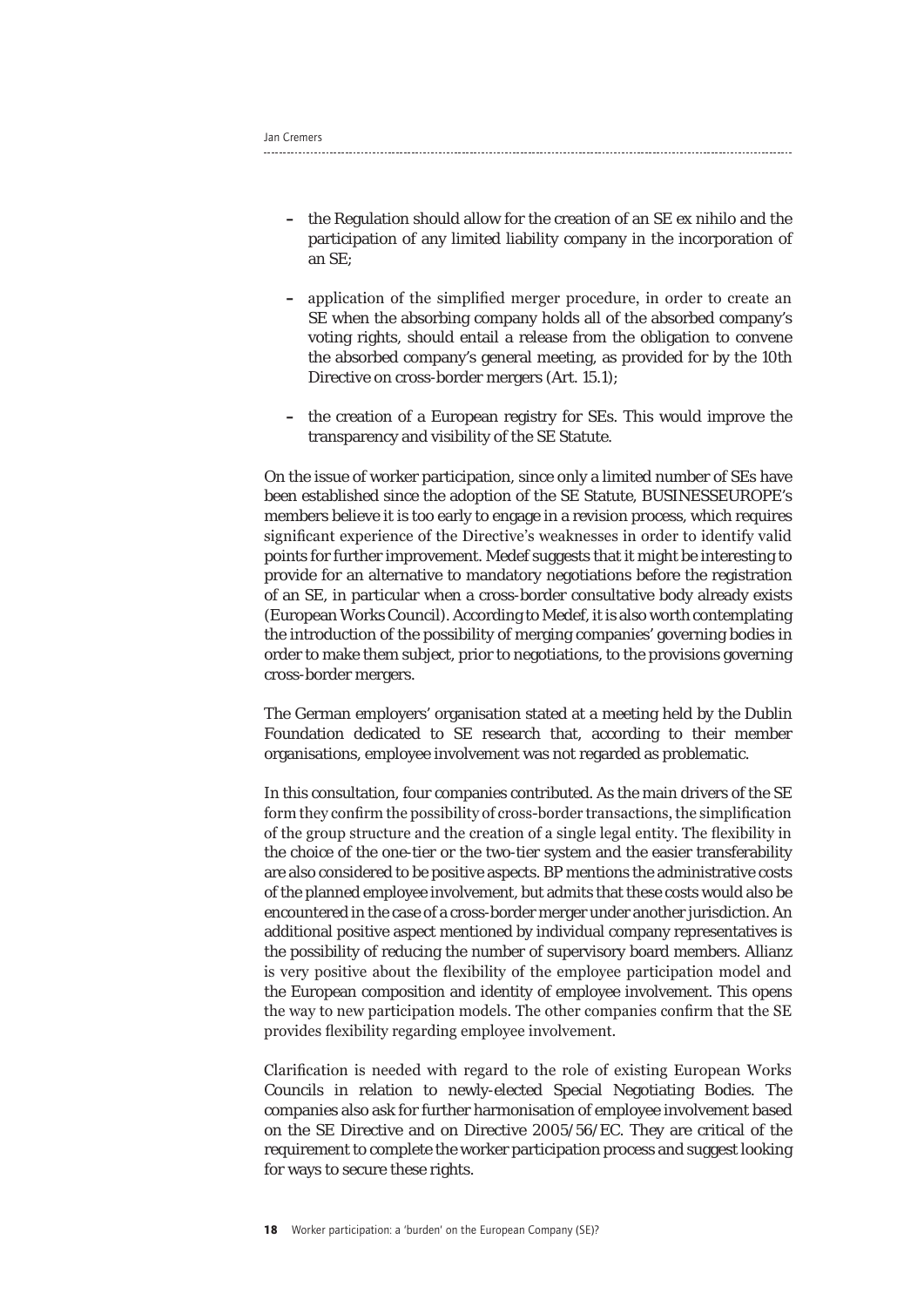Also criticised is the fact that the corporate governance of an SE mainly remains subject to the applicable national laws. In case of transfer, extensive amendments are required that could complicate matters. Clarification of these rules and legislative convergence are necessary as companies encounter challenges based mainly on differences in nature and functioning not related to European company law.

The fact that the Ernst & Young authors did not properly assess the discrepancies between the theoretical results of the report and SE reality, such as the fact that Germany and the Czech Republic are in theory "less attractive" countries with regard to forming an SE.

Although it is not one of the objects of the Ernst & Young report, Allianz comes up with a list of proposals for reviewing the SE Directive.

#### 4.2 The trade unions

As in the case of the employers, the total number of trade union responses was modest. This is partly due to the fact that the ETUC has a clear mandate to act on behalf of national and European affiliates. Contributions came from the ETUC and CEC, the Nordic Confederation NFU and the German confederation DGB, as well as the national trade union CO-industri from Denmark. The Austrian Arbeiterkammer response also belongs here.

The ETUC clearly sets the scene with its statement that its affiliates are very conscious of the fact that it is difficult to maintain a clear distinction between the provisions of the SE Statute and those of the SE Directive, given that the two texts represent the two sides of the compromise underlying the SE legislation. The ETUC warns against a reopening of the SE Directive 'by the back door' of the SE Statute.

A company's decision on whether or not to establish an SE is the result of a process of calculation and deliberation. Numerous factors contribute to this decision, such as the quality and user friendliness of SE legislation, fiscal issues, capital management, facilitation of mergers and acquisitions and several other general organisational aspects. The SE legislation represents a European form of corporate governance; it was not intended to be – and must not be allowed to become – an instrument for putting national regulations in competition with each other.

The unions' contributions have one fundamental issue in common: they strongly object to the study's view that employee involvement in general is a negative driver with regard to the establishment of an SE. The unions believe that the 30 years of discussion needed before the SE ultimately finally came into effect, a substantial part of which concerned employee involvement, cannot be taken lightly.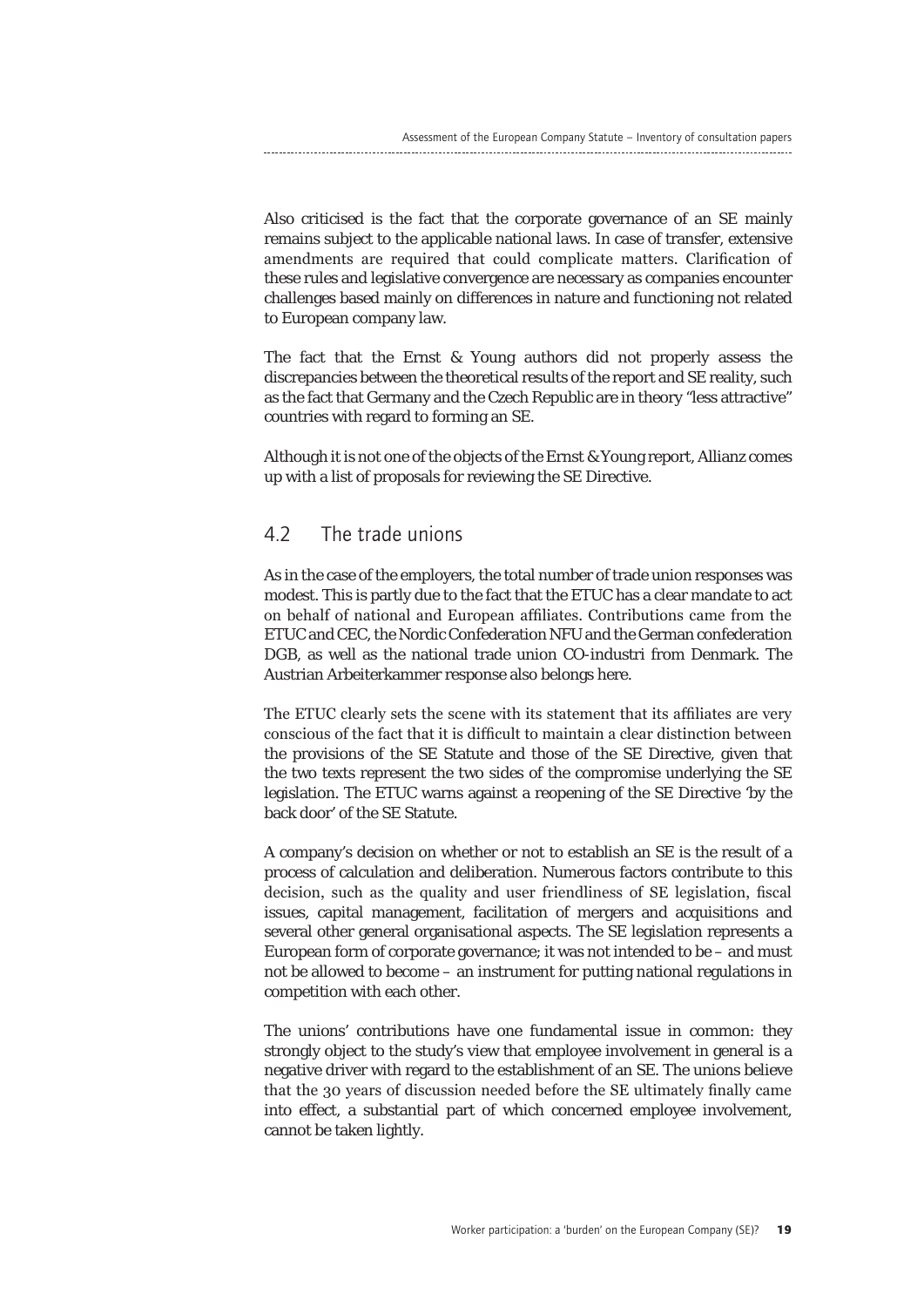The compromise that was ultimately reached in Directive 2001/86/EC is in no way futile or incidental. On the contrary, it has been very thoroughly designed. Without it, the realisation of the SE Statute would have been unthinkable. The procedural rules and guarantees in Directive 2001/86/EC continue to be an indispensable condition for the application and any further advancement of the SE Statute. Or, as the NFU observes: the prerequisites in Directive 2001/86 regarding information, consultation and participation are discussed in a context of problems, rather than possibilities. According to the CEC, the Directive manages to accommodate the needs of Member States with different levels of employee participation, ranging from high to a complete lack of formalised employee participation.

A second point of criticism that is widely shared is the fact that the standpoint of the majority shareholder (investor) of the SE has been adopted in order to assess positive and negative drivers. Other stakeholders are left out. COindustri notes that the interests of other important stakeholders are overlooked and has the impression that the findings expressed are to a great extent based on the perception of legal consultants rather than on material evidence.

A third point that the unions mention is the creation of empty and shelf SEs and the fact that the legislator is not acting against this unintended effect. The legal form of SE was not invented for companies without economic activity and employees. The study fails to give concrete answers to the question of why shelf SEs exist. The question should not be what the main advantages are for a company to buy a shelf SE, but rather what the Commission will do to combat this violation of the spirit of the SE legislation.

The NFU has clearly stated that it is of the utmost importance that rules be laid down at European level concerning whether shelf SEs can be considered to be in line with the Directive. This should not be left to the discretion of national courts. The ETUC recommends in particular that the activation of such SEs be more clearly defined as a structural change, thereby triggering negotiations on employee involvement.

The DGB states, somewhat ironically, that there are other 'positive' drivers in the choice of the SE legal form: the possibility of simplifying the company structure and creating a shelf SE. The latter development is booming: these SEs are 'ready to use' – no negotiations are necessary, only a change in the company's purpose. This development is critical in connection with the main positive driver identified by the study: the possibility of transferring the registered office. The consequence is a form of regime shopping in the European Union. The DBG criticises the fact that the presence of trade union representatives in a Special Negotiating Body supporting the employee representatives during the negotiations is labelled a negative driver. Why is it more acceptable for the management to work together with international law firms?

Finally, the unions criticise the consultation from a procedural point of view: the study comes up with central conclusions related to employee involvement,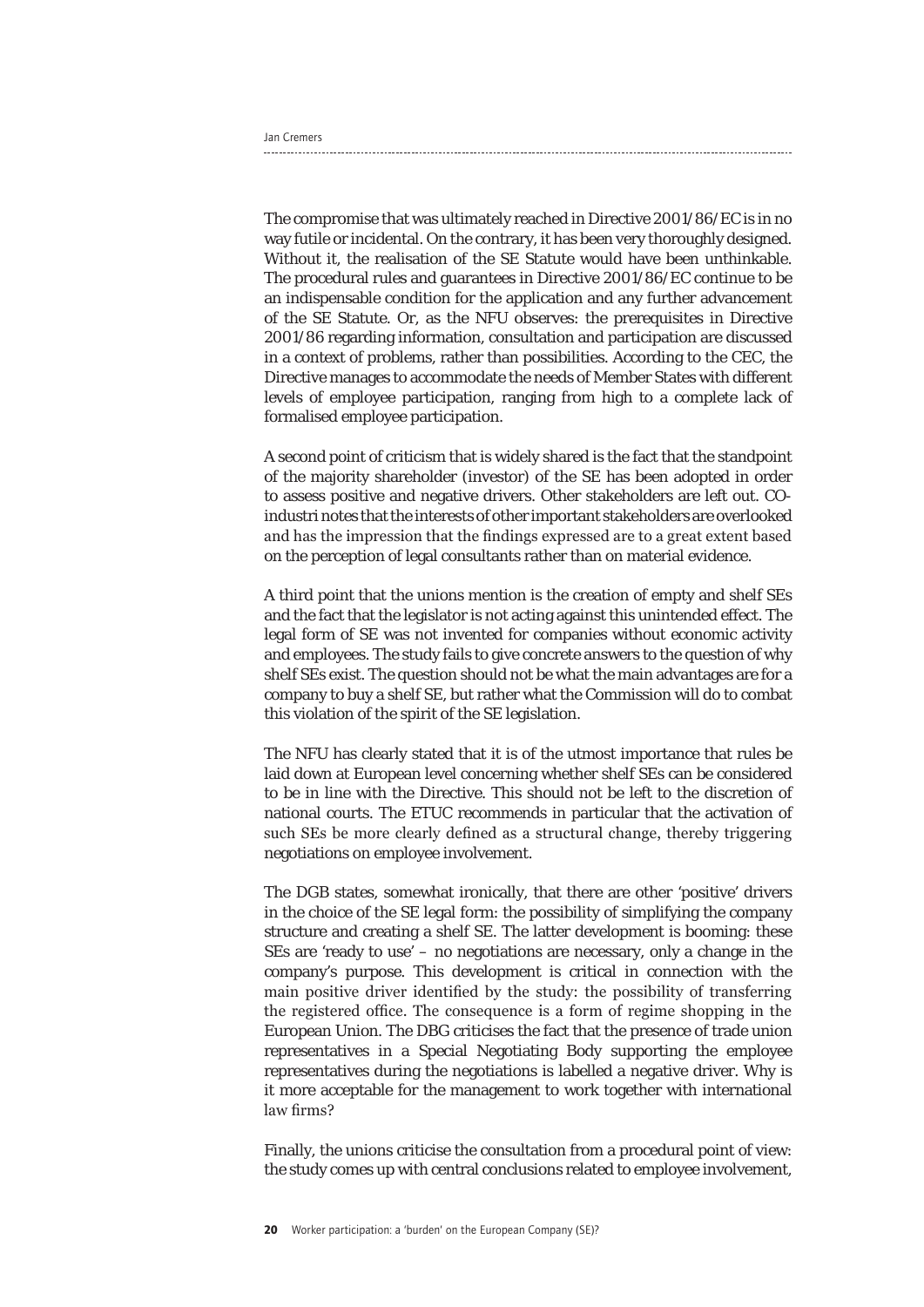while no analysis of the objectives and mechanisms of the SE Directive has been undertaken. The authors had the task of looking at the functioning of the Regulation. Any questions concerning employee involvement should have been subject to a consultation of the European social partners. An online consultation cannot be considered a valid substitute for social partner consultation as enshrined in the Treaties.

The recommendation to create a European register that requires SEs to report key information on their structure and operations has been warmly welcomed by the unions. Such a register should also provide information on branches and subsidiaries in other EU countries.

## **5. Governmental institutions and the Chambers**

As already mentioned, three governmental institutions and six Chambers reacted. Their input is wide-ranging and a little random.

#### 5.1 Governmental organisations

The three governmental organisations that responded to the questionnaire were the Belgian Ministry of Justice, the Bavarian Ministry of Justice (citing the Bavarian Bar of Lawyers) and the Liechtenstein Office of Land and Public Registration. All three agree in general with the findings of the study about the positive drivers for setting up an SE. Liechtenstein mentions especially the conclusions of the study with respect to the mobility of the SE. Most of the other answers diverge from one another.

According to the Belgian Ministry, the most important regulatory issues to consider for a company when assessing in which country to place its registered office and/or head office are fiscal and social legislation, and employee participation rules. The Ministry remarks that the mobility of the SE is a positive driver for choosing the SE corporate form, as long as this can be verified by Article 7. Also, the kudos of a European image can help in the case of a merger of equals. Since the EC Directive on cross-border mergers, the creation of an SE is not necessary in order to simplify a group structure. Furthermore, the possibility for an SE to choose freely between the one-tier and two-tier systems may be considered a positive driver. Some specific provisions relating to an SE's general meeting of shareholders are more flexible than for a Belgian NV/SA. The Belgian Ministry sees the involvement of employees and the negotiating procedure as more complex than for the formation of a Belgian NV/SA. Furthermore, the minimum share capital required to incorporate an SE is higher than required for the formation of a Belgian NV/SA.

The Liechtenstein Office suggests that the employee involvement regime has to be revised in order to strengthen the attractiveness of the SE. The inclusion of a threshold with regard to the number of employees could be considered. Liechtenstein also notes that, according to the study, around 38 per cent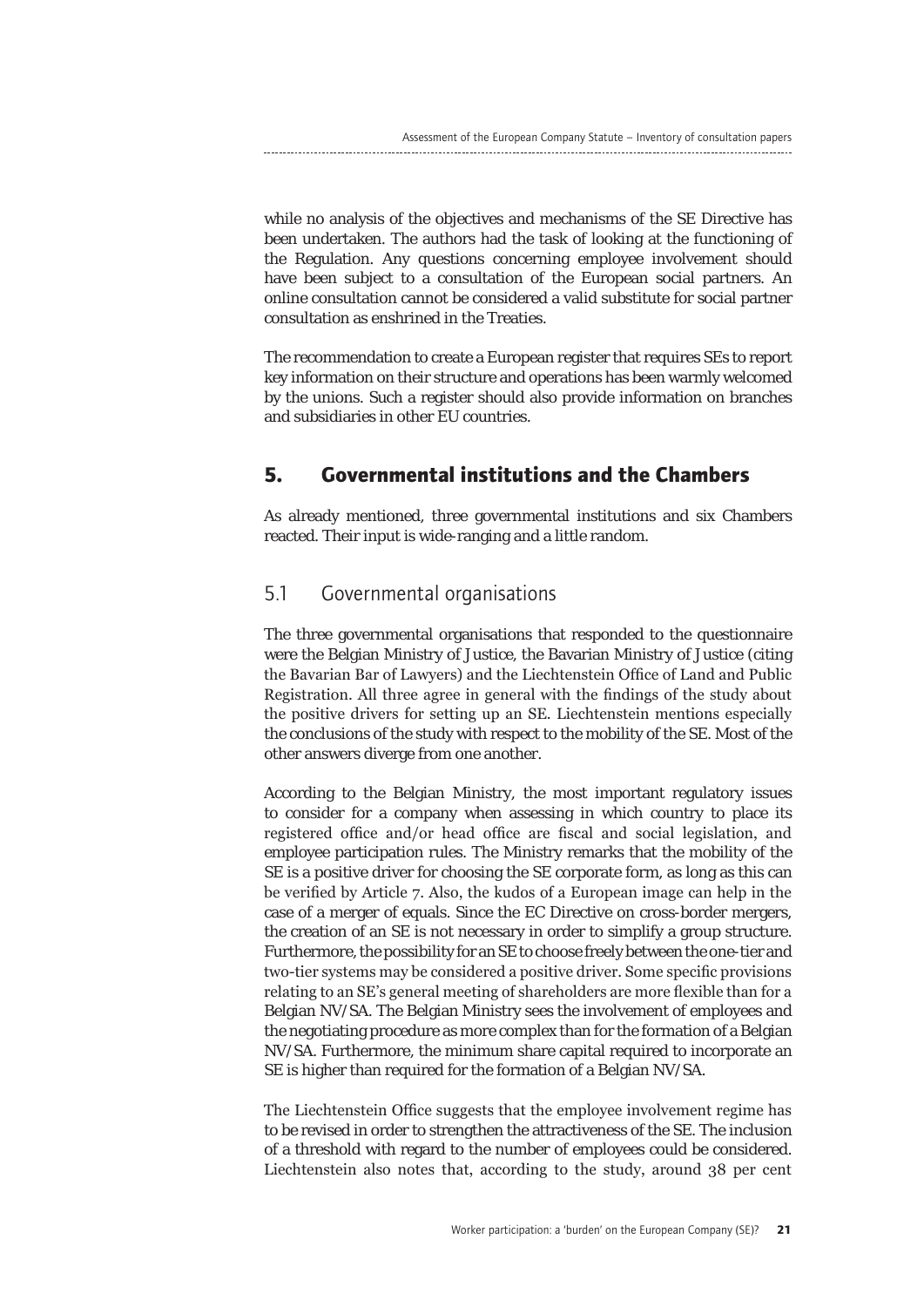Jan Cremers

of SEs are shelf companies, that is, formed without activities or employees (Liechtenstein adds: predominantly a question of time and money). For the sake of legal certainty with regard to the setting up of such companies, appropriate legal provisions should have been introduced.

However, the Bavarian Ministry of Justice is of the opinion that there is no need for easier access. Abolition of the explicit link between the head office and the registered office – the Belgian Ministry also declares that it should remain – is rejected based on four arguments (including the avoidance of workers' rights). The Bavarian Ministry is clearly against a reduction of the minimum share capital required to incorporate an SE.

## 5.2 The Chambers of Commerce, Economics, Industry and/or Crafts

The six Chambers that contributed were the national Chambers of France, Germany and Austria, as well as the Paris, Cantabria and Maribor Chambers. The background and functioning of the Chambers are not fully comparable, however, and their contributions are not always coherent.

The Austrian Wirtschaftskammer is critical of the study and pinpoints contradictions in the analysis and conclusions. The Chamber notes that the strong divergence between the expected unified Statute based on the Regulation and the different applicable national SE rules is a very negative outcome. The Cantabria Chamber underlines that national laws must be harmonised with European legislation. Also, the French Chamber criticises the lack of European harmonisation. European registration meets with overall approval.

Most Chambers note that SMEs are looking forward to the opportunities presented by the European Private Company form.

According to the French Chamber, the principal attraction of establishing an SE is the possibility to simplify internal structures in companies that operate Europe-wide. Also positive is the free choice between the one- and two-tier systems of supervision, a choice that exists also under French company law. Furthermore, a transfer to another Member State is easier under the SE regime.

The German Chamber takes the view that the relocation of the head office to another EU/EEA Member State independently of the location of its registered office should be allowed. The Paris Chamber suggests providing the option of leaving this decision to the Member States.

The Cantabria Chamber agrees with the identification of the positive drivers and mentions 'the benefits for employees of being able to participate in the taking of important decisions'.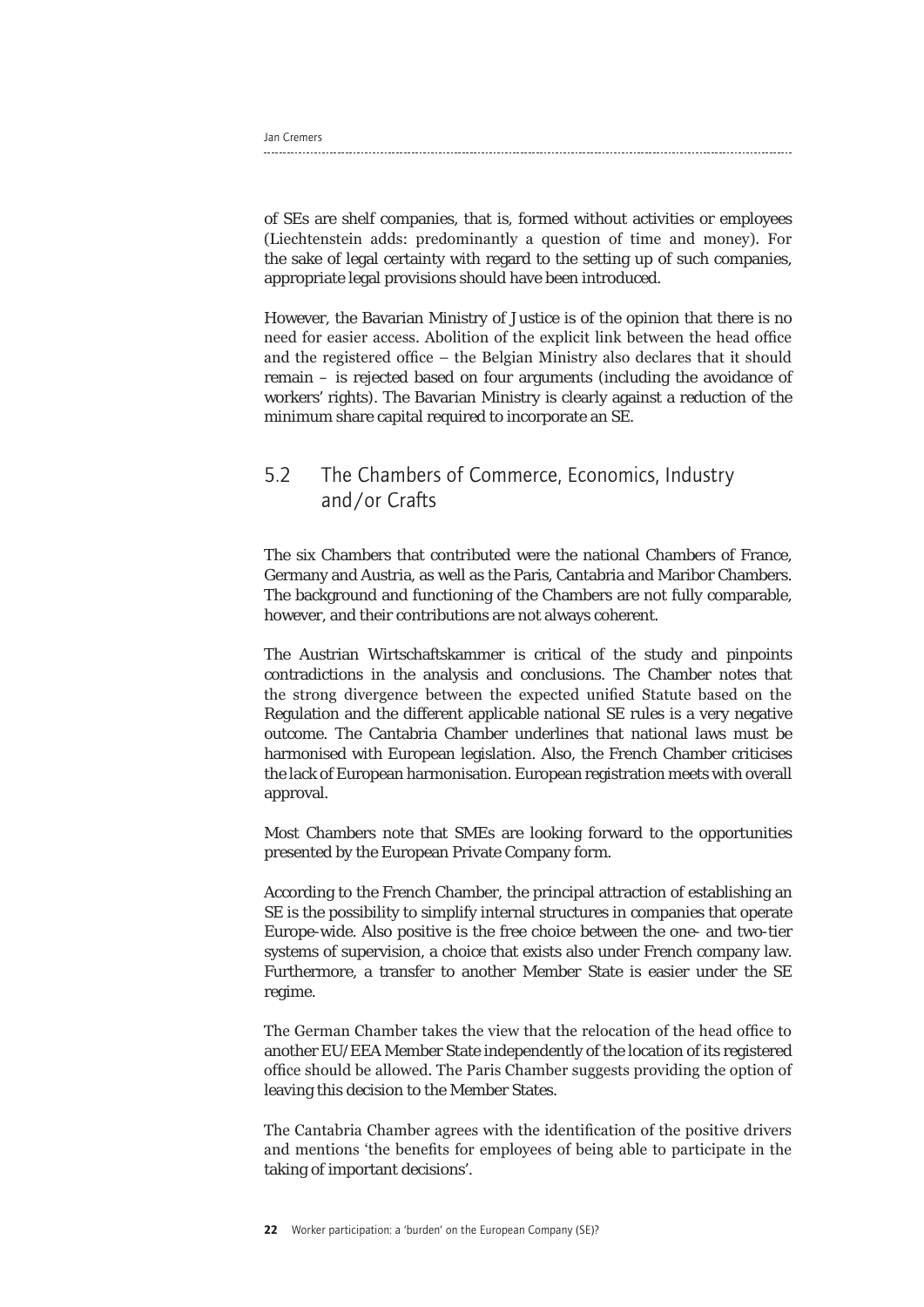The Paris Chamber, on the other hand, agrees fully with the analysis of the negative drivers: poor knowledge on the side of civil administration, elevated communication costs, high capital requirements on starting up an SE and complicated and costly negotiations with the workers.

### **6. External experts**

It is not possible to treat this category as a uniform group. It includes a mixed collection of research institutes, the Bavarian Bar of Lawyers and individual academics, not to mention a large number of business consultants: in one of the contributions of the Chambers the extra costs of using external consultants were mentioned as a 'negative driver'.

Certainly, it seems that the creation of the SE has established a happy hunting ground for consultants and legal services. First, we shall look at external legal consultants, the professional group closest to the authors of the report, Ernst & Young.

#### 6.1 Business consultants

In our typology, this category is largely a melting pot, composed of consultants and solicitors, legal and financial service providers, and notaries.

Our classification does not do sufficient justice to the varied views in this group.

In general terms, notaries, accountants, advocates and law firms concentrate on legal and corporate issues and stress the complexity of setting up SEs. They come up with detailed and specific company law proposals related to their practical experience. One general observation and point of criticism is that the Regulation makes many references to the national laws of the Member States in order to specify the conditions pertaining to setting up SEs, as well as their operating procedures. At the moment, the rules make it difficult to advise with certainty on the requirements that apply to the SE (because it is not always clear what national law applies to it). The resulting lack of harmonisation between local legislations explains the complexity of the legal system governing the SE, and why there is so little enthusiasm for this form of organisation.

In the CCBE's view, the main considerations when planning to transfer a head office are as follows:

- **–** maintaining legal personality in the Member State to which the office is transferred;
- **–** requirements with regard to minimum capital stock;
- **–** the applicable tax regime;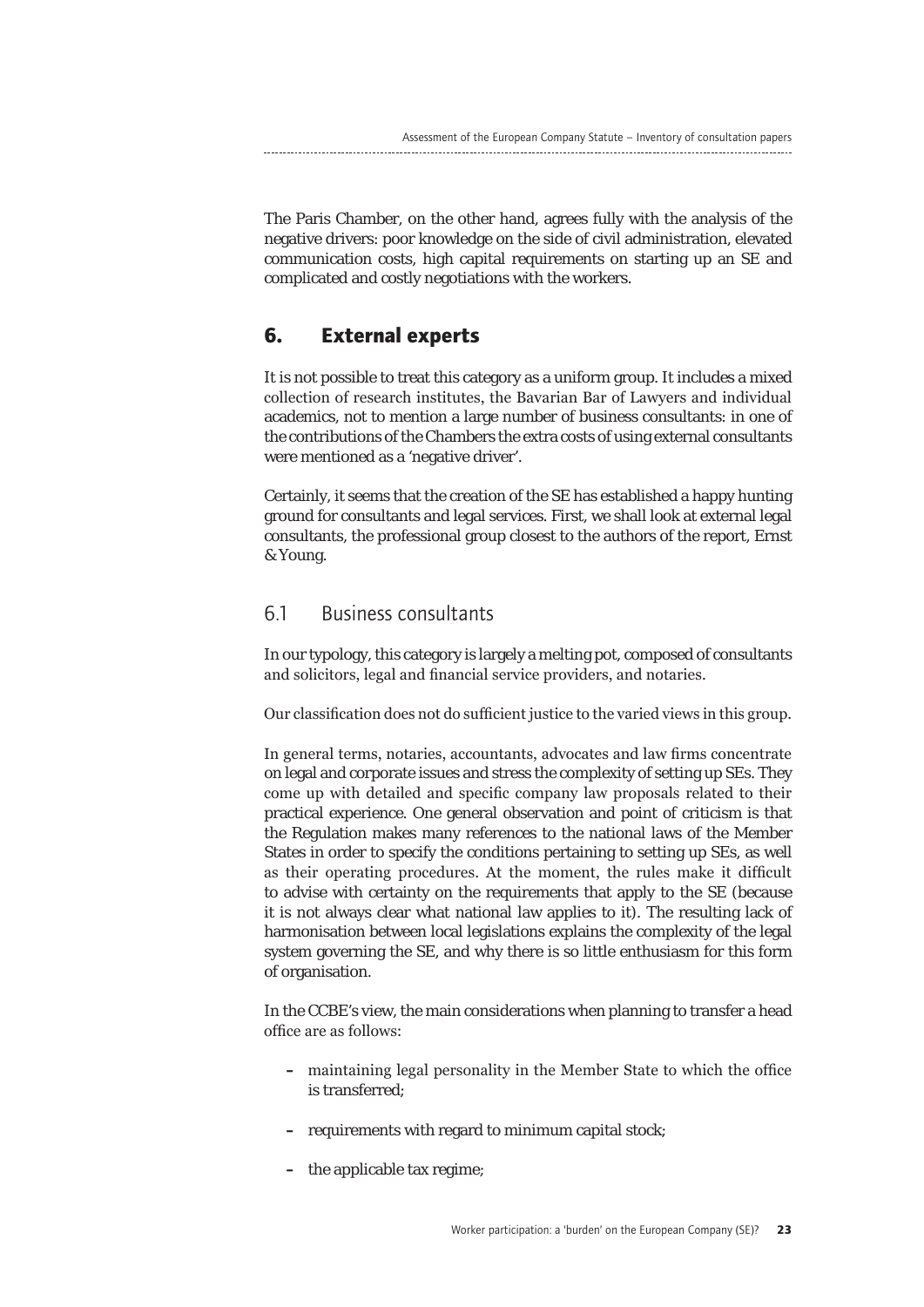- **–** the ease and costs of setting up and operating the company whose office is being transferred;
- **–** the flexibility with which the company's operations can be organised.

Most of the contributors in question agree with the key conclusions of the consultation and on the positive and negative drivers for resorting to the SE (the positive drivers are the ability to transfer the registered office, the European profile of the SE and corporate simplification; and the negative drivers are cost, complexity and uncertainty and the obligation to negotiate on employee involvement).

In some contributions, tax optimisation is seen as the most important regulatory issue: tax considerations are said to be important for all companies and therefore may influence their choices. All IBAR members agree that tax aspects are the most important regulatory issues to be considered. Laws on company supervision (such as reporting standards) and insolvency may also have some impact in terms of regulatory issues. They believe that the study overstates the impact of the respective corporate structure.

The IBAR members also agree that the inherent complexity of the SE, the considerable costs and employee involvement constitute substantial burdens that may well outweigh any positive drivers, from the perspective of most companies.

Most tax and company law consultants take a tough stance: the SE no longer (with the exception of the ability to transfer the registered office) offers any additional flexibility over a national public company now that the 10th Directive has been fully implemented. The *Cartesio* judgment means that there is no need to resort to the SE form. Other company law advisors subscribe to the view that the transfer of the registered office is one of the main reasons (drivers) for opting for the SE.

The SE Regulation has two major benefits: (i) it provides for legal certainty, in terms of both procedural rules and legal effect, and (ii) it allows for corporate migration to any Member State. A 'European' image is just an 'accessory' motive.

One positive driver for forming SEs not listed by Ernst & Young is that, in some cases, domestic provisions on the participation of employees' representatives which are applicable to national limited liability companies do not apply to the SE. The rules on the role of employees, based on the directive supplementing the SE Regulation, are in certain respects more attractive and provide for more flexibility than those prescribed by the domestic legislation mentioned above.

The group of business consultants/lobbyists takes a different stance. Some of these are among Ernst & Young's main competitors and used the consultation as an opportunity to advertise themselves ('we have achieved for our clients … at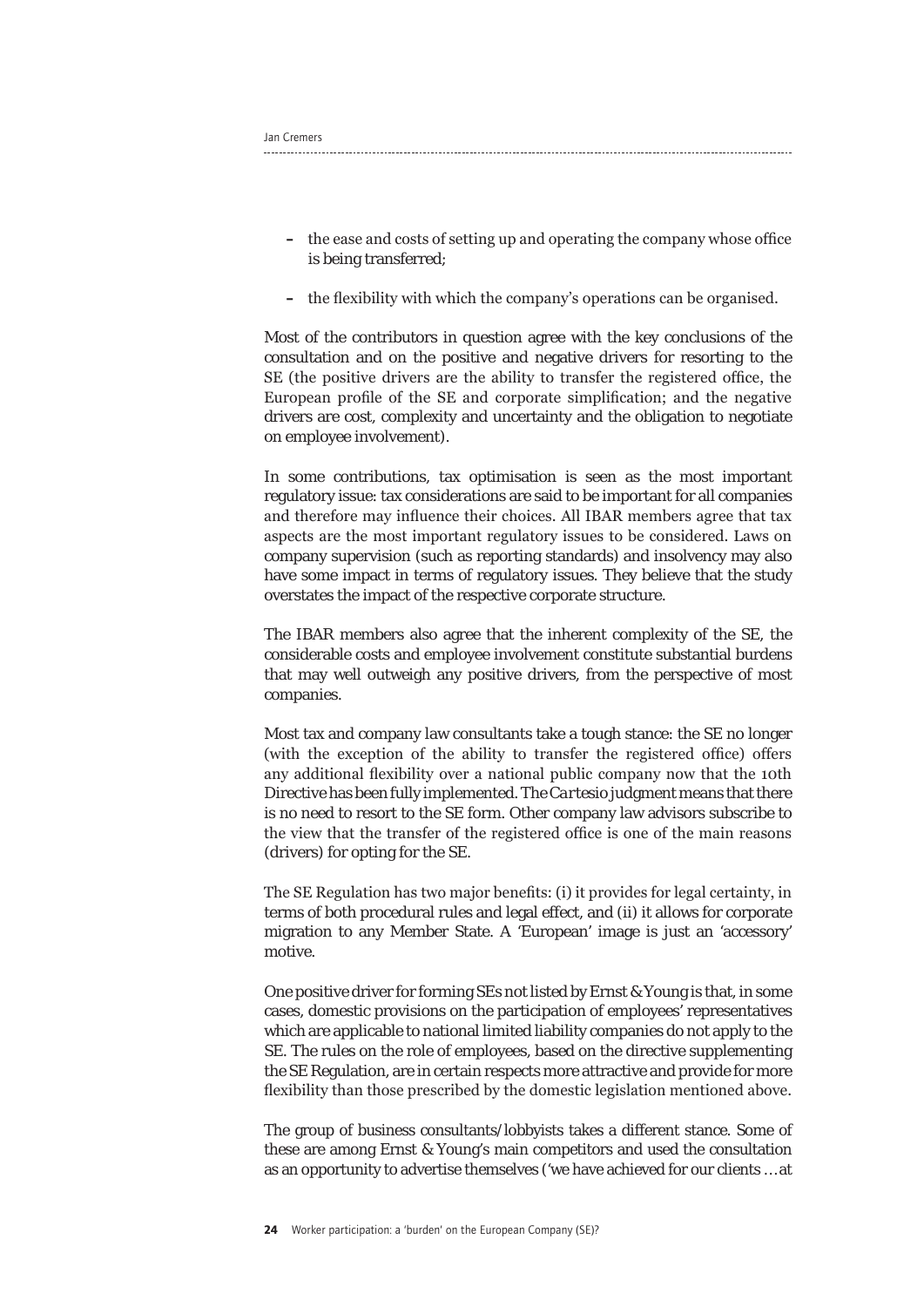very competitive costs'). Others directly lobby in the interest of (small) interest groups ('tailoring the general approach of the SE Regulation to non-listed entities, especially family-owned businesses').

What is striking is that this category takes the toughest (negative) stance on workers' involvement, with a long list of complaints. They include: the administrative burden both of establishing and operating the Special Negotiating Body and then operating the supervisory board; the length of the SNB process and the fact that, in some respects, it is something which the company cannot control; the involvement in both the SNB and the resulting supervisory board of employees from a range of countries creates logistical issues concerning how these bodies will operate and adds potential costs, for instance, travel and accommodation expenses, training, translation costs and the establishment of an additional body which may need to meet more often than the existing European Works Council.

In their view, amendments to the employee participation process that dilute workers' involvement are far more important than amendments to the corporate issues set out in the SE Statute. Proposals include the following: companies founding an SE should have the right to shorten the employee participation process by directly choosing the standard rules; there should be a minimum number of employees which qualify a Member State to be represented in the Special Negotiating Body and the SE works council; the existence of an SE works council at the level of the parent company should obviate the need to establish additional SE works councils at the subsidiary levels

Business consultants seem to lack any concern for workers' interests: the client is king (and workers are seldom the client…) and it is in the interest of the client to lower the standards of mandatory employee participation.

To quote one consultant: 'Our clients have often experienced difficulties with the rigid and insufficiently detailed rules on employee involvement'. According to another: 'the procedural provisions of the SE directive should be overhauled and made more transparent and hence more user-friendly in the interest of small and medium-sized companies'.

According to most of the IBAR submissions, shelf SEs are not perceived as a means of by-passing formation requirements or the employee participation rules. Others are much more critical in this respect. Given the large number of shelf SEs set up in the Czech Republic, some consultants criticise the fact that the study does not carry out a thorough review. Since the vast majority of SEs are shelfs, the authors should have looked into what has become of them: how many have been sold so far and how many transferred? Other contributions throw a special light on a new industry: the creation of a new product – the ready-made company. Shelf SEs are freely available at short notice and can be made operational at a reasonable price; purchase avoids the burden of establishing an SE – according to the advertising, you only have to change the purpose of the company. Therefore, in some countries acquiring a shelf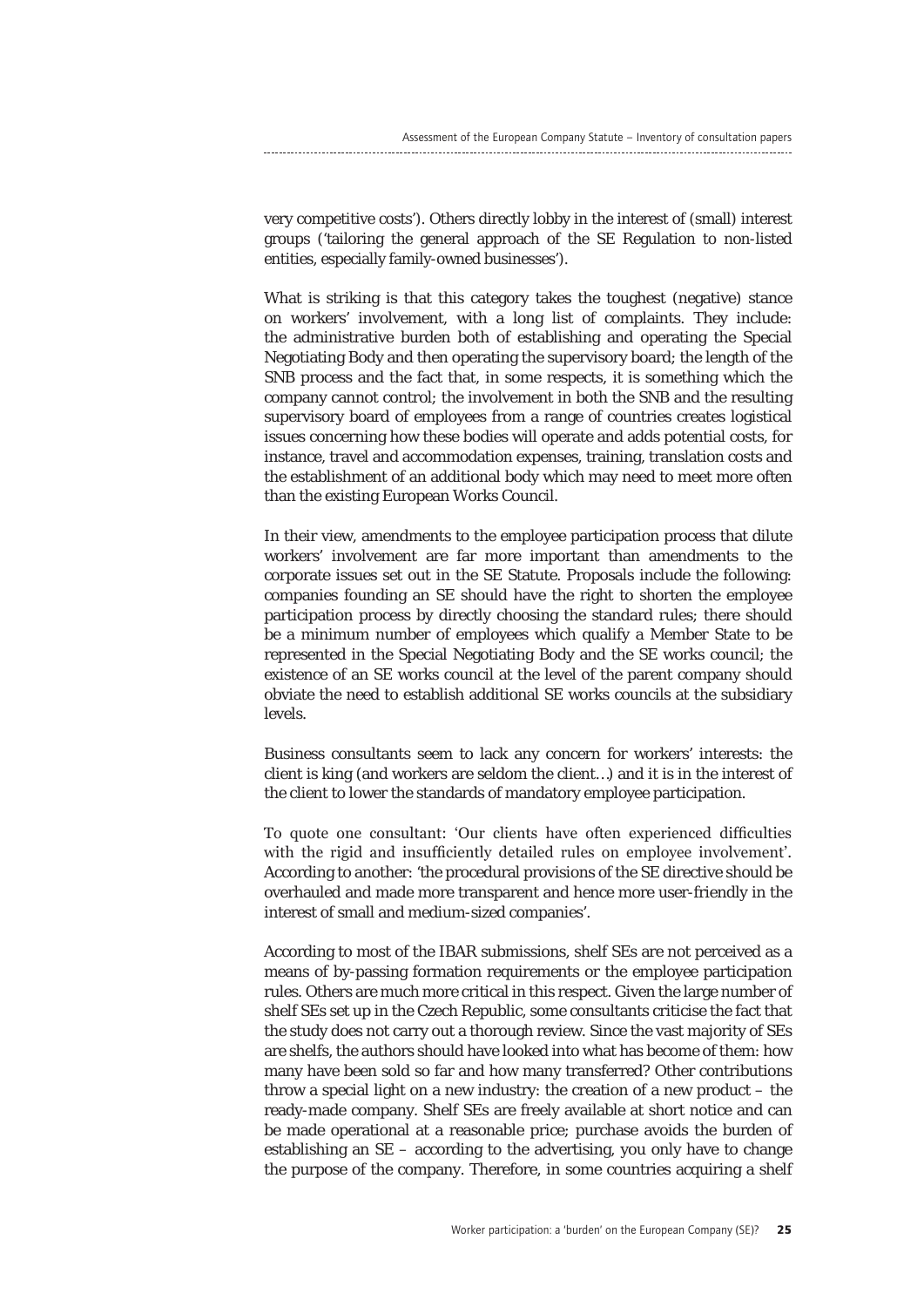SE can be less expensive than setting one up from scratch as it helps to avoid a potentially burdensome formation procedure. This results in savings in financial and human costs, as well as time with regard to the legal formation of a company. In principle, there is no need to conduct an employee participation process or, as the study sets out, there are a number of uncertainties with regard to how the employee participation rules apply to shelf SEs. The SE Directive does not contain specific rules on the role of employees when an SE is activated or structural changes occur after its formation, such as changes to the structure of the SE or taking on employees or the acquisition of (part of) another company and its employees. In this way, there is the possibility of circumventing the rules on employee participation by establishing a shelf SE or acquiring the shares of a shelf SE and then engaging in some activities (also referred to as the 'activation' of a shelf SE).

A shelf SE also offers the option of changing the legal form into a European Company without meeting the SE Regulation requirements (especially the cross-border relationship).

### 6.2 Research institutes and academia

This category is composed of a broad spectrum of individual researchers and industrial relations experts close to renowned institutes. The comments and remarks can be divided into two categories:

- (i) much criticism is formulated with regard to methodology, analysis and the (lack of) empirical findings;
- (ii) substantive contributions are delivered based on the authors' own research and experiences.3

To start with the first set of remarks: in general terms, all contributions criticise the sample used and the fact that, for the assessment of the positive and negative drivers for the SE legal form, the standpoint of the SE's majority shareholder (investor) was adopted. A general observation, addressed by all respondents, is the focus of the study: the point of departure for the study should have been the requirements for analysis laid down in Art. 69 of Council Regulation No. 2157/2001. The commissioned work had to focus on an assessment of the Regulation, not of the related Directive. Serious assessment of employee involvement would mean an evaluation of the Directive in terms of other research questions, the assessment of practical experiences and paying some attention to the perspective of (among others) minority shareholders, creditors and employee representatives.

Other critical remarks of a methodological nature are the questionable categorisation of countries and the evidence provided for the degree of SE

**<sup>3.</sup>** The ETUI collected experiences within the framework of the SEEurope network. The resulting contribution is included in this Working Paper.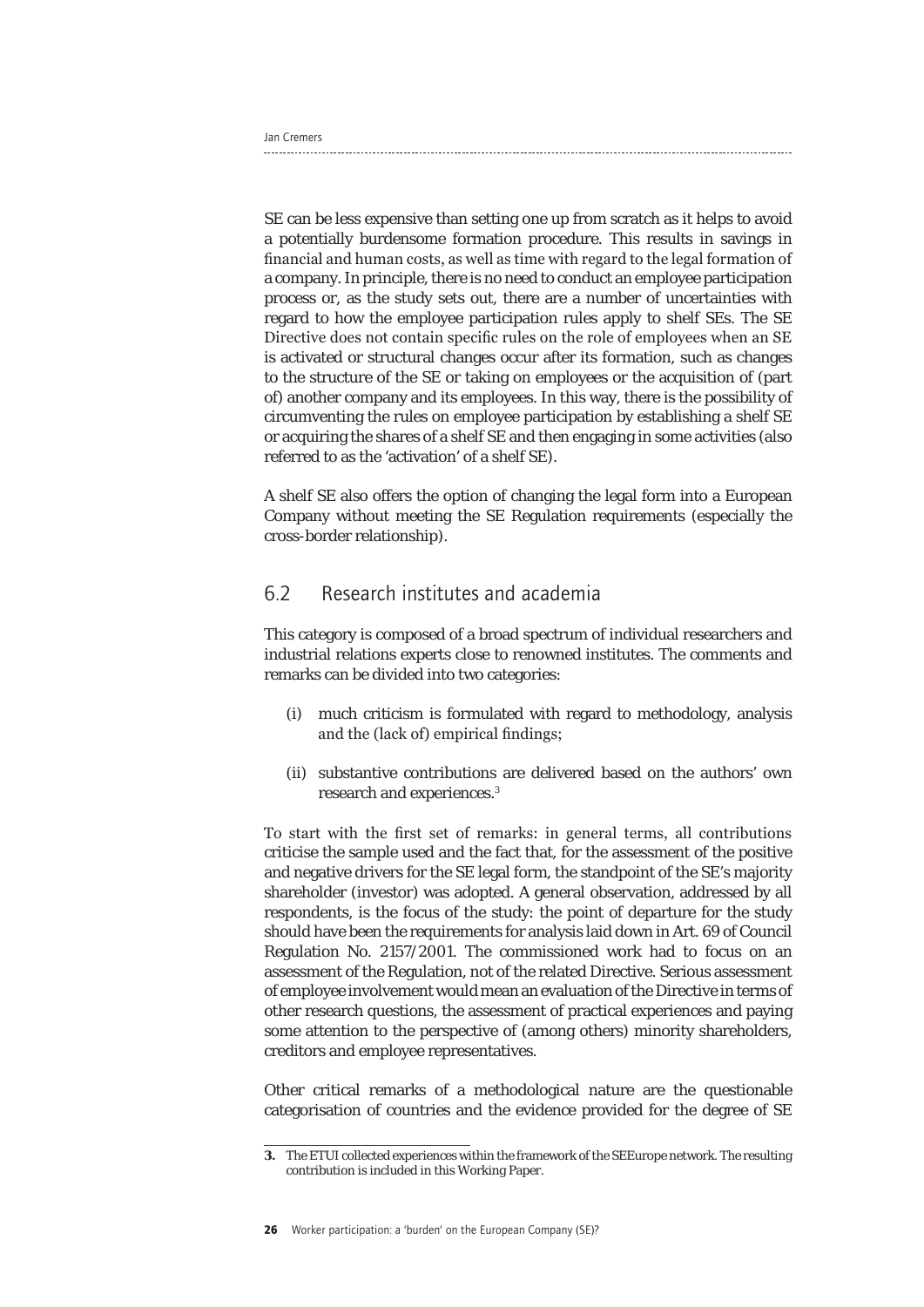success. The data used are outdated. In parts of the study there is a notable lack of detail on the statistical basis for the analysis. A sample of only five legal representatives of companies that abandoned the formation of an SE, which the report used to assess the main positive and negative drivers with regard to setting up an SE raises serious questions concerning evidence. As no satisfactory indications are presented of particular reasons for creating this type of SE several contributors asked why the phenomenon of the shelf SE was not a central subject of the study?

Experience shows that individual companies may have very specific reasons for choosing the SE form. One plausible and interesting thesis, which was not pursued in the study, is that the distribution of SEs may reflect the advice given to companies by legal practitioners and consultants.

The argument – based on only one case – that legal and tax incentives are possible drivers (in the case of Luxembourg) needs more fundamental research, based on all existing SEs.

In several countries (UK, Poland), the added value (for fiscal or competitive reasons) of setting up an SE instead of a national limited liability company is not clear.

The lack of transparent information and the plain fact that, besides normal SEs, there are also empty and shelf SEs are heavily criticised. The question is raised whether this was the intention of the legislator. The creation of a European SE register would make it easier to overcome any dubious uses of SEs. The rationale behind the shelf SE should be a key topic for further research. One possible reason for their existence is that there is no control on subscribed capital once the SE has been established: in principle, the required minimum capital need be presented only for registration purposes, and afterwards withdrawn because effective proof of the existence of €120,000 is required only at the time of creation. As many of these shelf SEs have only one owner, the deposit capital can be used for a whole series of SEs. Moreover, once established, an SE can very easily create a large number of subsidiary SEs without requiring an equivalent amount of new capital (a practice well known in national legislation, at least in the Netherlands). So far, it is unclear how strict the national rules on registration and compliance are in this regard and how enforcement is functioning.

The main advantages in buying a ready-made shelf SE are likely to be similar to those of buying any shelf company set up under national legislation, principally speed and the avoidance of any administrative difficulties. However, while national law governs national shelf companies with regard to employee participation, this is not the case for a shelf SE, as its arrangements on employee participation are governed by an agreement between management and the Special Negotiating Body (SNB). If initially there are no employees, there can be no SNB and employee participation can be avoided.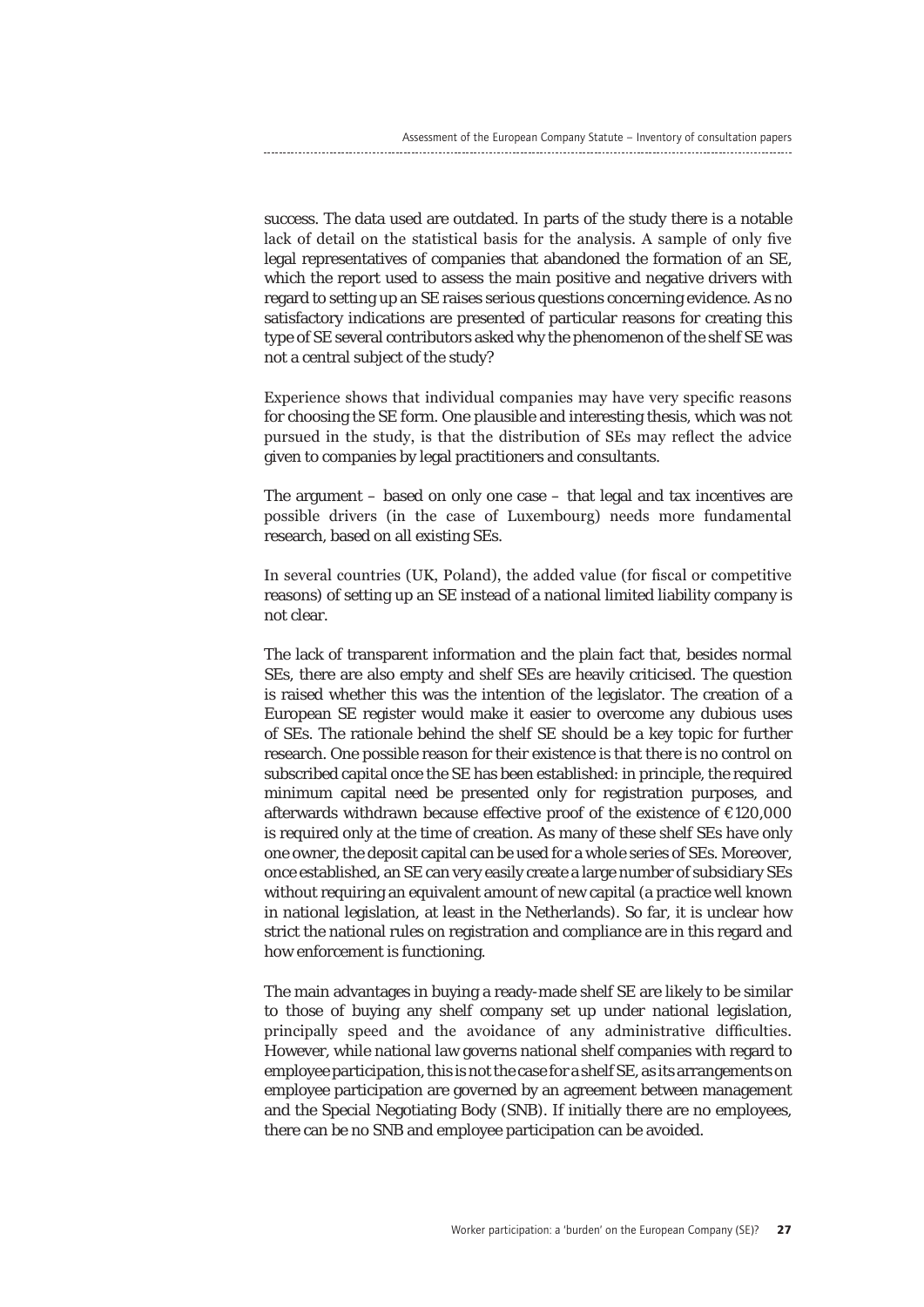| Jan Cremers |  |
|-------------|--|
|             |  |

In order to avoid circumvention of the rules commercial activation of shelf SEs or empty SEs should be perceived principally as a 'structural change', which requires further investigation of employee involvement at the transnational level.

The ETUI has emphasised that the SE Directive provides for obligatory involvement rights at European level. A European Company (SE) is, by definition, a European, not a national company. This is also reflected in the transnational arrangements on worker involvement. These rights are not a minor matter, but represent a key feature of the European Company (as clearly expressed by the SE Directive). The listing of the involvement of employees as a 'negative driver' – in other words, a disincentive – is surprising, given the fact that there is no obligation to introduce employee participation at board level if it did not exist before the SE was set up. According to the 'before and after' principle, in most cases where there was no participation previously, there is no obligation to introduce participation rights.

Most researchers confirm that, in practice, no SE has been obliged to introduce participation rights which did not exist before. It may be that companies are unaware of this. Some respondents suggested that thought should be given to how to teach applicants for SE status to comply with the provision on employee involvement, for example, by organising adequate instruction of the authorities involved in registering SEs and by following up consistently whether a particular application of the SE legislation complies with the provisions.

All contributors see the suggestion that companies should be able to apply the standard rules without any negotiations with workforce representatives as problematic. This would relieve companies of any obligation to take account of the specific concerns of their workers.

## **7. Concluding remarks: all animals are equal, but some are more equal than others…**

A number of questions arise. How should a web-based public consultation be concluded? How should the individual contributions be weighted? What is the relevance of the contribution of, let's say, BUSINESSEUROPE in comparison to the contribution of individual citizens? What substance is there in the charge that the European Commission is prejudiced in favour of certain answers?

DG Internal Market and Services of the European Commission, in its synthesis (EC Synthesis, 2010) seems to prefer the 'neutral' method: just count the numbers.

That is why the Commission's services synthesis starts with an overview of the contributions received, on the basis of individual countries and the three categories laid down in advance (individual, governmental and registered organisations). Surprisingly, these three categories are not used in the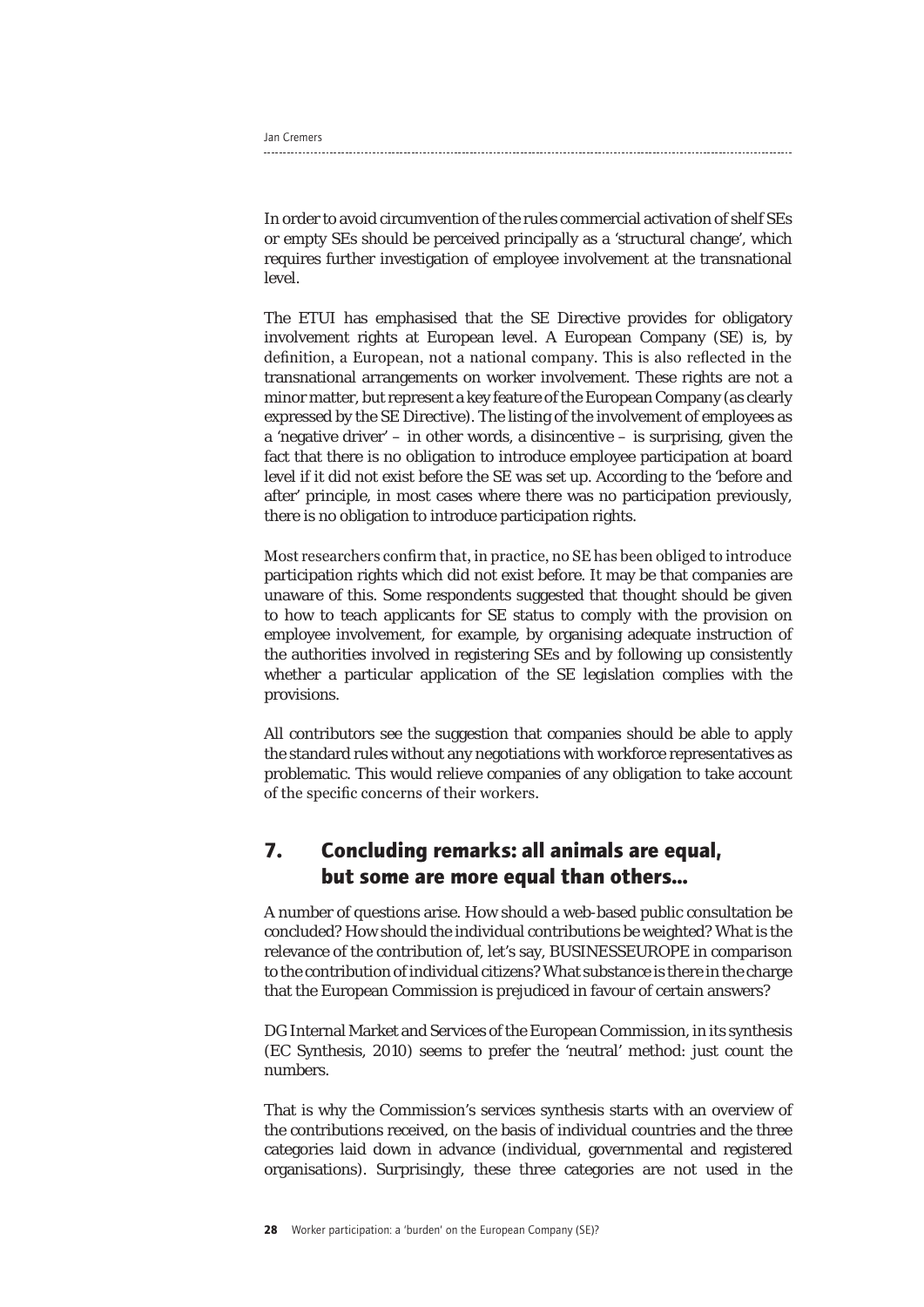examination and elaboration of the replies. In the introduction, the EC opts for a new categorisation of legal advisors and business organisations, employers and employee organisations, public authorities, accountants, notaries, companies and individuals. However, later on in the synthesis, this is simplified into what almost looks like a dichotomy of worker organisations and labour researchers, on the one hand, business associations and legal advisors, on the other hand. It is questionable whether this is correct and does justice to the wide range of expressed opinions.<sup>4</sup>

Although a web-based public consultation is not representative either quantitatively or qualitatively, references to numbers appear throughout the document ('16 out of 53', 'only three disagreed', '70 per cent of respondents', 'one in ten respondents' and so on). This method becomes utterly obscure when it is no longer the total number of respondents that is the reference, but only those respondents who have expressed an opinion on the issue (what does the huge majority of 21 versus 1 refer to, specifically, and what do 'seven against three' or '12 against two' actually mean?).

Officially, the consultation process was aimed at testing the findings of the Ernst & Young study; the EC wanted input on relevant issues for the SE assessment. After reading all the contributions the question arises concerning DG Internal Market's agenda. Given the question marks that can be raised with regard to the procedure used in this consultation, the chosen working methods and the evaluation of the outcome as presented in the synthesis produced by DG Internal Market Services, the question is whether the European Commission has been properly served.

The answer is, 'probably not' and therefore EC Services is trying to find a way out via a more general evaluation of the relevant consultation papers, using vague references ('most', 'a few', 'a number of') and by stressing in the results the dichotomy mentioned earlier of worker organisations and labour researchers versus business associations and legal advisors. The use of these references brings the European Commission under suspicion, as the dichotomy is certainly not correct in several cases. The synthesis is not free from selective perception.

In addition, it is important to note some of the more critical remarks formulated by several contributors:

- **–** the E&Y study has serious methodological deficiencies;
- **–** the analysis was undertaken solely from the perspective of the majority shareholder;
- **–** the consultation process was relatively unstructured;
- **–** quantitative and qualitative evidence is not always provided or is difficult to verify.

**<sup>4.</sup>** DG Internal Market does not take seriously the methodological criticisms made by respondents. Remarks regarding statistical evidence, correlations and other questions are mentioned under *Any other comments*.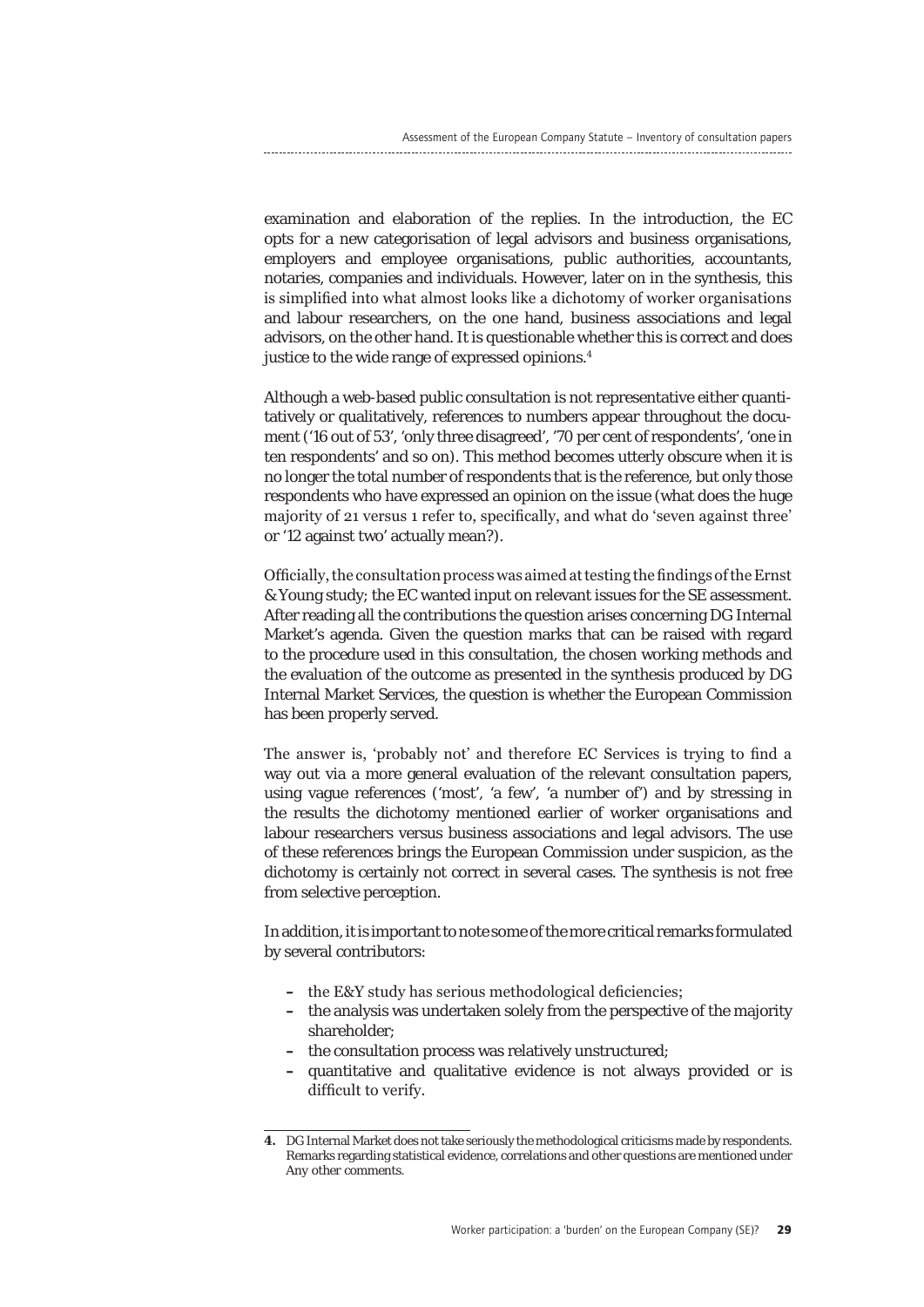Jan Cremers

It is also worthwhile to look at some examples of selective perception and arbitrariness, starting with a particularly important instance.

In the EC synthesis there is no reference at all to activities within the framework of the European Social Dialogue. Although not explicitly stated, the ETUC is probably categorised within the framework of the dichotomy of worker organisations and labour researchers, while BUSINESSEUROPE is in the category of business associations and legal advisors.

There is no reference in the synthesis to the explicit joint positions of either the ETUC or BUSINESSEUROPE. They share, for instance, the view that there has to be a European registry for SEs (and this is backed by a broad range of contributors, including the Chambers, several researchers and lawyers). In the synthesis this shared point of view, bringing together the European social partners, is virtually neutralised at the end, by the phrase 'a few respondents proposed the creation of a European Register'. Even more importantly, the European Social Partners still adhere to their joint conclusion formulated in 2008, when the SE Directive was discussed in the European Social Dialogue. BUSINESSEUROPE believes that it is too early to engage in a revision process, which requires significant experience of the Directive's weaknesses in order to identify valid points for further improvement; the ETUC, meanwhile, warns against reopening the SE Directive 'by the back door' of the SE Statute.

Comparison of our own inventory and the EC Services synthesis shows that there is even more at stake. The formulated synthesis is sometimes vague, findings are quoted in a selective fashion and the synthesis leads to questionable statements and conclusions

#### General approach

The general approach adopted in the synthesis is that answers are taken into account only to the extent that they match specific questions. This means that overall criticism is not taken into account or is sidelined in the synthesis. If we go through the various contributions we can list a whole range of critical comments or remarks. But, according to the synthesis, a 'majority' of the contributors approved of the Ernst & Young analysis of the drivers of SE formation. The EC states that, insofar as there is opposition it can be located mainly in the group of worker representatives and labour researchers. But this is the case only if the answers to the first question are isolated from all the other replies. In reality, the outcome is much more diverse. There is a whole spectrum of opinions, ranging from complete approval to harsh criticism, and even some individual lobbying in between. This range cannot simply be quantified in terms of 'so many contributors agree and so many disagree'.

#### Regrouping or stigmatisation

At the beginning of this paper, we criticised the fact that every contribution is awarded the same weight. At first glance, the evaluation appears to be neutral in that respect (the International Bar is as important as Ms X sitting at her computer). However, a close reading of the synthesis undermines this appearance. In the synthesis, the category of worker representatives and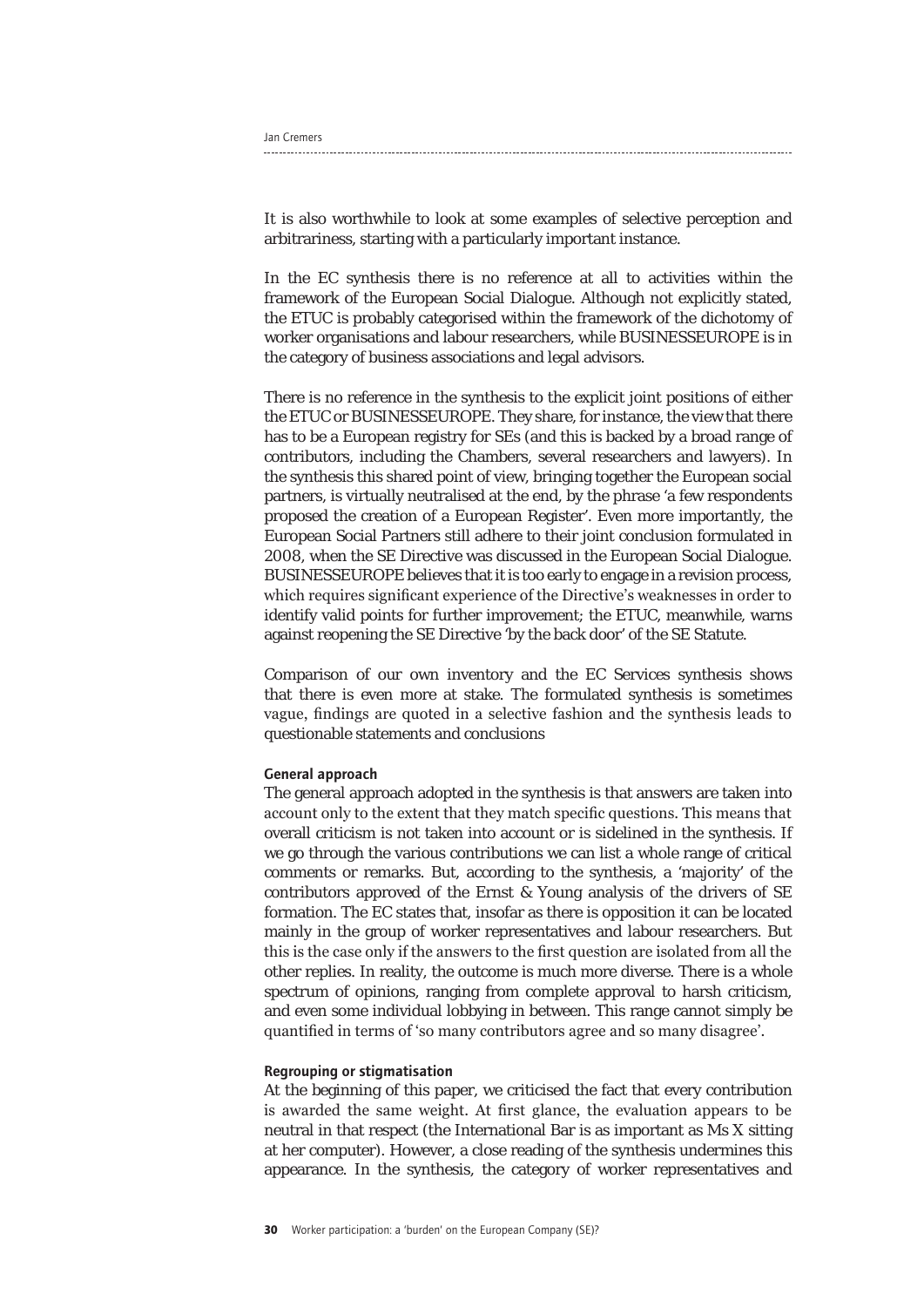labour researchers is separated from the other contributors. Despite the fact that other coalitions are possible  $-$  for instance, the example of agreement between BUSINESSEUROPE and the ETUC on the need to have a European Register – these coalitions are not mentioned.

#### Criticisms of the procedure are not welcome.

All the remarks related to methodology are treated at the end, in a few lines; Commission Services neither treats these remarks seriously nor confirms or attempts to refute them. The EC ignores serious criticisms that could upset its conclusions. Even worse, the arguments that Ernst & Young had no mandate and was not commissioned to evaluate the Directive on employee involvement is not even mentioned. It is also striking that some critical remarks that do not belong within the competence of DG Internal Market are almost neglected (for instance, most of the tax-related arguments, although these are formulated by almost all contributors as 'the most important regulatory issues to be considered'), while others are picked up without serious research.

#### Highlighted items

Items that do not fit in with the Internal Market agenda, or areas outside DG Internal Market's competences, are almost neglected and other items figure very prominently, even if there is no evidence or the actual number of respondents in this regard was very low. Some aspects of the SE Regulation are labelled 'burdensome', although the opinions expressed are incidental, not uniform or formulated coherently. On the other hand, almost unanimous arguments that 'tax aspects are the most important regulatory issues' are not taken up, as is the case with the need for a European Register mentioned earlier.

Another interesting example is the 'European image' of the SE as a positive driver. Here we get a broad range of replies, from business consultants, who say that this is only 'window-dressing', to individual companies that declare that it is one of the main elements of their business case. Notwithstanding this broad range of contributions EC Services conclude that the uniform corporate identity and image is second most important in the list of positive drivers.

#### Are you being served?

Is the EC honest in its presentation and in the selection of items treated in the synthesis?

As already mentioned, some items figure prominently regardless of the fact that the relevant number of respondents is (very) small. The disputed requirement of maintaining the registered office and head office in the same country is indeed quoted by some respondents as an obstacle. However, other contributions that are in favour of retaining this link are not mentioned, and the comment that there is a risk of serious abuse if this requirement is abolished is not heard at all. And in this case it is not only the workers group that takes this critical stance, but also the notaries and the governmental institutions.

Along the same lines is the conclusion that 'the high minimum capital requirement' is a disincentive. Several contributors – and it is not the workers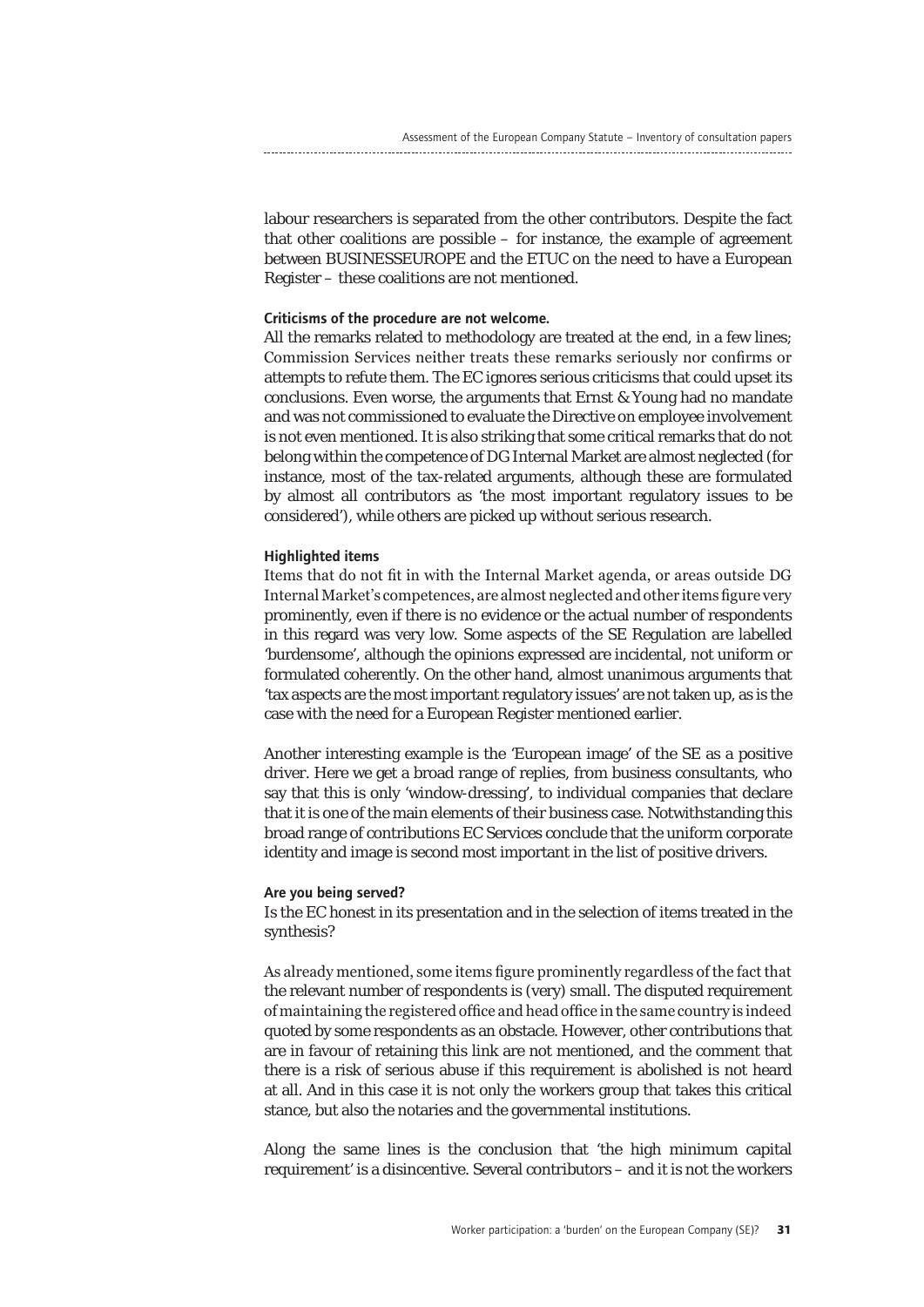Jan Cremers

group that takes the strongest stance here – take the opposite view and/or do not consider it a 'high' threshold.

In the paragraph dedicated to other issues related to the formation of an SE the floor is given to the comments even of individual contributors. This leads to a complete list of practical problems concerning employee involvement based on individual remarks. Having read all the contributions I must say that there are no grounds for such an extensive list.

In conclusion, it looks as if the EC has attempted damage control after receiving an Ernst & Young study with only a few 'useful' indications and the patchy outcome of an open and arbitrary public web-based consultation.

This leads, on the one hand, to the neutralisation of criticisms. It also leads to a defence of the importance of the SE's 'European image' and the further promotion of the SE Statute (to be honest, is it a problem that there are relatively few SEs?).

On the other hand, the EC is heavily invested in the importance of worries about burdensome regulation and other business lobbyist concerns, and as far as DG Internal Market is concerned, that is what the outcome of the study should have been.

#### **References**

- Ernst & Young (2009) *Study on the operation and the impacts of the Statute for a European Company (SE)*, 2008/S 144-192482, commissioned by DG Internal Market, Brussels.
- European Commission (2008) *Communication from the Commission on the review of Council Directive 2001/86/EC of 8 October 2001 supplementing the Statute for a European company with regard to the involvement of employees*, COM (2008) 591 final, Brussels.
- European Commission (2010) *Synthesis of the comments on the consultation document of the internal market and services Directorate General on the results of the study on the operation and the impacts of the statute for a European Company (SE).* Available at: http://ec.europa.eu/internal\_market/
- European Commission (2010a) *Consultation on the results of the study on the operation and the impacts of the Statute for a European Company (SE)*, Consultation document of the Services of the Internal Market Directorate General, Brussels.
- European Council of Ministers (2001) *Council Directive 2001/86/EC of 8 October 2001 supplementing the Statute for a European company with regard to the involvement of employees (*often referred to as the 'SE Directive'), Official Journal of the European Communities, L 294/22.
- European Council of Ministers (2001) *Council Regulation (EC) No 2157/2001 of 8 October 2001 on the Statute for a European company (SE)* (often referred to as the 'SE Regulation'), Official Journal of the European Communities, L 294/1.
- Valdés Dal-Ré, F. (2008) *Directive 2001/86/EC supplementing the European Company with regard to the involvement of employees*, Synthesis Report, LABOURasociados, Brussels.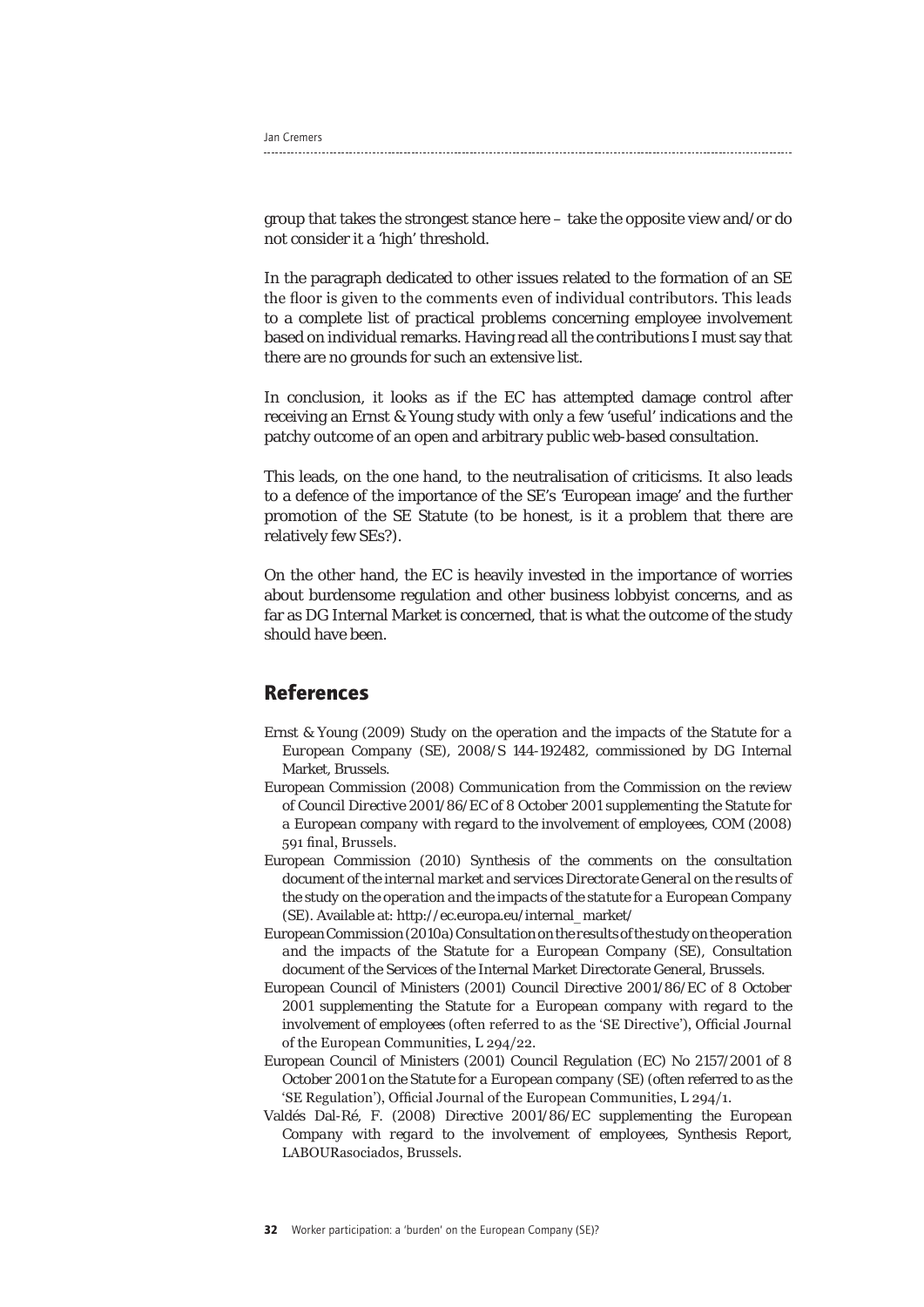## **The ETUI's reply to the consultation of the EU Commission on the SE study of Ernst &Young**\*

### **1. General remarks**

Generally, it must be emphasised that the SE Directive provides for obligatory involvement rights at European level. A European Company (SE) is, by definition, a European, not a national company. This is also reflected in the transnational arrangements on worker involvement. These rights are not a minor matter, but represent a key feature of the European Company (as clearly expressed by the SE Directive).

Thus, it is not adequate to deal with employee involvement as if it was a detrimental and undesirable burden in the process of establishing SEs, as the study seems to suggest. The SE legislation mirrors the political agreement to accept mandatory employee involvement (by information and consultation and, where applicable, also by participation in the company boardroom) as an essential element of the corporate governance of any company at transnational level applying European company law and also to safeguard pre-existing participation rights. There should be a serious effort to consider how to teach applicants to respect the provision on employee involvement, for example, by organising adequate instruction of the authorities involved in registering SEs and by following up consistently whether the application of the SE legislation complies with the provisions.

#### Seriously deficient methodology

The methodology used in this study is seriously deficient, and therefore the main conclusions reached cannot be considered to be supported by statistical evidence.

With regard to Chapter 3 ('Analysis of the data and identification of main trends') the following shortcomings related to the methodology used for identifying the main (positive and negative) drivers for SEs can be identified:

**–** First, **the analysis should be differentiated in terms of at least three different company sizes**, since the interests and motivations of such companies are likely to be quite different: large companies (which, among other things, are already or likely to become subject to

**<sup>\*</sup>** The reply was compiled with support from the members of the SEEurope network.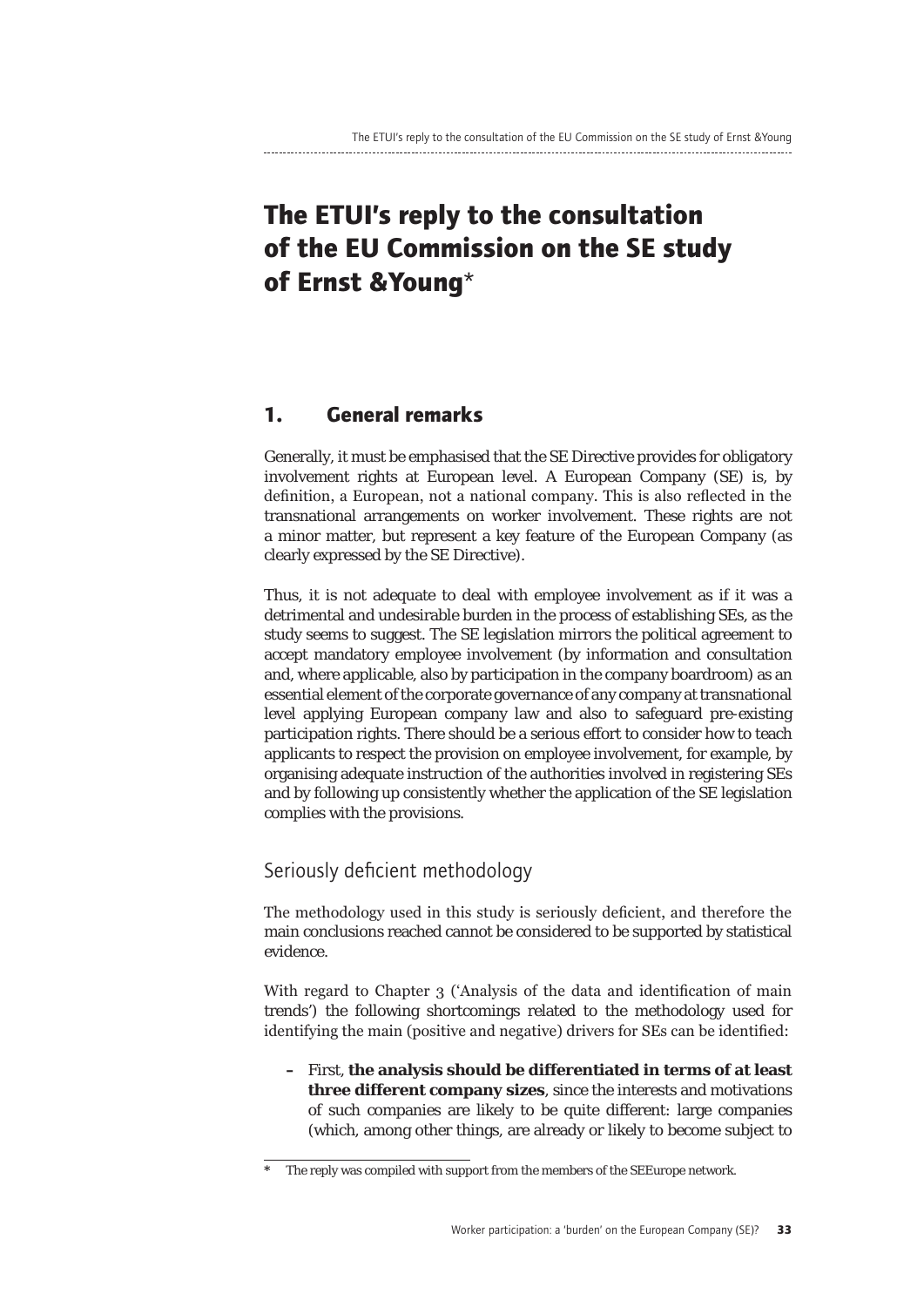codetermination in countries with strong codetermination legislation), medium-sized companies (which may potentially grow above the threshold for codetermination) and the founders of shelf companies. In addition, it would be useful to differentiate another category, namely small SEs. Aggregating the statistics may hide some significant differences between these groups.

- **–** Second, there is **a remarkable lack of detail on the statistical basis for the analysis** – for example, the table on p. 209 lacks any indication of how many answers it was based on, how many non-responses and so on. Without this kind of detail, it is not possible to see whether there might be a serious problem with representativeness in the sample. In fact, it is indicated in footnote 15 (page 22) that **only five non-SEs were interviewed**, thus raising serious questions about the representativeness of this small number of companies for the opinions of non-SEs.
- **–** Third, there is **a problem with aggregating answers from SEs and non-SEs in the analysis**, which seems to be the case, for example, in the table on p. 209 ('Assessment of the positive drivers in the choice of the SE legal form'). Analytically different groups should be kept separate (for example, those choosing the SE form, those which considered but rejected the SE form and those which have not yet or are just starting to consider the form).
- **–** Fourth, **the table on page 249**, which apparently is supposed to provide a key part of the argument for drivers for the SE, **is not based on solid statistical methodology**. Although the title of the section includes the word 'correlation', there is in fact no statistical procedure used which would be worthy of such a designation (for example, Pearson correlation). Given the great difference in sizes of countries there should be some attempt to 'normalise' the data, for example, by dividing the number of foundations in each country by the total number of companies. The methodology should also distinguish between companies with employees which are changing their legal form and the foundation of companies without employees. To illustrate this: it is very unlikely that most of the Czech SEs were founded to avoid codetermination legislation, since most of them have no employees.
- **–** Fifth, **the table on p. 249 does not use consistent definitions between the cells**, especially given that there is no attempt at standardisation by country size. For example, the UK (with 16 SEs) and Belgium (with 10 SEs) are referred to as having 'few SEs' (France with 15 also seems to fit in this category), whereas Austria (with 13 SEs) and Luxembourg (with 11 SEs) are put in the category of 'relative success' and Slovakia (with 13 SEs) is put in the category of 'success'. Furthermore, based on the explanations offered, one would expect increasing numbers of SEs as the strength of worker participation increases (that is, more SEs in 'restricted participation' than in 'no participation' and more in 'extensive participation' than 'restricted participation'). This, however,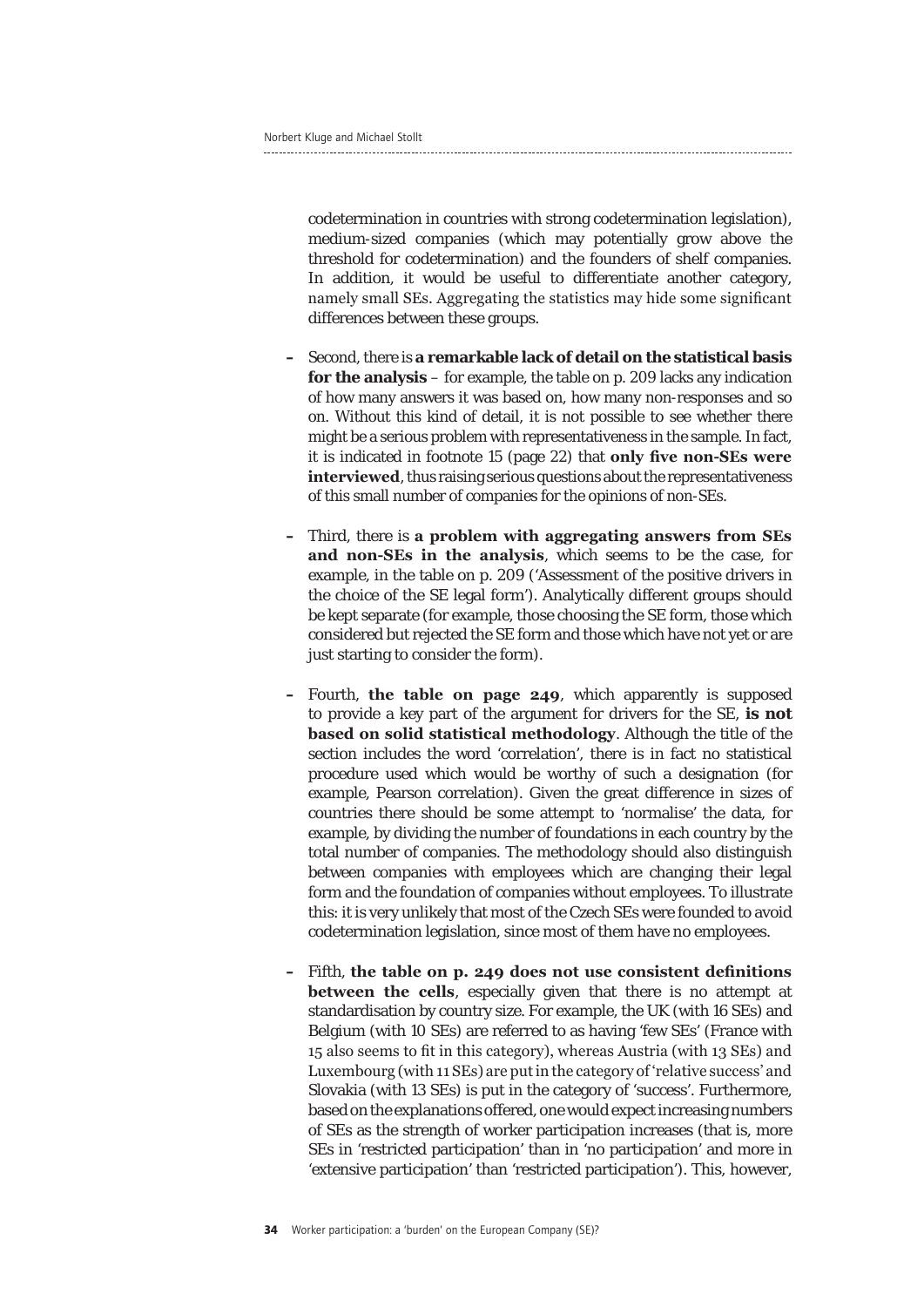is not the case, especially in the 'one tier' column where most of the SEs are in the 'no participation' cell.

For Chapter 1 (legal mapping), the analysis relies on an aggregate ranking based on more or less flexibility. However, the methodology should leave open whether one or a small number of options/provisions might actually be the driving force behind the choice of the SE form. Thus, even though a country might appear less flexible, in fact it would have the one key option/provision that is the real driving force behind SE foundation.

Based on current standards of statistical practice, the methodology used in this study is seriously deficient, and therefore the main conclusions reached with regard to drivers for the SE cannot be considered as supported by statistical evidence.

Moreover, the **data used seem to be at least partly outdated.** Of course, in every study a cut-off point must be selected. However, the moment chosen here seems to be rather early, resulting in partly outdated SE information on which far-reaching conclusions are drawn. The starting point for the analysis is almost one year before the publication date. The SE data – even if declared 'updated' – are therefore not fresh. As of 29 April 2010 there are more than 550 SEs in Europe (ETUI SE database), whereas the study only deals with 369 SEs.

Also, **the 'SE typology' is not clear:** Whereas the study as such only distinguishes between 'operational' and 'shelf SE', in the factsheets document (Excel table) the SEEurope categories 'normal', 'empty', 'shelf' and 'UFO' SEs are used without further explanation or definition.

More attention should have been paid to the relevant case law (and literature) on **empty and shelf SEs**. The argument that activation cannot be considered as a structural change is not convincing, especially in light of the sizable group of shelf SEs which have been activated (see also the replies in Section V).

#### **2. Drivers**

(1) Do you agree with the findings of the study about the positive and negative drivers for setting up an SE and their importance? Please explain your answer.

#### Employee involvement as negative driver?

The study states that 'the employee involvement process is considered to be a negative driver, especially in the Member States in which the national legislation does not provide for a system of employee participation' (p. 242). Besides the methodological problems with the study and the resulting conclusions (see above) it seems rather obvious **that the negative driver is not the employee involvement regime as such but rather the myths**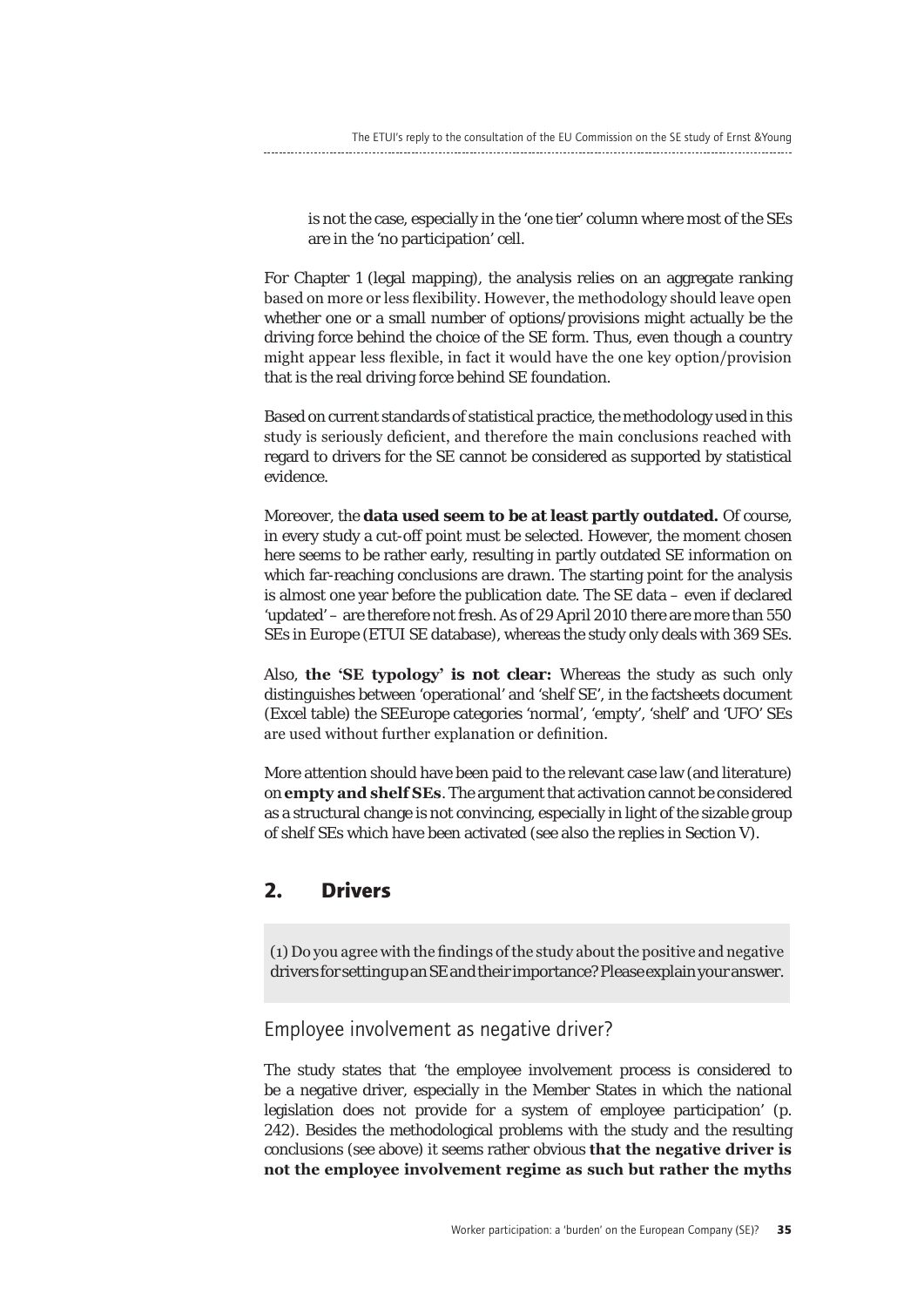**about participation in the SE.** According to the 'before and after principle', in most cases where there was no participation previously, there is no obligation to introduce participation rights. Indeed, in practice no SE has been obliged to introduce participation rights which did not exist before. Nevertheless, many employers are probably not aware of the real meaning of the 'before and after principle'. A negative driver is therefore the prevailing lack of adequate information on the SE and missing national experience in many countries.

#### Trade union representatives in the SNB as a negative driver?

Moreover, the study argues that the presence of trade union representatives in the SNB is a negative driver. The presence of trade union representatives in the SNB (which is a member state's choice, following recital 19 of Council Directive 2001/86) reflects, on the one hand, **the role of trade unions in the national industrial relations system** and, on the other hand, is an expression of the legislator's will to support the employee representatives during the negotiations with **external expertise**. Whereas the management usually works together with law firms experienced in setting up SEs, it is essential for the employee side to have access to experience with SE negotiations from an employee perspective (for company representatives the negotiations are a one-time experience). Moreover, the juridical advice of trade union experts on the specific legal situation applicable in the particular case and their know-how as negotiators helped to clear away uncertainties among the SNB members and to make negotiations smoother and more efficient.

This assessment can be confirmed by a statement of the chief legal adviser of MAN, made in a seminar organised and documented by the Deutsches Aktieninstitut (DAI) in 2007. He pointed out that, in this specific case (negotiations on an agreement in MAN Diesel SE at this time), having external trade union representatives as members of the special negotiating body played a distinct and constructive role in achieving a positive result. According to him, there would be no reason to consider trade union participation per se as negative (DAI, 2007, Die Societas Europaea (SE). Studien. No. 38, p.162).

#### 'Complex, costly and time-consuming negotiations'?

In many country reports, the rules on employee involvement in establishing an SE are considered as 'more complex' than the rules on national plcs (AT p. 121, BE p. 123, BG p. 125, CY p. 127, FR p. 138, EL p. 142, HU p. 144, IT p. 146, LT p. 148, LU p. 150, NL p. 152, PL p. 156, UK p. 171). Especially in countries with no participation the SE is considered more burdensome than national company forms (p. 246).

**At least for Germany-based SEs, the creation of the new structure 'simplified' pre-existing complex procedures**. This is true for the election of employee representatives according to German codetermination law (in companies with up to 8,000 employees) which requires direct election by every employee. According to the SE agreements, it is usually now the SE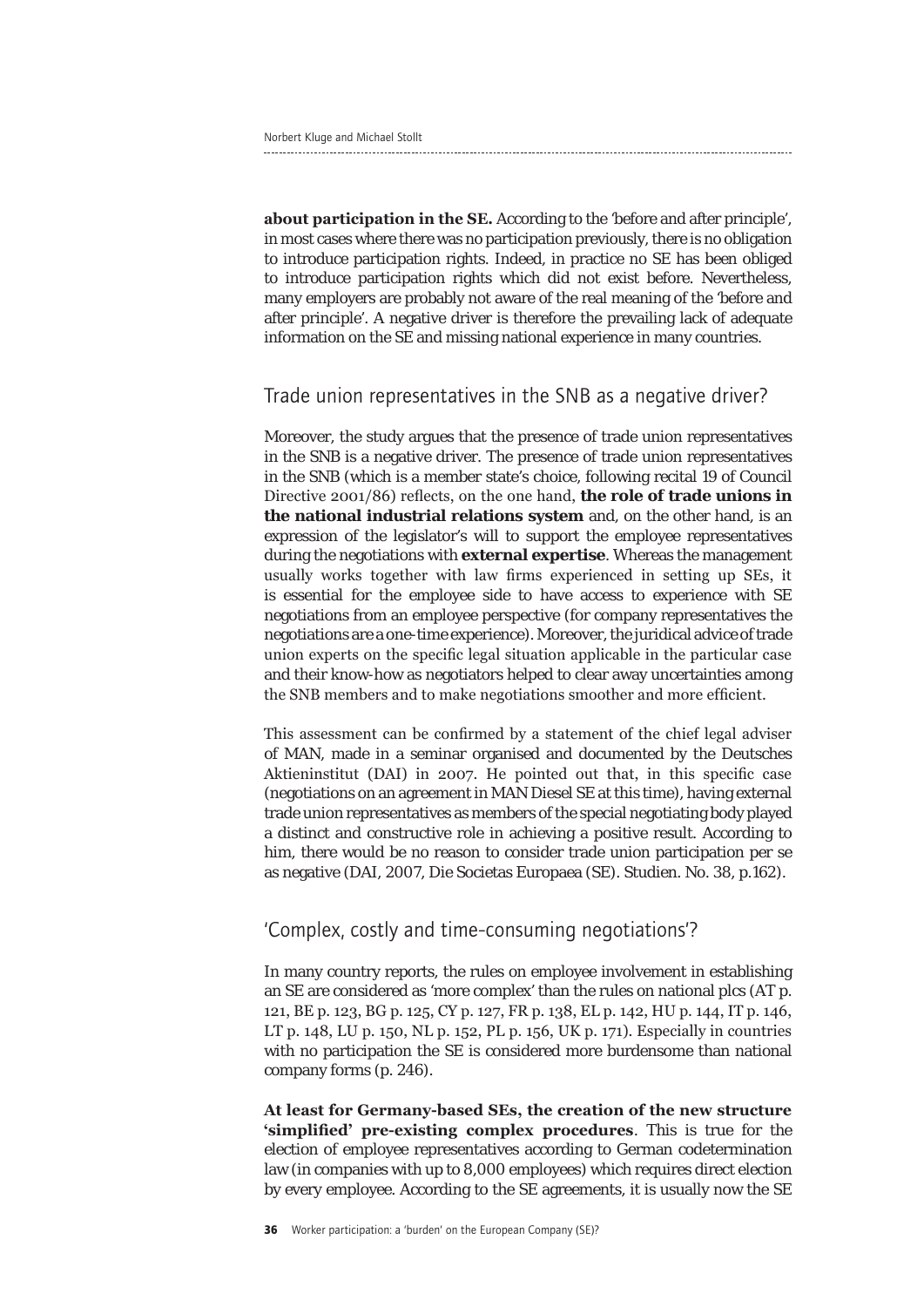works council which is responsible for appointing the employee representatives to the supervisory board

Moreover, the study itself states: '**In practice, the maximum six-month period is rarely reached or exceeded**' (p. 241). This proves that both negotiating parties take their responsibilities towards the company very seriously and try to achieve an agreement as quickly as possible. If the worker involvement arrangements are to be more than just an empty commitment on paper then indeed a period of six months for the negotiations seems adequate. On the other hand, taking into account the fuzzy point of departure for negotiations within the SNB, a body with, in most cases, a very diverse composition, the lack of information about SEs and the fact that the transposition laws of specific EU member states are usually only available in the national language, it may be argued that the results achieved within six months are remarkable – in practice we have seen both sides showing their great satisfaction with the common success achieved by a good agreement on employee involvement. At BASF, even a new generic name ('BASF Europa Betriebsrat' [BASF Europe Works Council]) was created. In this context, another argument can be brought forward: employee representatives can be assumed to be very committed to the strict timetable for SE negotiations because they have a great interest in averting harm to their workplaces, for example, of the kind which might arise if the stock market took the view that the company is unable to reach agreement with its employees.

#### Possibility to transfer the company seat as a positive driver

The latest data from the ETUI's SE Database (http://ecdb.worker-participation. eu) reveal that 41 SEs have, in the meantime, transferred their seat. However, only a very small proportion of them have employees and business activities. Therefore, **the transfer of seat is de facto for most 'normal SEs' at best a positive driver in theory** ('good to have the option'). At least 18 of the 41 SEs do not have any employees at all (the figure is likely to be much higher). This could indicate that the SE indeed is often used for tax/regulatory regime-hopping, which was certainly not a key intention of the SE legislation.

#### Participation rights unknown in one-tier systems?

On p. 248, the authors argue that only countries with a two-tier corporate structure have a tradition of extensive participation rights. In reality, there is a considerable number of countries with a monistic board structure in which extensive participation rights exist. These include, in particular, Sweden, Denmark, Norway, Finland and Luxemburg (in some of these countries both corporate structures are possible, but the one-tier option is dominant). In Sweden, Norway and Denmark there are very low thresholds for participation at board level (25/30/35 employees). As a direct consequence of this, participation is a normal feature of corporate governance in these countries. This, again, makes it unlikely that the aspect of employee participation is a key negative driver in these countries. One also has to keep in mind that in no EU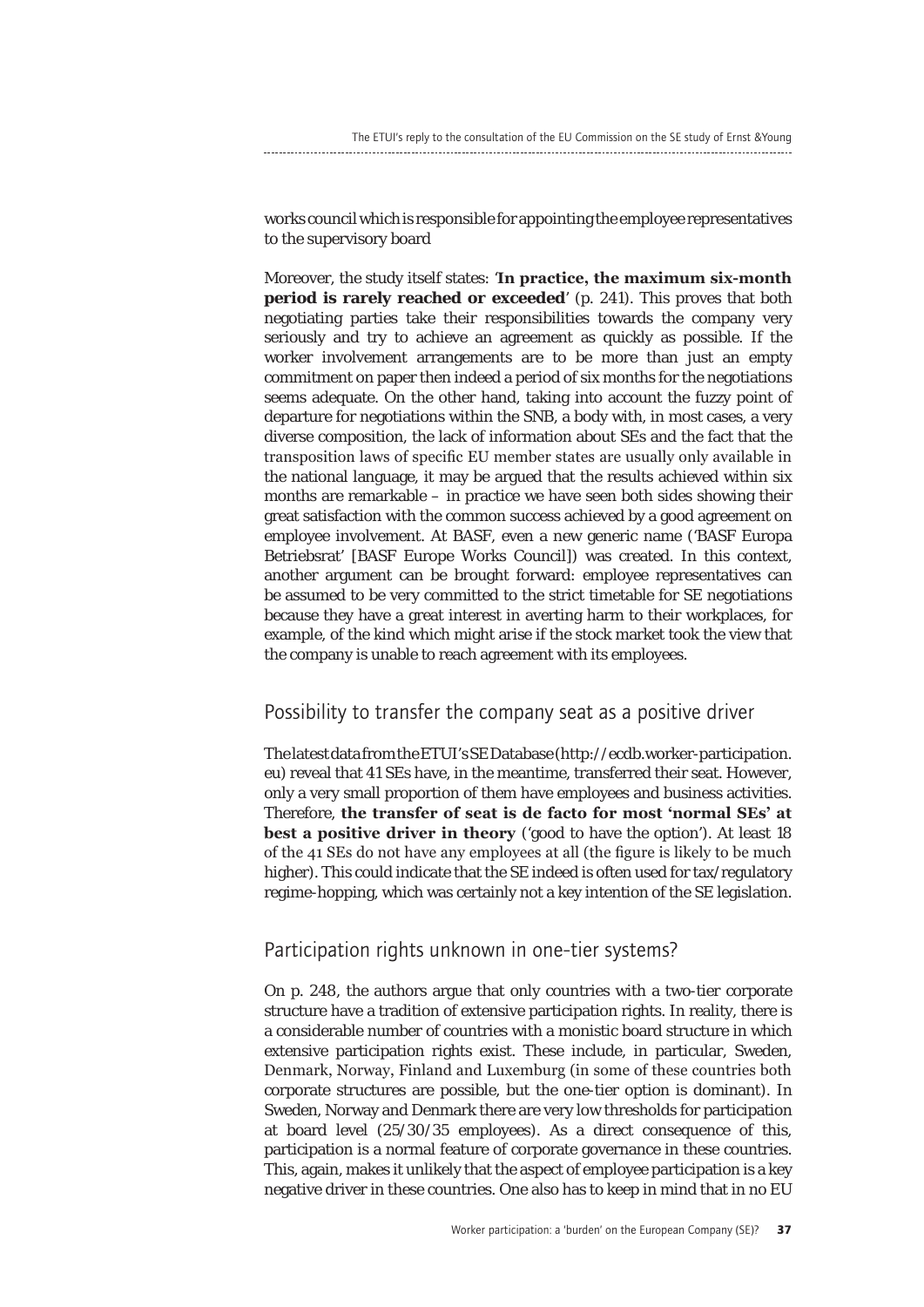country is there real parity at board level: even in large German companies (>2,000 employees) with a nominal 50 per cent share of the board seats, the chair (who always comes from the shareholder side) has a casting vote in the event of a tie in the supervisory board.

(2) Do you agree with the study's assessment of the attractiveness/unattractiveness of national legislation for setting up an SE? Do you think that other or additional issues with regard to national legislation should be taken into consideration for that assessment?

The typology (and division) of national legislation in terms of attractiveness/ unattractiveness seems not to be confirmed by empirical evidence. The six countries forming the so-called 'low attraction' countries (CY, CZ, DE, EE, FI, SE) host 405 of a total of 556 SEs (ETUI SE Database, 25.4.2010). The three countries of the group with the 'highest attractiveness' (IT, LU, UK) together host only 40 SEs. These figures indicate that national legislation apparently does not play a major driver role and that the categorisation of the study is not backed up in practice. However, it is remarkable that the study opted for the very narrow perspective of the majority shareholder to define what is attractive and what is not attractive.

Regarding the 'success' of **empty SEs or shelf SEs** in some of the EU member states the results of the study leave rather mixed feelings. There are no satisfying indications of the particular reasons for the creation of this type of SE. Even though the chapter on legal mapping occupies a large part of the study the outcomes of this exercise are rather disappointing in this regard**.** Perhaps the legal structure is not the only explanatory criterion. A reader might wonder whether more attention should have been paid to the subject of the **minimum capital for SEs**. We have seen several SE registrations where an observer may ask whether the required minimum capital was shown only for registration purposes, but afterwards withdrawn because the effective proof of the existence of €120,000 is required only at the time of creation. This may explain the huge number of 'child SEs' borne by the small number of 'SE incubators' in the Czech Republic. It is worth investigating further whether this observation played a relevant role in those cases of doubtful UFO SEs or shelf SEs.

(3) What, in your view, are the most important regulatory issues for a company to consider when assessing in which country to place its registered office and/ or head office (both at the moment of formation and during the life of a company – taking into account the possibility of transferring the registered office)?

(The question as such is slightly irritating: 'to place its registered office **and/ or** head office'. According to the SE legislation, both the registered office and the head office need to be in the same country.)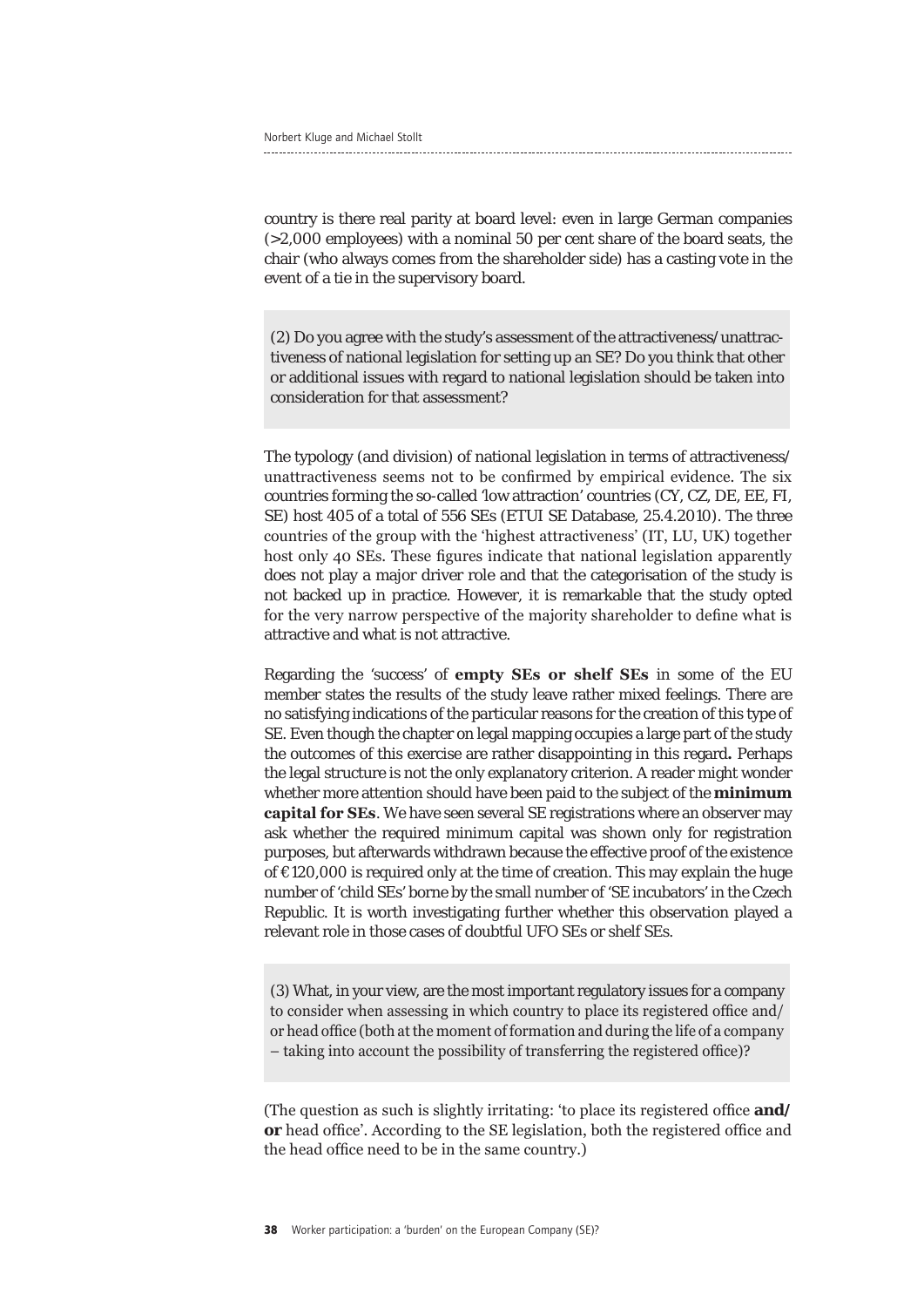## **3. Main trends**

(4) Do you agree with the study that the main reasons for the current distribution of SEs across the EU/EEA member states are connected to the employee participation system and corporate governance system of the individual member state? Please explain your answer.

#### Dubious assessment of the impacts of employee involvement/ participation

The study's thesis that the relative success or failure of the SE is, for the most part, explained by the criterion of employee involvement (p. 243) is rather surprising, as this conclusion has no basis in the study itself. Moreover, the importance allocated to this item seems unjustified in light of the items listed for analysis after five years of entering in force, explained in Art. 69 of Council Regulation No. 2157/2001. Certainly, it cannot be derived from the correlation table on p. 248. First, it is not clear what is meant by 'few' or 'very few' or 'no success', 'relative success' or 'success' with regard to the SE Statute, especially when looking at the relative size of the different economies.

Second, and more importantly, the variable on the Y-axis is 'degree of participation'. In our view, this can only be used when looking at normal SEs and is of no use in the case of empty or shelf SEs (see also the remarks on methodology).

In particular cases, employee involvement might be a reason for not choosing the SE form. However, the great emphasis put in the study on employee involvement being *the* key negative driver seems to be **largely exaggerated and certainly not sufficiently proven** (see remarks on methodology).

Indeed, the existence **de facto of 30 (national) SE regimes** instead of a single one (which was the original purpose) seems to be much more important, in our view. In the long period during which there was no SE, companies found alternative ways to organise their European cross-border business in an efficient way. The SE is now just one option among others (including European alternatives such as the Cross-Border Merger Directive and new possibilities created by national company law).

A further important driver, as already mentioned, seems to be the still **prevailing lack of knowledge with regard to the SE**. Here it would be desirable that the European Commission and employer organisations raise awareness of the real implications of the SE and particularly the myths with regard to employee involvement.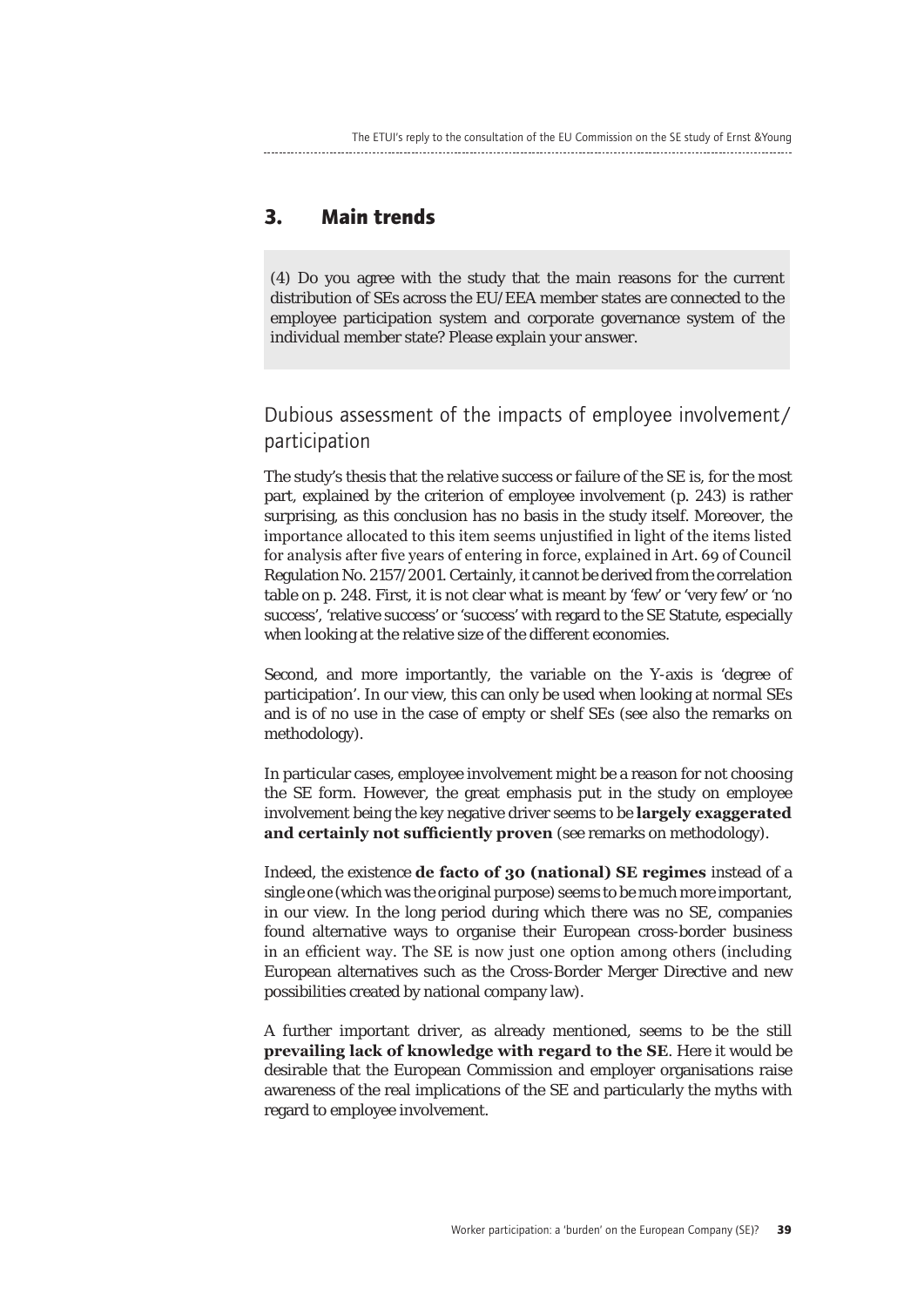It seems that **the study overemphasised the perspective of commercially oriented legal advisers** but did not sufficiently inquire about the experience of practitioners on both sides of the company, employers and employees, who were actually involved in negotiations. This might partly explain the rather unbalanced results.

This impression also prevails when looking at the list of people interviewed. Out of 60 interviews in total, **25 lawyers plus two professional SE founders** were interviewed. Certainly, these people are in contact with a lot of (potential) SE founders. However, one should be aware of their own (commercial) interests in the SE issue, which might explain the bias of the study.

The six interviews with 'experts on the employee representatives' side' reflect the wish of the European Commission for a balanced report. However, their voices and opinions are rarely heard within the main report. Moreover, in one case, an expert was even wrongly quoted (in the meantime corrected, following the intervention of the expert), and in another case important further statements were left out (see at (5) the Polish example).

#### Reduction of participation as a key motive in Germany?

The relative success of the SE in Germany **cannot be explained by the motive of decreasing employee board-level representation.**

The legal form of SE has been chosen by more (normal) companies than elsewhere in the EU. The largest group among these normal, operational German SEs are those 48 SEs which previously had no board-level representation.

According to recent empirical findings of the Hans Böckler Foundation, for only relatively few companies is there evidence that the change into an SE was connected to participation issues. These changes usually occurred when the company came close to a national participation threshold (500 or 2,000 employees). In these cases, some companies used the SE as a vehicle to 'freeze' the level of participation or stick to the current status of not having boardlevel representatives.

However, in all German cases parity (half of the seats) or one-third participation of employees was kept after the SE's foundation.

In the case of the Austrian company **Plansee** the proportion of board-level representation was even increased during the conversion process (two out of five employee representatives, which is notably higher than the usual onethird proportion according to Austrian law). This is all the more remarkable as the new structure provides for a one-tier system, including employee representatives in the administrative body (but now excluding external control).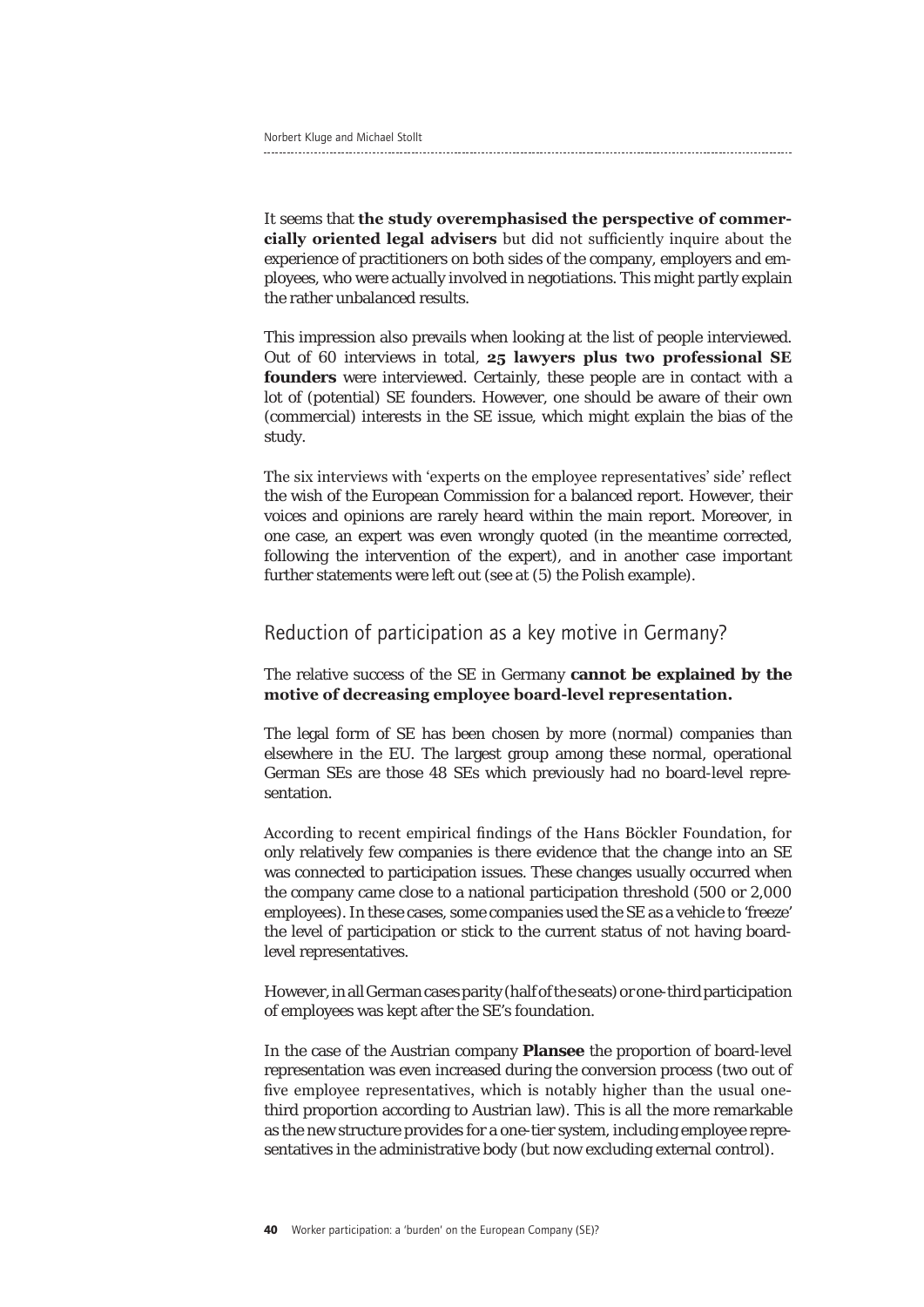(5) Do you agree with the possible explanations for the current distribution of SEs in the EU/EEA presented in the study? If you think there are other possible explanations, please list them.

Overall, the **study underestimates the factor of specific national contexts** which make the SE either attractive or not so attractive. This is particularly the case for countries in which a lot of SEs have been founded, such as Germany, the Czech Republic and the Netherlands.

One of the most remarkable research findings to date is the **number of empty SEs, shelf SEs and so-called UFOs**. A surprisingly large number of SEs in these categories have been founded in the **Czech Republic**. In our view, the study fails to explain this. The legal mapping in the first part of the study gives no plausible answers: the Czech Republic does not stand out as a country with a flexible company law system or SE legislation. Moreover, this country is one of only three that has implemented the option of extra protection for employees (see p. 70). In the particular context of Czech SEs, it is clearly national reasons which have resulted in a relative SE boom. Most Czech SEs are de facto national companies which do not operate on a European scale. The only reason why these companies were able to set up an SE (without any cross-border element) is because they were able to purchase one from an 'incubator SE', which creates SE subsidiaries by the dozen. In this sense, it is disappointing that the study did not really find more reasons underlying the numerous SE creations in the Czech Republic (except the possibility of reducing the number of persons in the company's administrative bodies, p. 130).

#### Change of company board structure

In some cases, the SE was used to change the structure of the company from a two-tier to a single-tier system. This can be observed mainly in cases of majority ownership, for example, by a family. It can be assumed that one of the purposes behind these operations was to 'optimise' ownership and to **expel any external persons from supervisory boards**. This may also explain why, in those cases, the retention of employee involvement has not been a significant problem: works council representatives can be regarded as internal non-executive directors.

#### Impact of the SE legislation on national company law

The SE regulation, after only a short period in existence, has had an impact on national company law. The SE provides an additional option on top of existing national structures. In particular, companies have the choice of whether they will organise the SE with a two-tier or a single-tier structure. This might have had an impact on decisions to make this choice legally available to companies applying national corporate law. In recent years, company law in Slovenia, Hungary and Luxemburg has been reformed and now provides national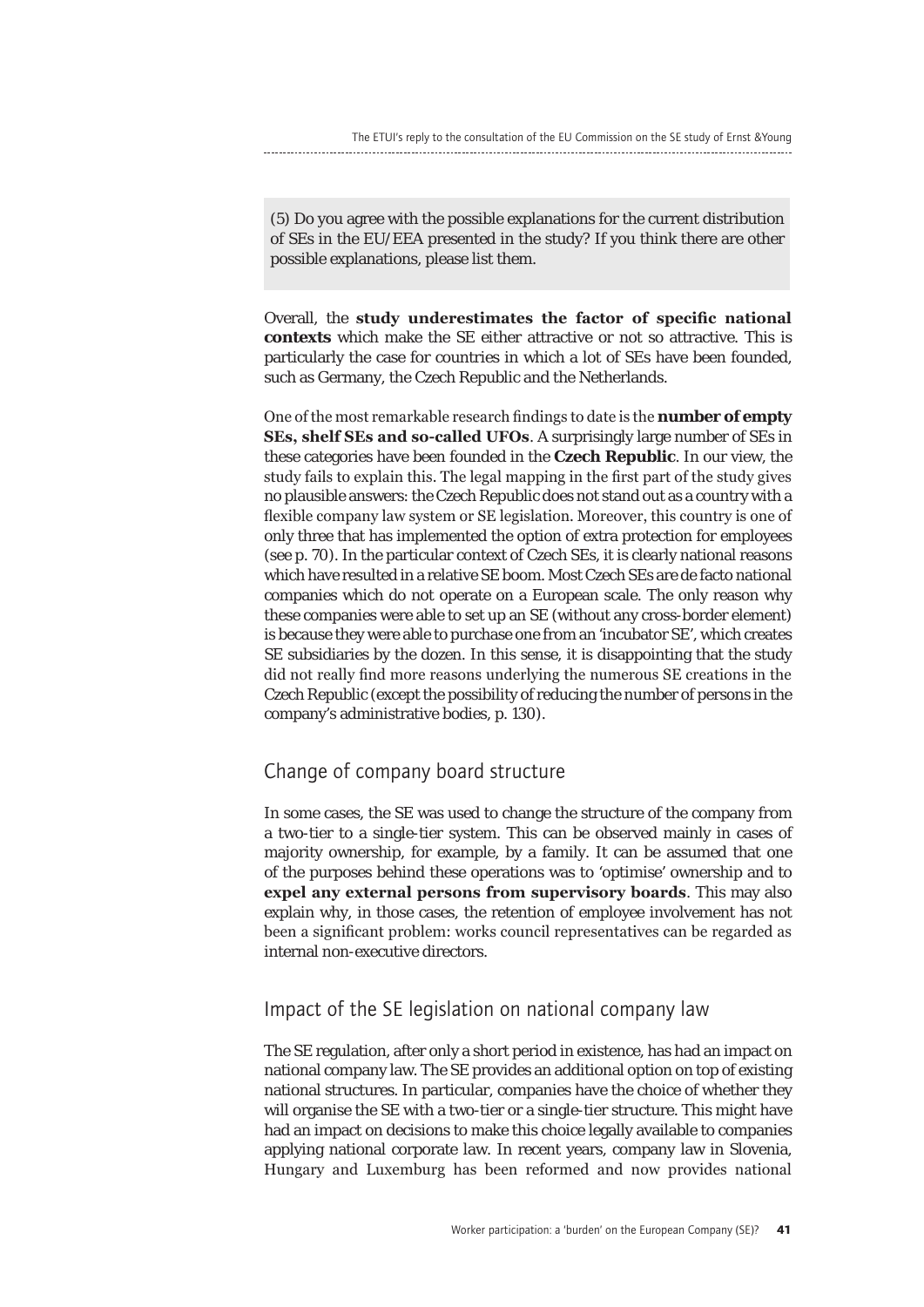companies with the choice of one- and two-tier systems. This could also have put people off applying the SE option. Company managers and owners may have felt inclined to stick with what they feel more familiar with: (reformed) national structures.

Another explanation for the disproportionate distribution of SEs might be the structure of businesses in many EU member states. For example, in Poland and Italy we see mainly small and medium-sized enterprises, which are less likely to seek to transform themselves into SEs. Moreover, not having SEs registered with their head offices does not mean that there are no SE operations. In many EU member states there are branches of large MNCs rather than head offices. One of these is PCC SE: the SE is registered in Germany, but most employees are located in Poland.

The low number of SEs in a non-participatory environment is not an argument against participation as an element of company governance – the example of Poland

In Poland, there are only a few SEs and no extended provisions on worker participation at board level. Board-level participation does not have a strong tradition in Poland and this does not seem to be changing. Consequently, the results presented for Poland (p. 241) reflect an attitude expressed by enterprises and also presented in the commercial law literature in Poland, which names worker participation in the SE or in cases of cross-border mergers as often a 'hindrance' or an 'inconvenience' or a factor that diminishes the attractiveness of the SE set up by merger.

Negotiations on employee involvement before a company's registration did not previously exist in Polish commercial law, even in so-called commercialised companies. We may also acknowledge that no EWC has so far been set up in MNCs subject to Polish law, even though several MNCs meet the criteria. This means that no SNB has been set up in Poland so far. However, these facts cannot be taken as a reason to water down employee involvement standards in the SE. Even though the SE statistics may in some cases "correlate" with the restricted board-room representation at the national level, there are also other very important reasons for the low number of SEs in Poland to date. These relate, for example, to the **scale of activities of Polish companies** and the **higher share capital required for SEs, compared to national public limited liability companies**.

Moreover, the **Cross-Border Merger Directive** allows for a simpler recourse to the standard rules on employee participation, which opens another option competing with the SE regulation.. On the other hand, the two SEs which do operate in Poland are real and not shelf companies, which may be a hopeful sign. The lack of empty SEs in Poland may also indicate that employee involvement procedures are not the only negative factor discouraging the establishment of SEs.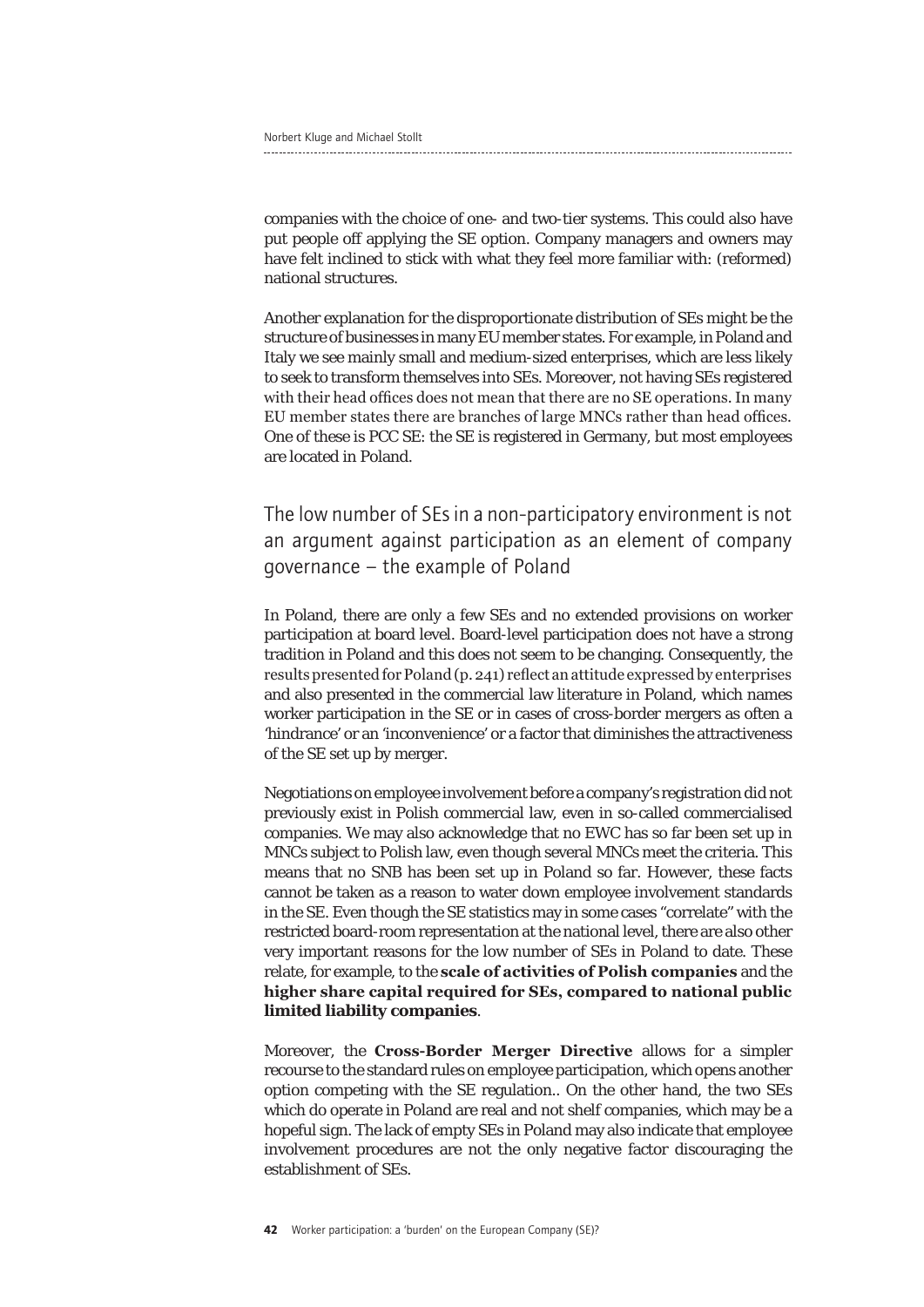(6) What, in your view, are the main advantages for a company in buying a ready-made shelf SE compared to setting up an SE directly?

- **– Speeding up and simplification of SE registration procedure**  (reasons depend also on national context, and are not limited to speeding up employee involvement).
- **– In some cases, circumvention of negotiations on employee involvement**. Although this is not in accordance with the law (see also the decision of a German court, p. 252), where there is no complaint, there is no redress.

As this question touches the very core of the SE the findings adduced by the study are insufficient, making it even more surprising that the consequences of such 'non-conformist' SE creations are not addressed critically by the recommendations.

### **4. Practical problems**

(7) Please provide examples of practical problems you have encountered in the course of setting up or running an SE (please focus only on company law-related problems).

#### **5. Possible follow-up**

(8) Do you agree with the study's recommendations for possible amendments of the SE Regulation? Which recommendations are the most important, in your view? Do you have any other suggestions for amendments of the SE Regulation that would increase its attractiveness for businesses (for example, for SMEs, groups operating across borders and so on)?

The point of departure for the study should have been the requirements for analysis laid down in Art. 69 of Council Regulation No. 2157/2001. The reader would have expected answers, first, to the items listed there. However, the recommendations developed from the study findings go further and include other items, such as the procedure on employee involvement, which was not a concern of Art. 69.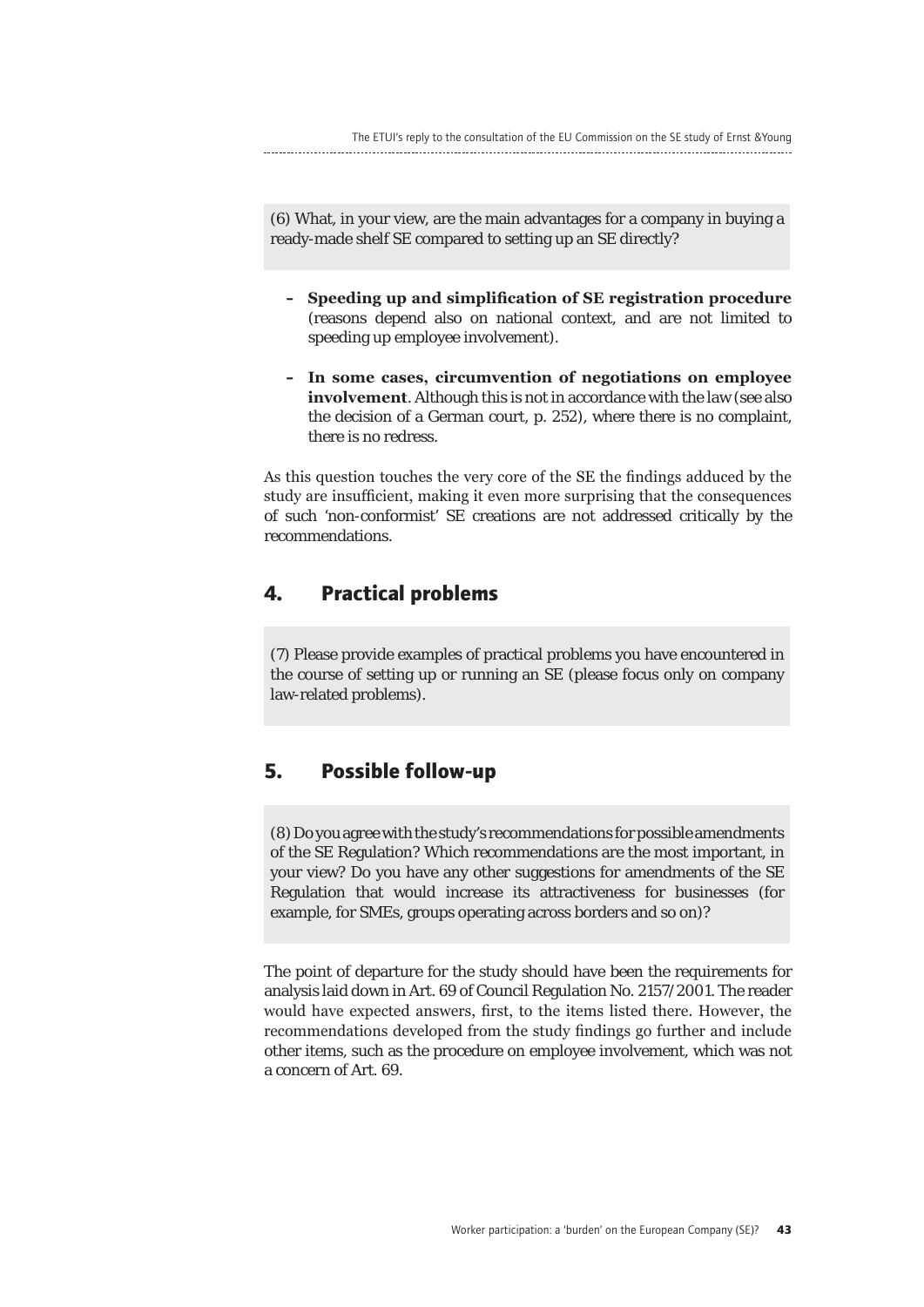#### Registered office and head office in the same country

The requirement for an SE to have its registered office in the same member state as its head office **should be maintained**. As stated by the study itself, the fact that eight member states have even exercised their right to require that the SE is located in the same place, not only in the same country, shows that there is no consensus on this point.

Removing this requirement is likely to further increase the use of the SE statute for dubious reasons, such as tax hopping. Also, the danger of misusing the SE to circumvent employee involvement rights would increase.

### Registration of an SE without negotiations – structural changes

The authors of the study propose the amendment of the Regulation, as well as explicitly allowing registration in the absence of negotiations if none of the companies involved has any employees. The large shelf SE market shows that such registration is already possible. The key problem resulting from this is that employee involvement rights might be circumvented when, later on, the (shelf SE) company is sold and employees are 'transferred' to the company. Thus, the acceptance of shelf SEs as such should be called into question because it could easily contradict the initial intention of the SE legislation. This is all the more likely if, as is currently the case, there is no control of the commencement of commercial activities, including the existence of employees in former shelf SEs. The creation of a **European SE register**, which would also make it compulsory to report such changes, would make it easier to overcome any dubious use of this type of SEs.

With regard to shelf SEs, the authors of the study state that consensus exists on the meaning of **structural changes** (see p. 250 ff), which does not consider the activation of an empty or shelf SE as 'structural change'. We doubt whether this is true. The issue is of the utmost importance, because 20 per cent of SEs have significantly changed their employee structure since their creation (>50 employees during the first fiscal year after creation) (pp. 204–205, p. 206).

In contrast, the **commercial activation of shelf SEs or empty SEs should be perceived principally as a 'structural change', which requires investigation of the further involvement of employees at the transnational level**. In this regard and if the SE operates crossborder it should be subject to the same rules as at the time of its creation. In particular, for these special cases the introduction of an employee threshold could be discussed, above which negotiations on employee involvement would be triggered automatically. However, preexisting thresholds for participation at board level in the EU member states (which are very low in some cases, such as Sweden, with 25 employees, Denmark with 35, Norway with 30 and the Czech Republic with 50) must be respected. As far as European law is concerned, there is a threshold of 50 employees in the SCE Directive and 500 employees in the Cross-Border Merger Directive. In particular, the latter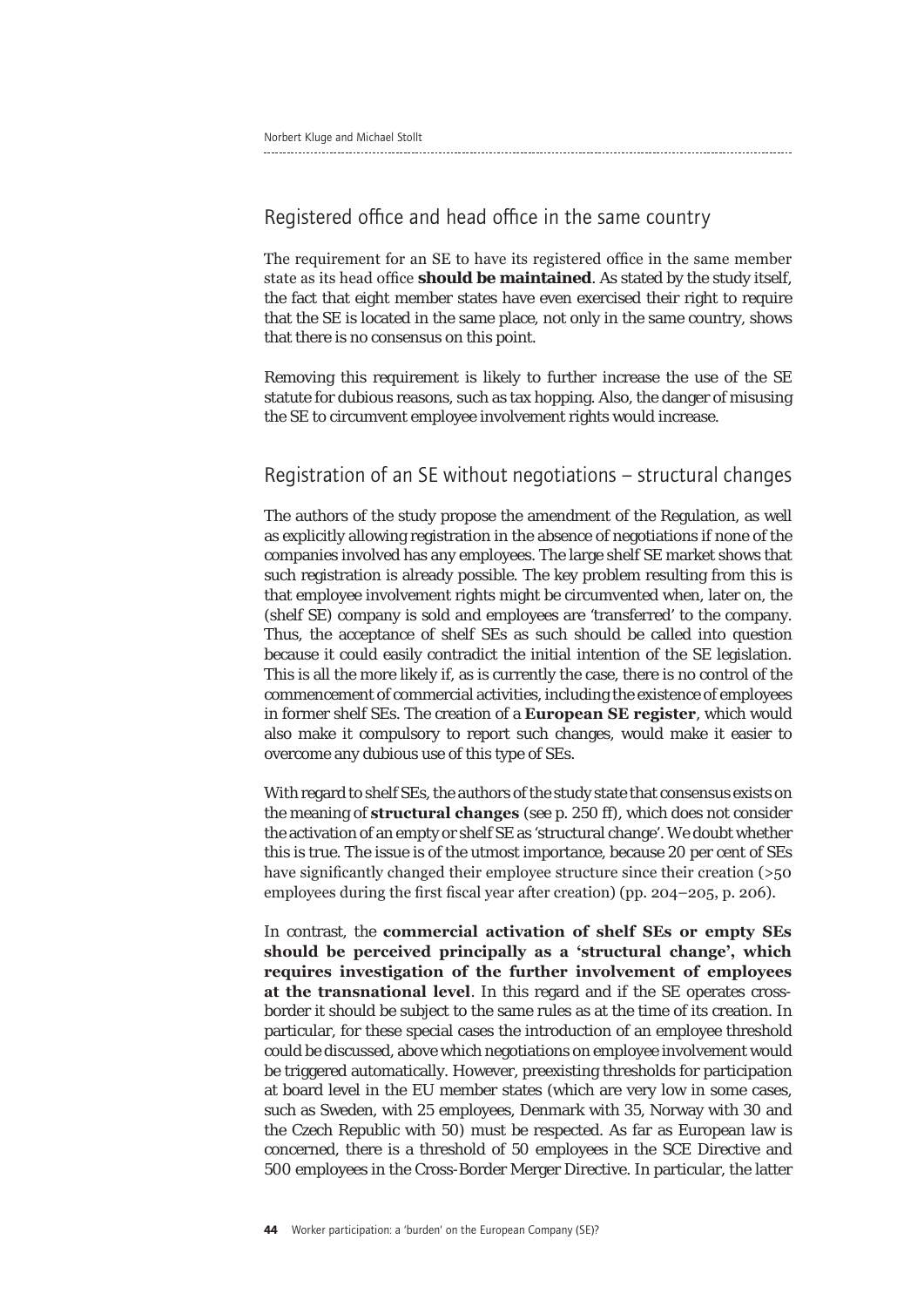certainly cannot serve as a reference because it is (a) only one criterion among several and (b) the threshold refers only to participation rights.

As a matter of principle the SE legislation should in no way be used to apply pressure to lower existing national participation rights.

## Direct application of standard rules (as in the Cross-Border Merger Directive)

The study proposes to allow the relevant bodies of the merging companies to have a right to choose, without any prior negotiations, to be directly subject to the standard rules. The proposal to adapt the SE legislation to the corresponding rules of the Cross-Border Merger Directive does not take into account the fact that the Cross-Border Merger Directive deals only with employee participation rights. However, the **SE Directive provides for information, consultation and participation rights**. A unilateral management right to immediately apply the standard rules would certainly devalue the negotiations on employee involvement. As explained above, a maximum period of six months does not seem excessive for working out tailormade involvement procedures (sometimes including representatives from more than 20 countries). Moreover, practice clearly shows that in almost all cases the negotiating parties reach an agreement. The application of standard rules is therefore also in practice only the last resort, in case negotiations fail, a situation which apparently both sides try to prevent.

The idea of **allowing the registration of an SE even if the negotiations on employee involvement are still in progress** (p. 259) would devalue the negotiations and weaken the employees' position, which would seem to be contrary to the spirit of the SE Directive itself.

#### **6. Any other comments**

Deviate from the original focus

Looking at the recommendations for possible amendments (p. 276 ff.), the recommendation with the greatest impact is the one concerning Art. 12 of the Statute, which establishes the link between the Statute and the Directive. However, the Directive is largely absent from the study (see next point).

The study suggests far-reaching adjustments of the SE legislation in order to make the SE form more attractive for companies. They are guided by the concept of 'simplification' and concern also employee involvement. This is surprising as this subject was not a focus of this study. The SE Directive was explicitly excluded from the analysis. The expressed intention of the study was to carry out a mapping of SEs and to identify any problems which might have arisen in the national transposition of the SE regulation.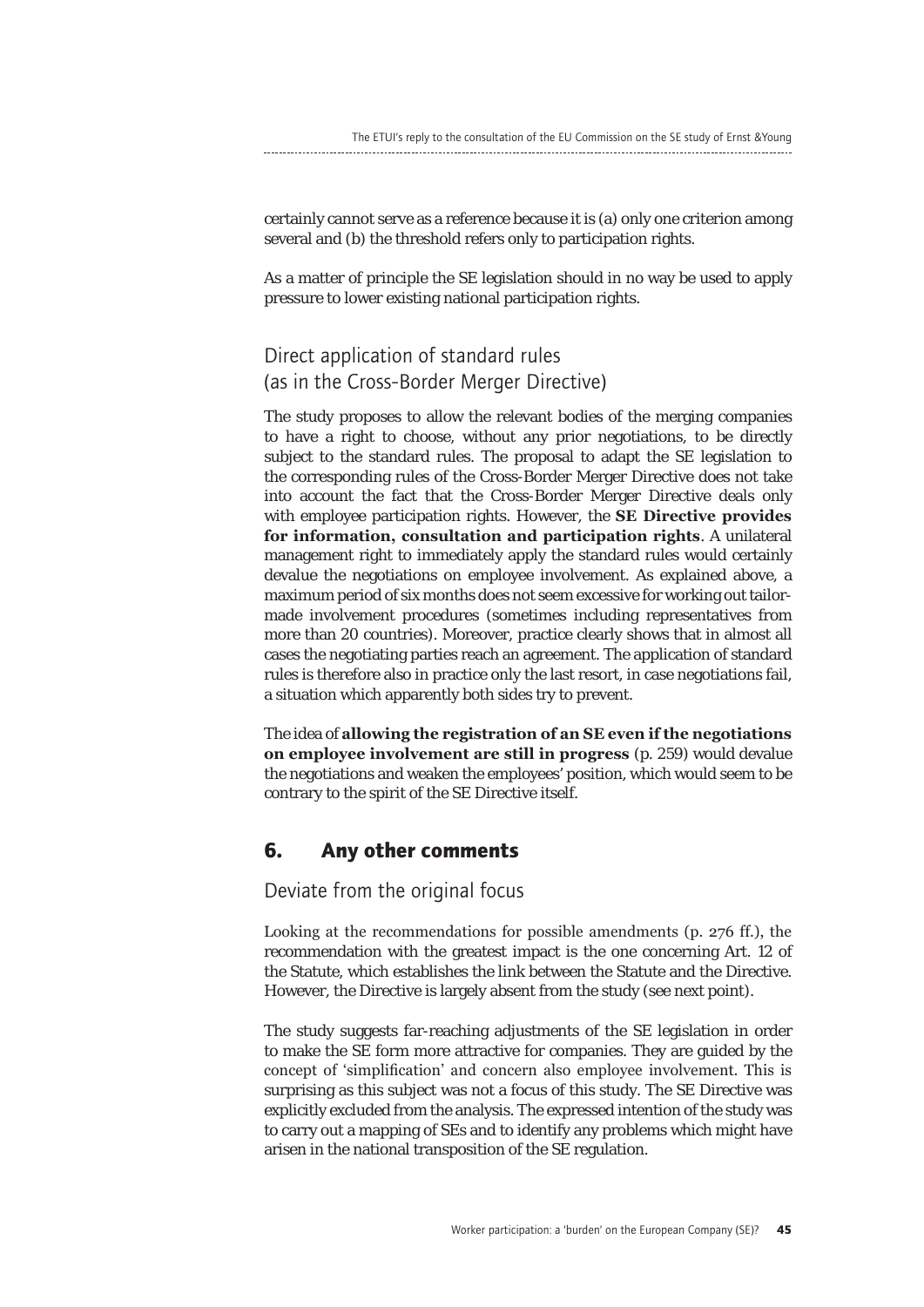All the more reason that it should be understood that a narrow understanding of 'simplification' will not serve as an adequate basis for making processes leaner, in particular with regard to employee involvement. There are specific reasons why seeking agreement on employee involvement by negotiation is an elaborate and complex matter. Thus, 'simplification' would not make it easier to respect the political intention of the SE legislation to provide employees with a more secure position at the transnational level.

#### The missing link to the SE directive

As is clear from Art. 12 of the Statute, the Statute and the Directive form an inseparable whole. In principle, no SE can be established without negotiations on the involvement of employees. Against this background, the study pays far too little attention to this link to SE Directive, which results in a rather unbalanced picture and misleading conclusions.

The lack of attention to the Directive affects the study as a whole. Examples include:

- **–** The **choice of perspective**: The attractiveness of the SE is judged from the majority shareholder perspective only. For example, a member state's decision to implement specific options to protect employees (Art. 34 and 37(8), see p. 31) results in the study in a  $(-)$ , meaning 'less flexible' and, ultimately, 'less attractive'.
- **–** The **view on employee involvement**: The study suggests, time and again, that employee involvement is only a technical issue (and for companies a burdensome, time consuming and complex requirement).
- **– Lack of analysis**: To the extent that attention is paid to the Directive (see the synoptic table on pp. 44–46), there is no real analysis. The Cross-Border Merger Directive is seen as advantageous to the establishment of an SE because of the (simpler) rules on employee participation.

This approach clearly contradicts the aims of the SE legislation. The study comments only on the aims of the SE regulation, whereas the (equally important) aims of the SE Directive are not mentioned.

In order to promote the social objectives of the Community, special provisions have to be set, notably in the field of employee involvement, aimed at ensuring that the establishment of an SE does not entail the disappearance or reduction of practices of employee involvement existing within the companies participating in the establishment of an SE. (SE Directive, recital 3)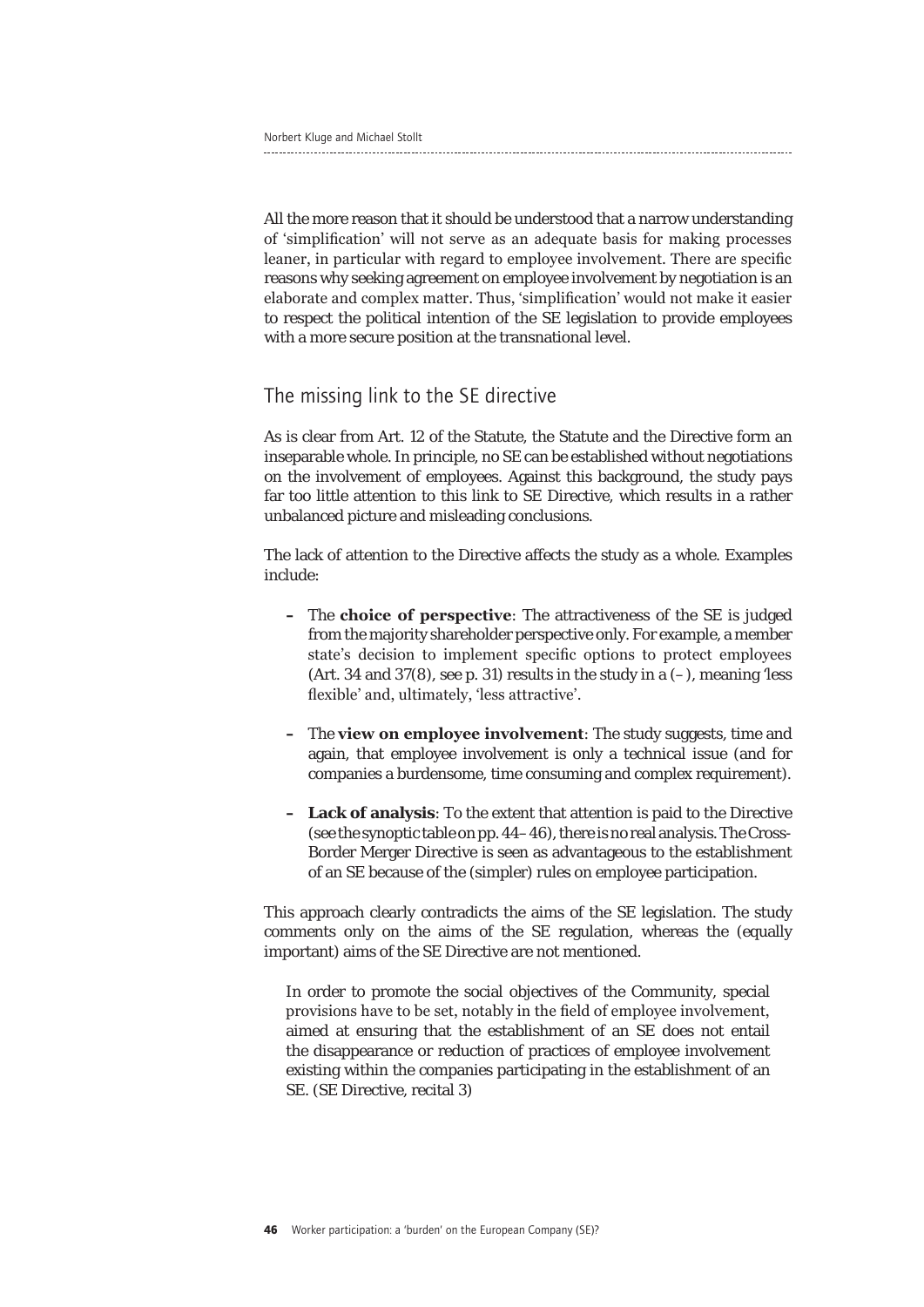#### Further flexibilisation and simplification – an aim in itself?

Whereas it is of course important to remove unnecessary burdens from business, flexibilisation and simplification cannot be an aim in itself. There is already a wide range of rather dubious motives for setting up an SE. These include:

- **–** The **business of setting up shelf SEs** (which threaten existing rights to information, consultation and participation).
- **–** The **high proportion of empty SEs which have transferred their seat** to another country, often simply for tax reasons.
- **–** The decision to opt for an SE **to reduce existing external control possibilities** (for example, in family-owned businesses).
- **–** The **high number of de facto national SEs** (especially in the Czech Republic) with no cross-border activities at all.

Certainly, these 'SE users' were not what the European legislator had in mind when creating the SE. The SE Regulation refers in its preamble to "companies the business of which is not limited to satisfying purely local needs" which "should be able to plan and carry out the reorganisation of their business on a Community scale". Any revision of the SE legislation should therefore take into consideration the aims of the SE legislation (including the SE Directive) and who the real target groups are. Making the SE more flexible and more 'simple' merely to obtain a higher number of SEs would be misguided.

Let us finally recall the reasoning why the European Company (SE) represents certainly a special type of understanding why companies need strong provisions for being successful at all: "The type of labour needed by European companies -- skilled, mobile,committed, responsible, and capable of using technical innovations and of identifying with the objective of increasing competitiveness and quality -- cannot be expected simply to obey the employers' instructions. Workers must be closely and permanently involved in decision-making at all levels of the company." (Final report of the `High-level expert group on workers' involvement` (Davignon group), 1997).